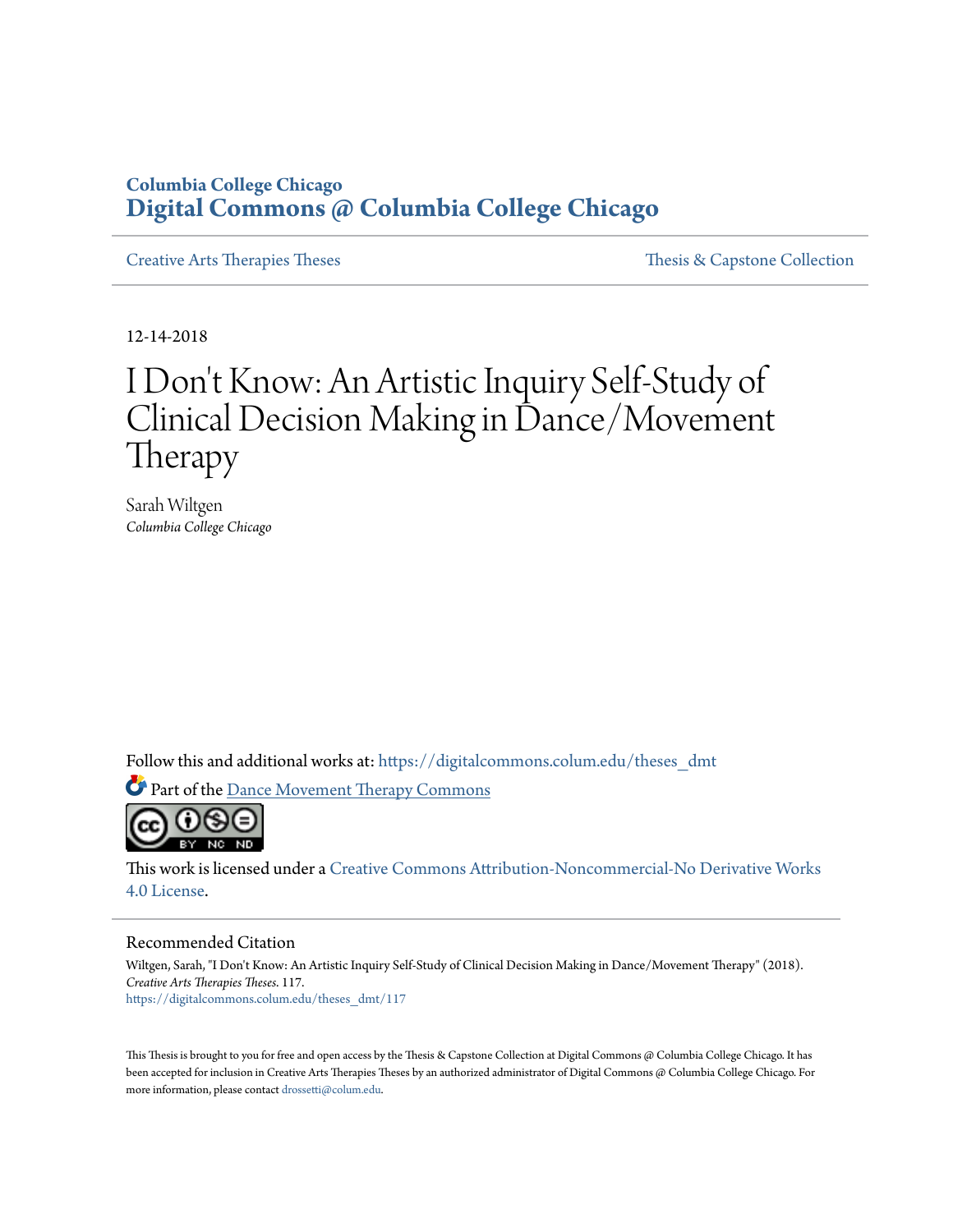# I DON'T KNOW: AN ARTISTIC INQUIRY SELF-STUDY OF CLINICAL DECISION MAKING IN DANCE/MOVEMENT THERAPY

Sarah Wiltgen

Thesis submitted to the faculty of Columbia College Chicago

in partial fulfillment of the requirements for

Master of Arts

in

Dance/Movement Therapy & Counseling

Department of Creative Arts Therapies

December 2018

Committee:

Susan Imus, MA, BC-DMT, LCPC, GL-CMA Chair, Creative Arts Therapies

Laura Downey, EdD, BC-DMT, LPC, GL-CMA Research Coordinator

Laura Allen, MA, BC-DMT, LCPC, GL-CMA Thesis Advisor

Kyla Gilmore, MA, BC-DMT, LCPC Reader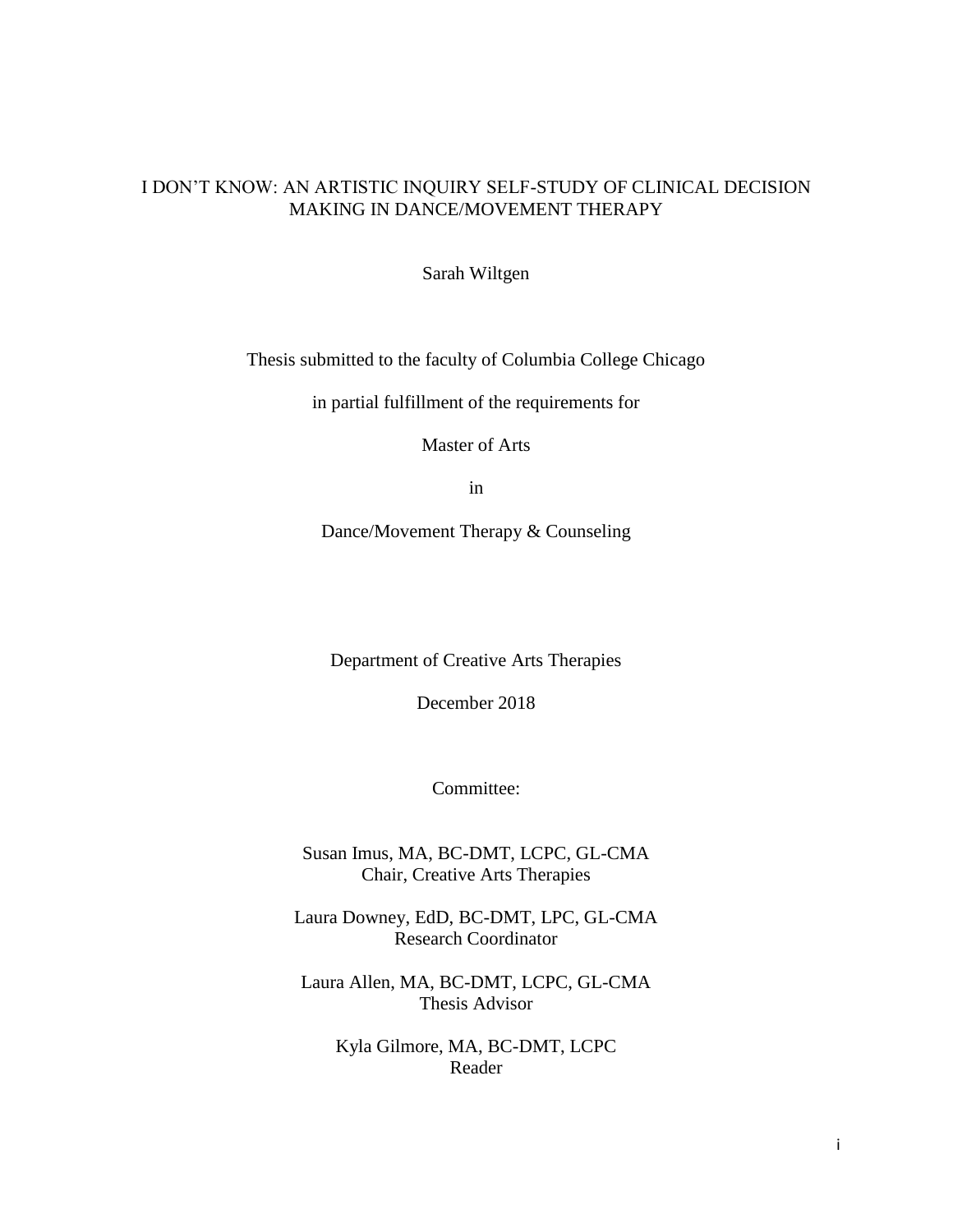## **Abstract**

The purpose of this artistic inquiry self-study was to engage in an embodied, in-depth process of exploration regarding how I engage in clinical decision-making. My research question was: "how do I, as an emerging dance/movement therapist, approach the clinical decisionmaking process?" Data was recorded through written journaling and video recorded improvisational movement. Journaling and movement were elicited through the visualization of a moment in a dance/movement therapy session in which I was caught off guard and needed to make a clinical decision. Such moments provoked anxiety and a freeze response that interfered with effective clinical intervention. Data was analyzed through dialogue with a research consultant, and through creative synthesis, resulting in a choreographic piece.

Findings indicate that my freeze response to clinical decision making was a two-cycle process. Findings indicated that this freeze response happened when a supervisor was observing, or a client brought up intense material and my inner-critic interfered with intervention. The cycles were identified as follows: Cycle A: 1. Exploration, 2. Fear and self-doubt, 3. Perceived or imagined disapproval, 4. Shedding, 5. Resentment, 6. Distancing and grounding and Cycle B: 1. Autopilot, 2. Anger and rebellion, 3. Shedding/dissociation/loss of identity/perceived approval. The use of autonomy and inner-wisdom, hope, and self-regulation were themes generated that interfered with the cycle and generated more positive feeling states.

Future research on exploring autonomy, hope, and self-regulation in relation to clinical decision making and intervention may help to manage clinician anxiety. It is my hope that these insights will positively influence my effectiveness as a clinician and allow my future clients to experience safety and trust in having a self-regulated and decisive clinician.

ii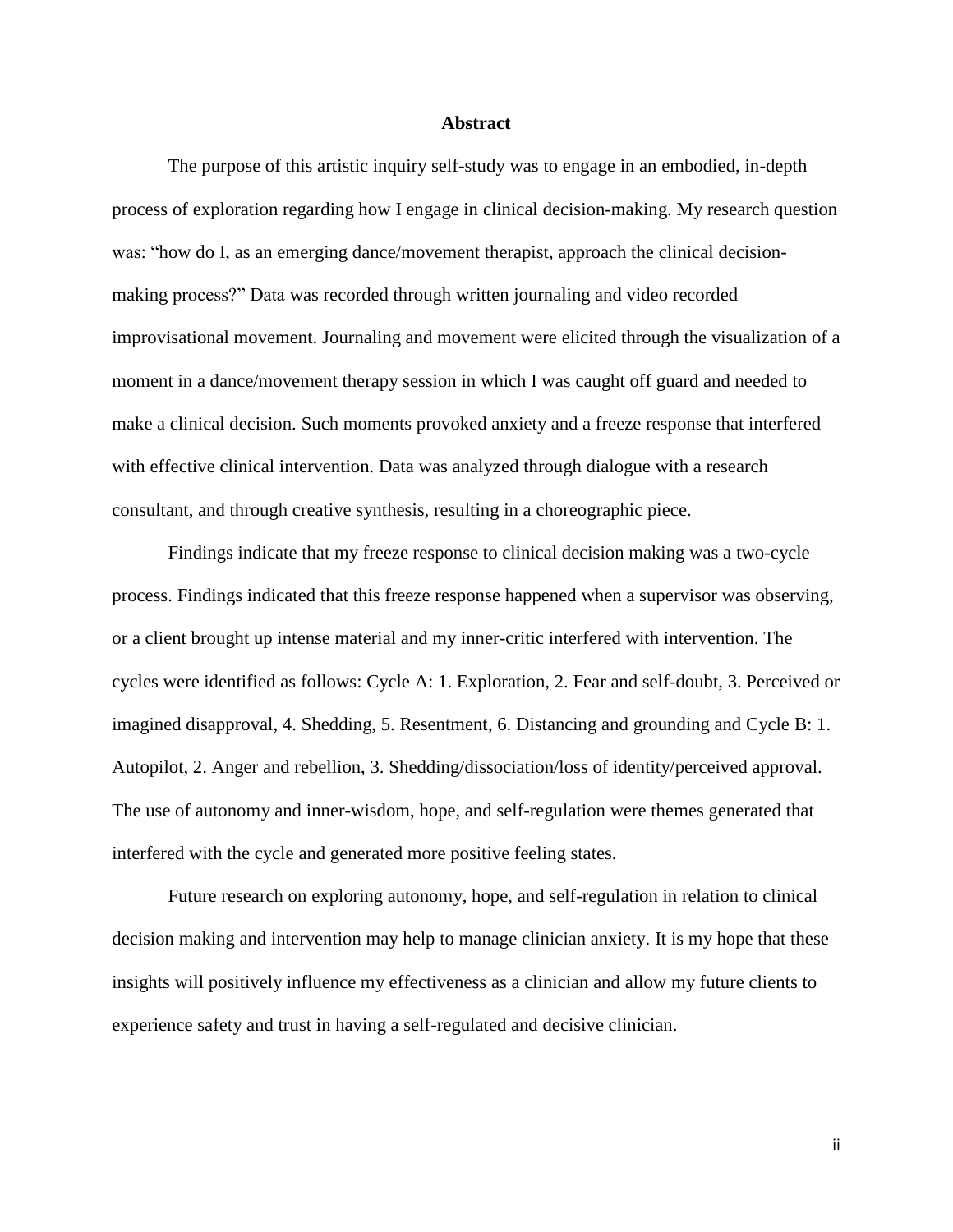# **Acknowledgements**

Thank you to my friends and family for supporting me though this journey of exploration and self-discovery. Thanks to the brilliant faculty of the Creative Arts Therapies Department for your support, guidance, and encouragement toward my decision for this topic. Thank you, Laura Downey for understanding my topic before I did and reassuring me that I was on the right path, making the right decisions. Thanks to Nancy Toncy for creating space for exploration and offering a warm environment for elucidation of themes and for pushing me forward, out of the cycle, toward personal and professional development. Thank you to Susan Imus and Laura Allen for ensuring my vision came to fruition. Finally, thank you to the wisdom of the body, educating and transforming the way I learn and heal.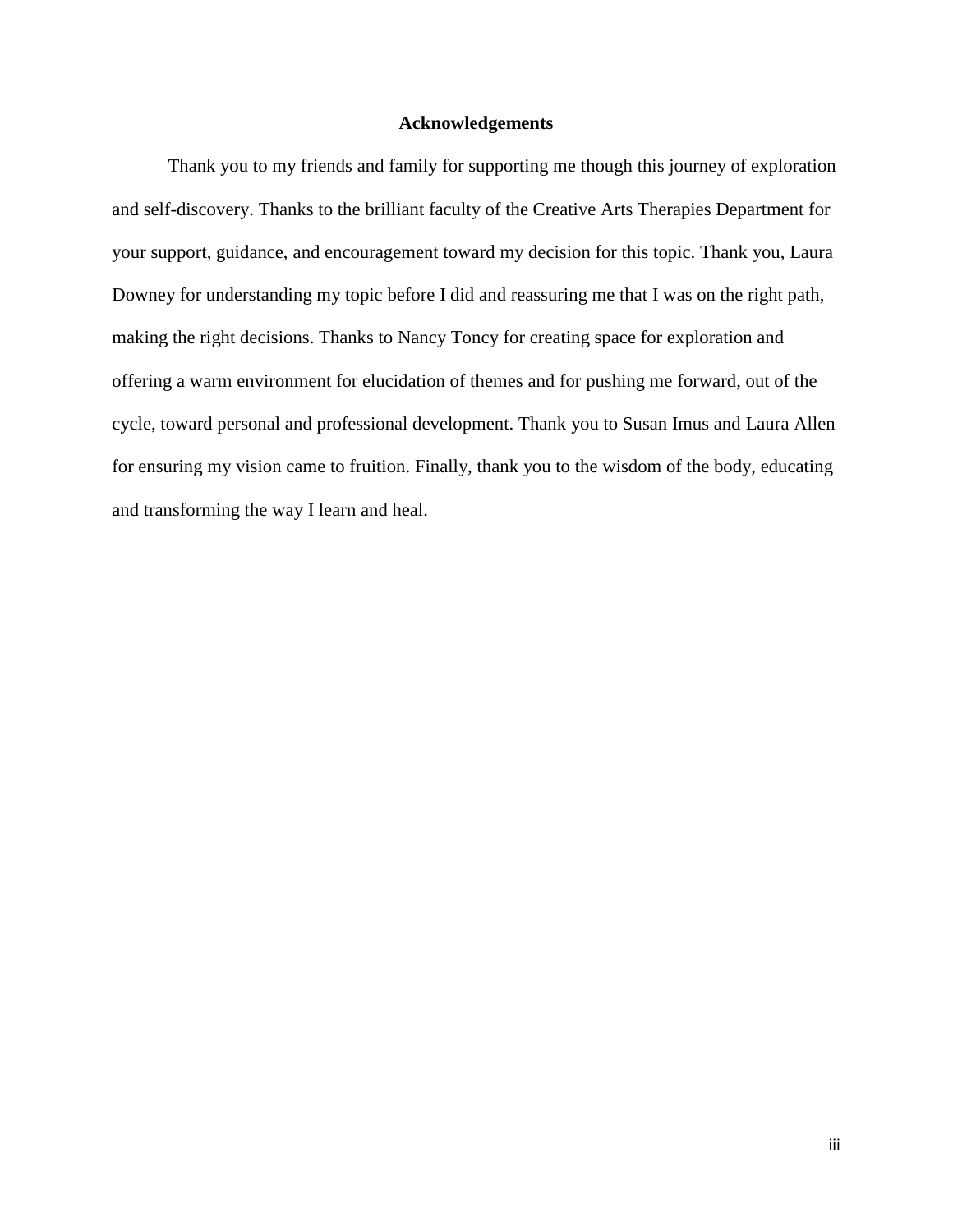# **TABLE OF CONTENTS**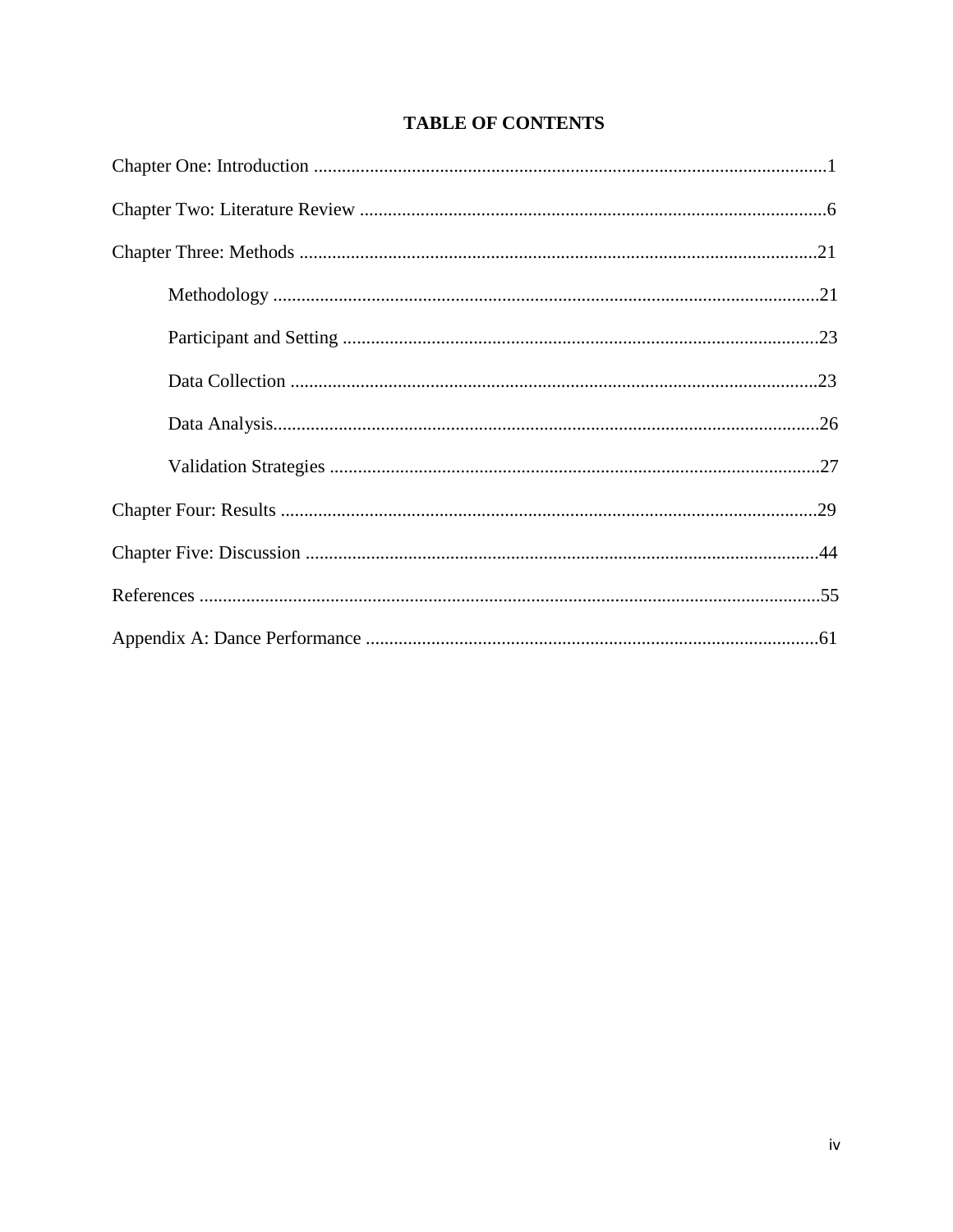# **Chapter One: Introduction**

During my journey as an emerging dance/movement therapist and mental health clinician, I noticed a pattern emerge while leading individual and group sessions. I would enter into a therapeutic relationship with clients easily and nonverbally attune with ease. That was a skill that came naturally to me – attuning with the person across from me and empathizing with their experience. However, when the time came to make a decision for the benefit of the client's treatment, I would freeze up, especially when being observed. My words would not come out. Emotions would flood my mind. I felt a loss of control. My body would feel tense – as if a dam was about to burst.

This feeling was familiar, and I recognized it emerging in times of inner conflict: in times where I did not have the same opinion or experience as the other person I was interacting with. It was a feeling that has always emerged in times of intimacy, in personal and professional interactions. However, this reaction did not only happen in times of direct conflict with another; it happened in times when I assumed that either the client, group members, or supervisor who was observing had certain expectations of me. Personally, it happens when I believe another person has certain expectations of me and I need to meet them – as if I *should* be acting a certain way. To clarify, this process happened both with literal observation from direct supervisors, but also happened internally within my mind as my inner-critic would speak up. In this study, I will be specifically analyzing the process that happens when in relationship and feel that someone is observing my actions – whether a supervisor observing a session or a client observing my work organically by being in session with me. Furthermore, this reaction happened much more strikingly and intensely in times of direct observation from a supervisor. It interfered with the process of deepening the therapeutic relationship and entering meaningful process with clients because I was no longer acting from a centered place and bringing myself into the relationship. I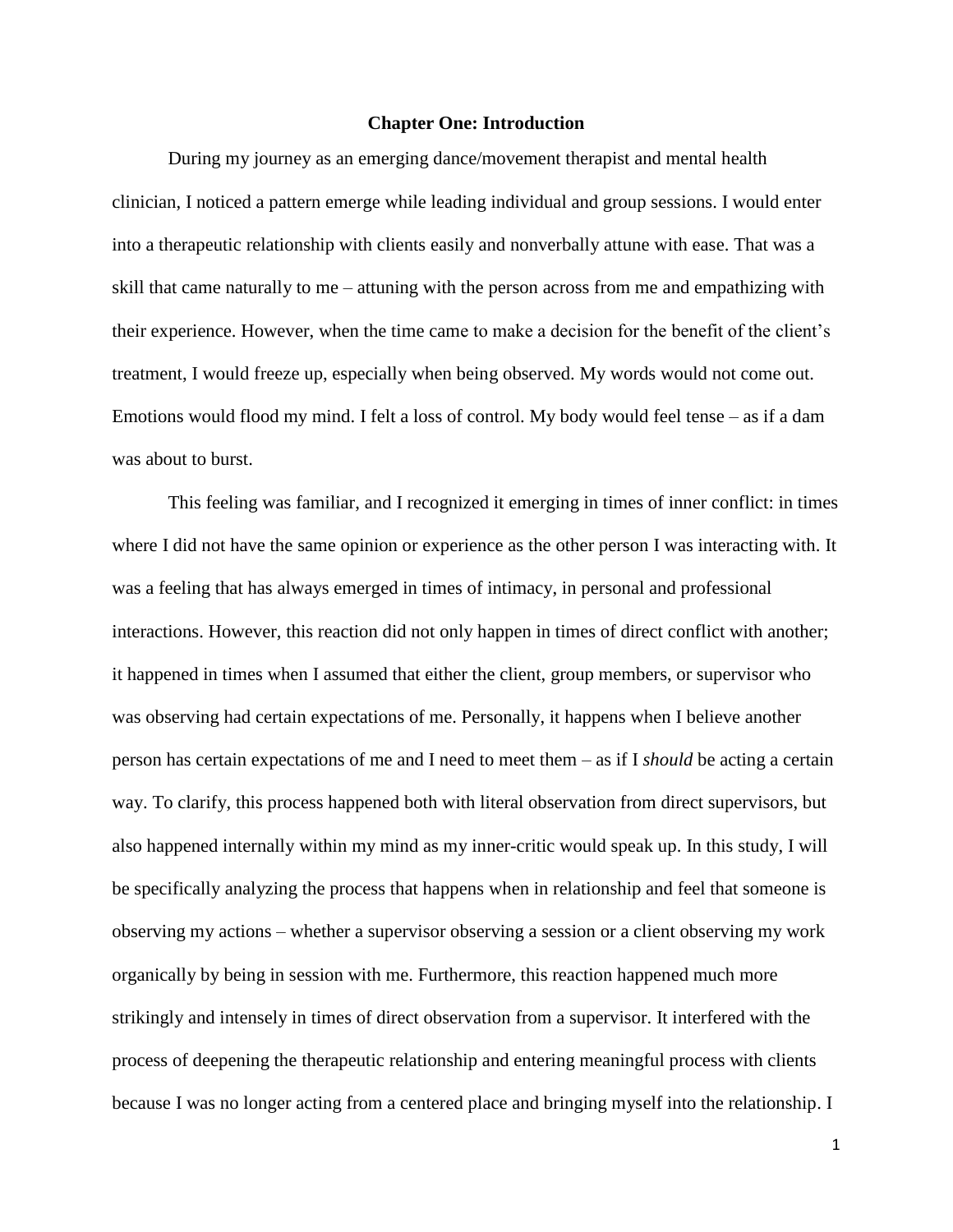was simply catering my thoughts and behaviors to what my projected expectations of the other person were, which undermined my autonomy as a clinician and created a style of clinical intervention that was not authentic and non-challenging to the client, as I was attempting to placate them and remove any conflict from the relationship. As a dance/movement therapist, I have become more attuned to body-felt senses as well as internal processes that may spark these physical sensations. Because of this awareness, I realized that this pattern had both physical and emotional components.

A specific memory of a time when this pattern emerged was in supervision class. A classmate introduced a case from her internship and we role-played a session in front of the class where I was the therapist and she was the client. The client expressed strong emotions of fear and overwhelm. When I attuned to the client, I became overwhelmed. I knew I needed to make a decision to intervene and therapeutically interrupt her in order to either introduce potential methods of self-regulation or bring awareness to her current dysregulated state. However, I froze. My eyes widened, my breathing stopped, my chest and torso became tight and tense. I couldn't speak and looked toward the instructor for guidance. He encouraged me to continue and try again, but I immediately felt that overwhelm of emotions come out in the form of tears. Since this was a safe environment with minimal professional pressure, I let the tears flow and realized that the freeze response happened when I became flooded with another's emotions as well as my own fear. It was the moment I realized my mind and body needed to explore this pattern more extensively in order to transform further into a more effective clinician.

This pattern of freezing, defined in this study as a state of behavioral inhibition that prevents active reaction to the occurrence of a stressful event (Bracha, Ralston, Matsukawa, Williams, & Bracha, 2004; Volchana et al., 2011), in the face of clinical intervention and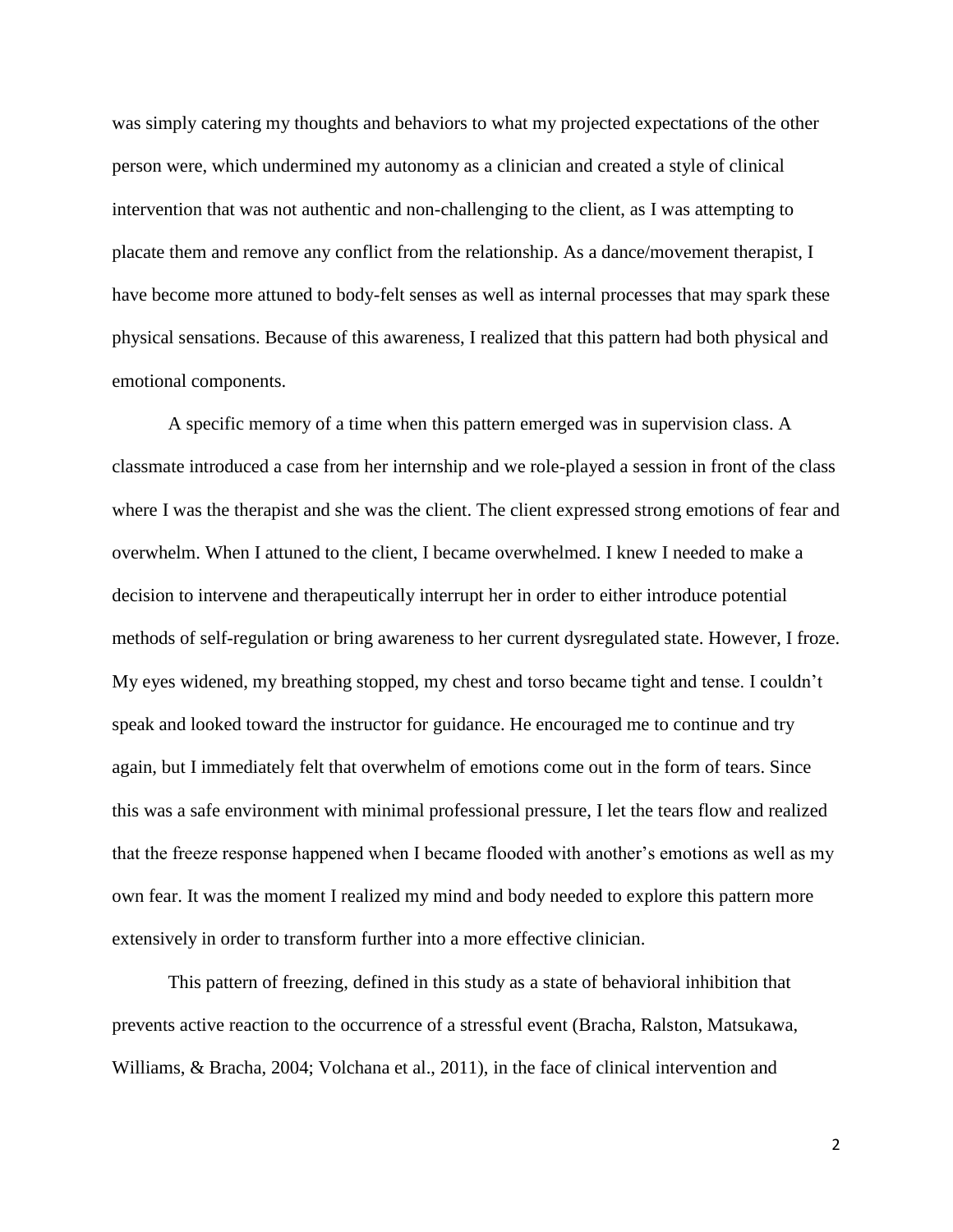decision making is significant because the ability to take chances in session, and attune while holding boundaries between self and other are fundamental to the therapeutic process. I engaged in this exploration to develop a deeper understanding of why I freeze, how to continue being with a client when this response happens, and how to cope with this response. I believe that finding my inner-strength and identity while continuing to attune to clients will benefit both myself as a clinician and the client on their forward journey toward healing.

The purpose of this embodied artistic inquiry is to explore my experience of clinical decision making, defined as a continual process of assessing clients and then selecting effective interventions based on the assessments that are made (Laiho et al., 2013). My interest in this study is to gain a deeper insight into decision making processes to support my development as a dance/movement therapist. Understanding my relationship to decision making, specifically in relationship to clients and supervisors, will allow me to compassionately grow toward letting this freeze response go so I can engage more fully with clients without allowing my past experiences with conflict and differentiation of self and other interfere. It will also allow me to create practices and ways of coping with this freeze response, so I can work through it and feel grounded and rooted in my professional identity as a therapist.

The easiest way that I express myself and learn about myself is through movement and choreography, as it allows me to express things I do not yet have words for. Using artistic means of data collection and analysis allowed me to tune in deeply to my own experience of clinical decision making from an embodied perspective, not simply from a cognitive perspective. The use of movement provided a platform to express, contain, and regulate strong emotional responses (Krantz & Pennebaker, 2007). Since this freeze response was deeply internal as well as body-based, movement was an effective way to deepen the process of understanding my own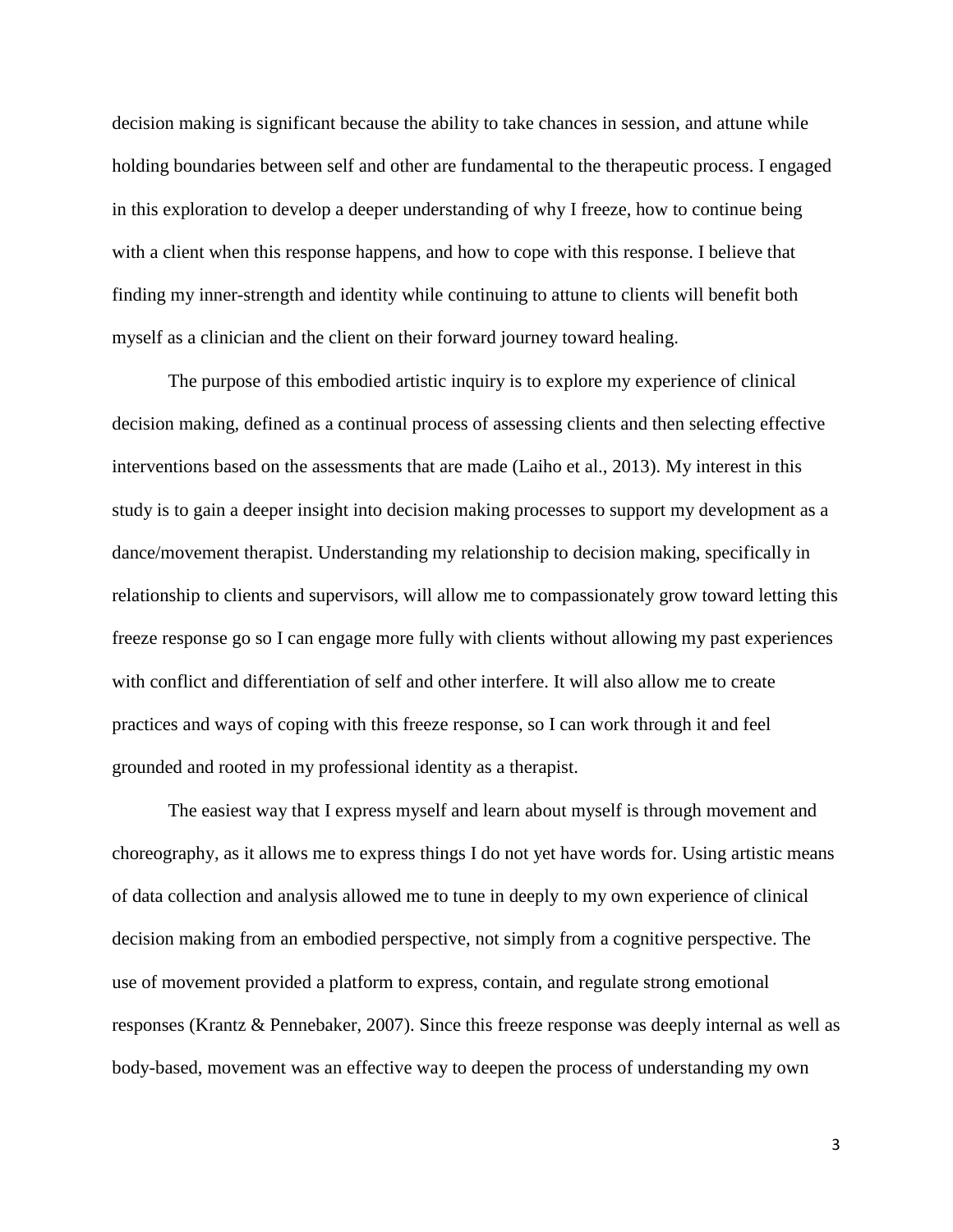physical, mental, and emotional processes in a way that came naturally and easily to me as a dancer and as a clinician.

# **Theoretical Framework**

As a clinician and researcher, I use a combination of dance/movement therapy theories and counseling theories that stress the importance of relationships with self and others as well as emphasize a client's strength and resilience rather than their weaknesses or illnesses. Relational cultural theory (RCT) focuses on forming relationships that foster growth and active participation from everyone involved (Jordan & Dooley, 2000). Openness to influence and emotional availability are important factors in growth-oriented relationships (Jordan & Dooley, 2000). Because this research into my decision making includes clients and supervisors, it easily relates to RCT. I also utilize a framework of person-centered and strengths-based therapy in which I focus on the resilience of the client, instead of any illness. This research aims to describe a process that happens when I approach a decision in a clinical setting from a nonjudgmental lens. Although negative emotions, such as fear and anxiety, are present in the moment, there is an adaptive reason that this pattern developed and there is a way to rewrite this pattern using my strengths. I also utilize Trudi Schoop's approach to dance/movement therapy in which I try and enter the inner-world of a client as well as utilize some drama and humor in a session (Levy, 2005). Entering the inner-world of a client allows the therapist and client to deepen knowledge of their processes. This was reflected in my process, as I entered my own inner-fantasy world of what happened in the instant of the freeze and utilized drama to create a narrative from my data.

The following chapter will review literature regarding decision making processes. The literature will define and discuss aspects of decision-making processes that can affect decision making outcomes, such as affect, cultural bias, decision making in relationship or autonomously, stage of professional identity development, and the overlap between dance/movement therapy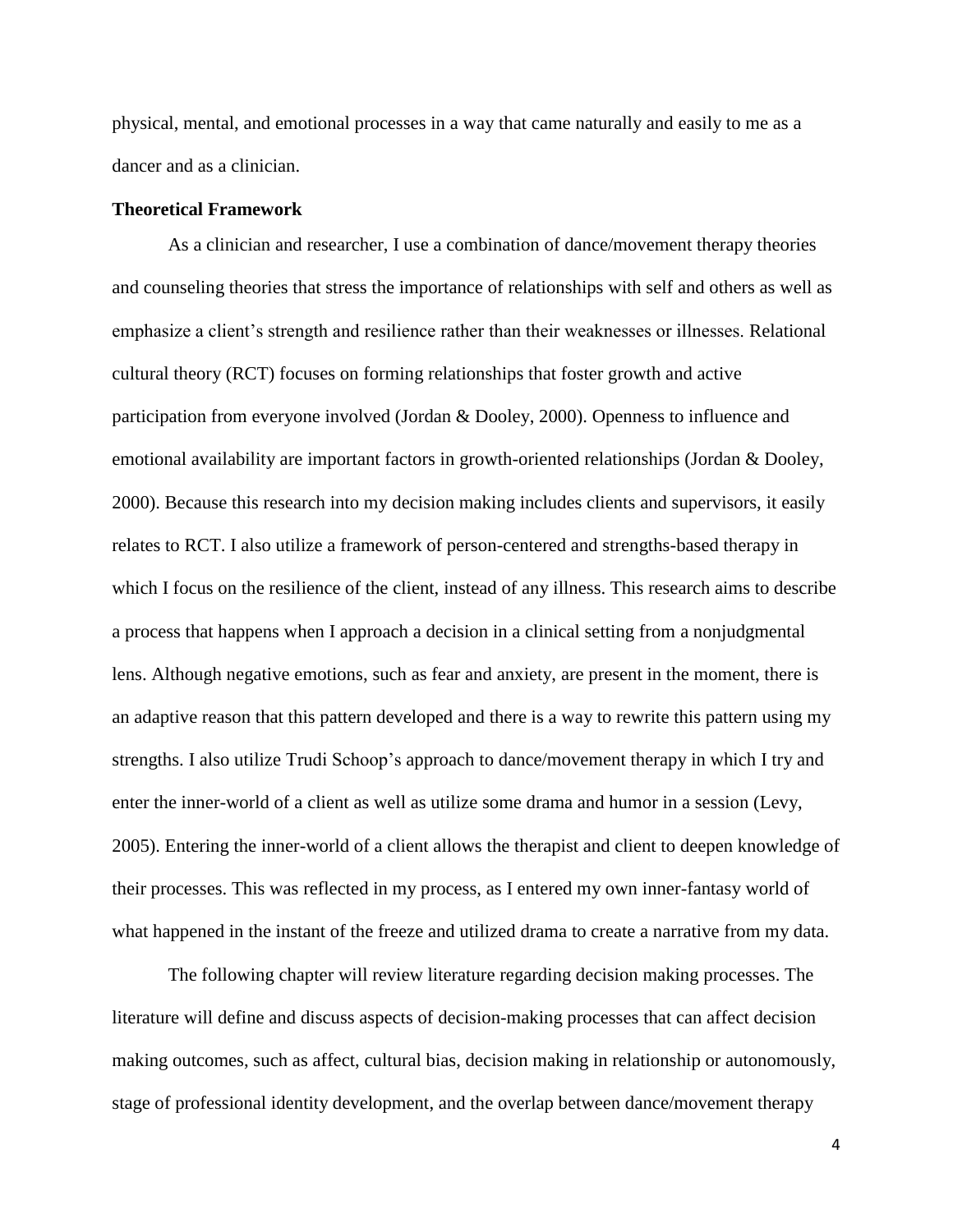and decision making. Literature will also describe the freeze response and how this response affects decision making. Finally, the next chapter will discuss the need for therapists and helping professionals to understand their decision-making strategies and processes, as biases may impinge upon effective clinical treatment.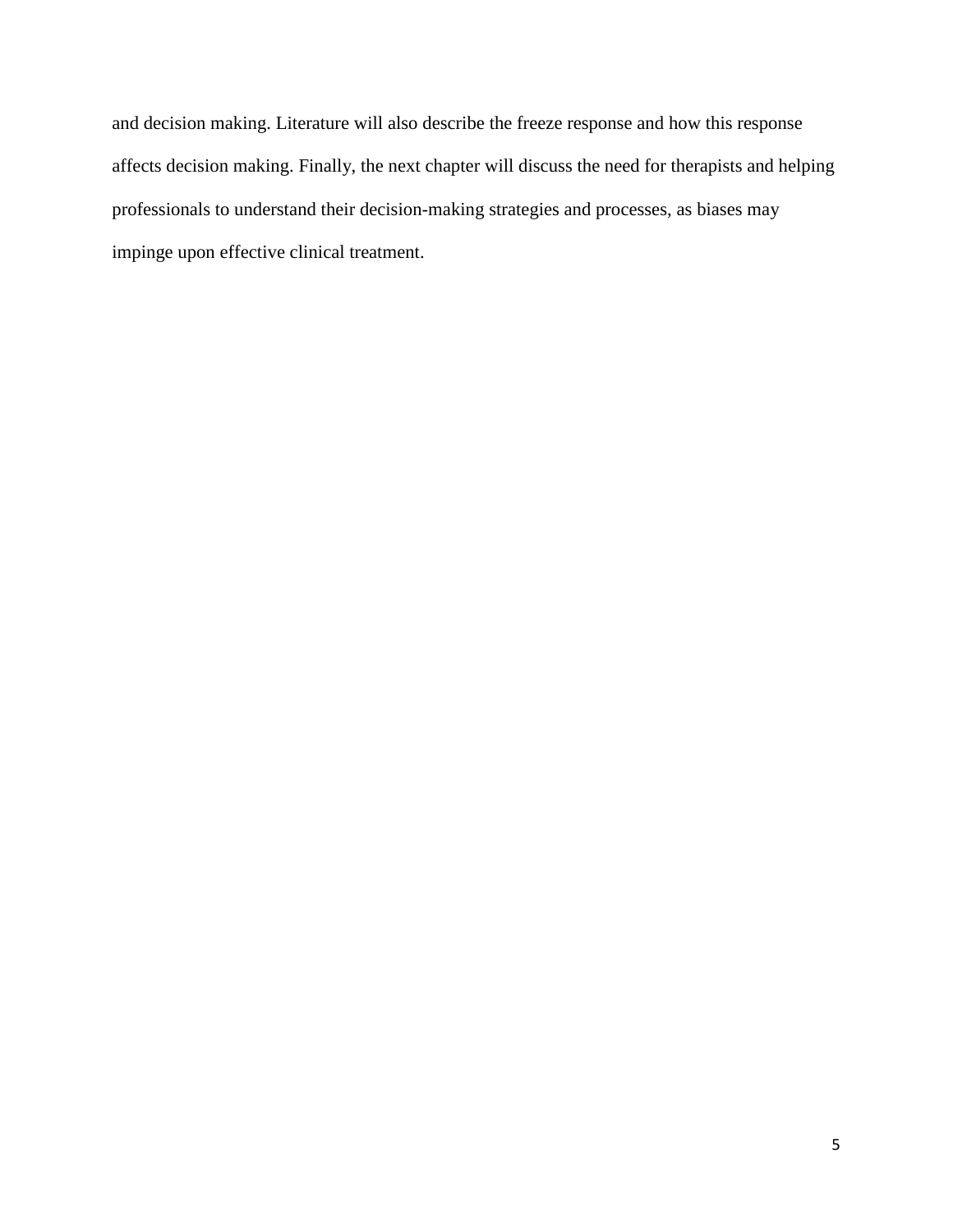#### **Chapter Two: Literature Review**

A considerable amount of literature is available on the topic of clinical decision making in counseling and has been since the beginning of the profession. This literature review will focus on processes that underlie clinical decision making, such as utilizing intuition and analysis, as well as factors that impact decision making like affect, cultural bias, physiological response, and experience and ability to make autonomous decisions. The topic of affect is represented quite extensively in literature relating to decision making in clinical and managerial settings (Dane & Pratt, 2007). Established research has revealed that not only does affect have an impact on decision making, but emotion regulation skills can relieve the potentially negative effect that emotions can have on decision making. Furthermore, themes regarding how to cautiously and responsibly utilize one's body cues and affect in decision making processes presented themselves in literature and will be discussed.

As a developing clinician, I have observed, through self-reflection, a need to understand my own process of decision making. Courses within the graduate program of dance/movement therapy and counseling at Columbia College Chicago emphasize the necessity of clinicians developing keen self-understanding. Through learning this importance, I have gained curiosity about my own inner processes. I have also noticed that my decision-making process is often informed by somatic, body-based sensations as well as affective reactions I have in the moment – anxiety, fear, and a freeze response. There is little literature available about how the body influences decision making, but those that are available speak of the importance of listening to the body and creating self-awareness around their own reactions to decision making situations in which the decision is ethical, or highly emotionally charged for the clinician.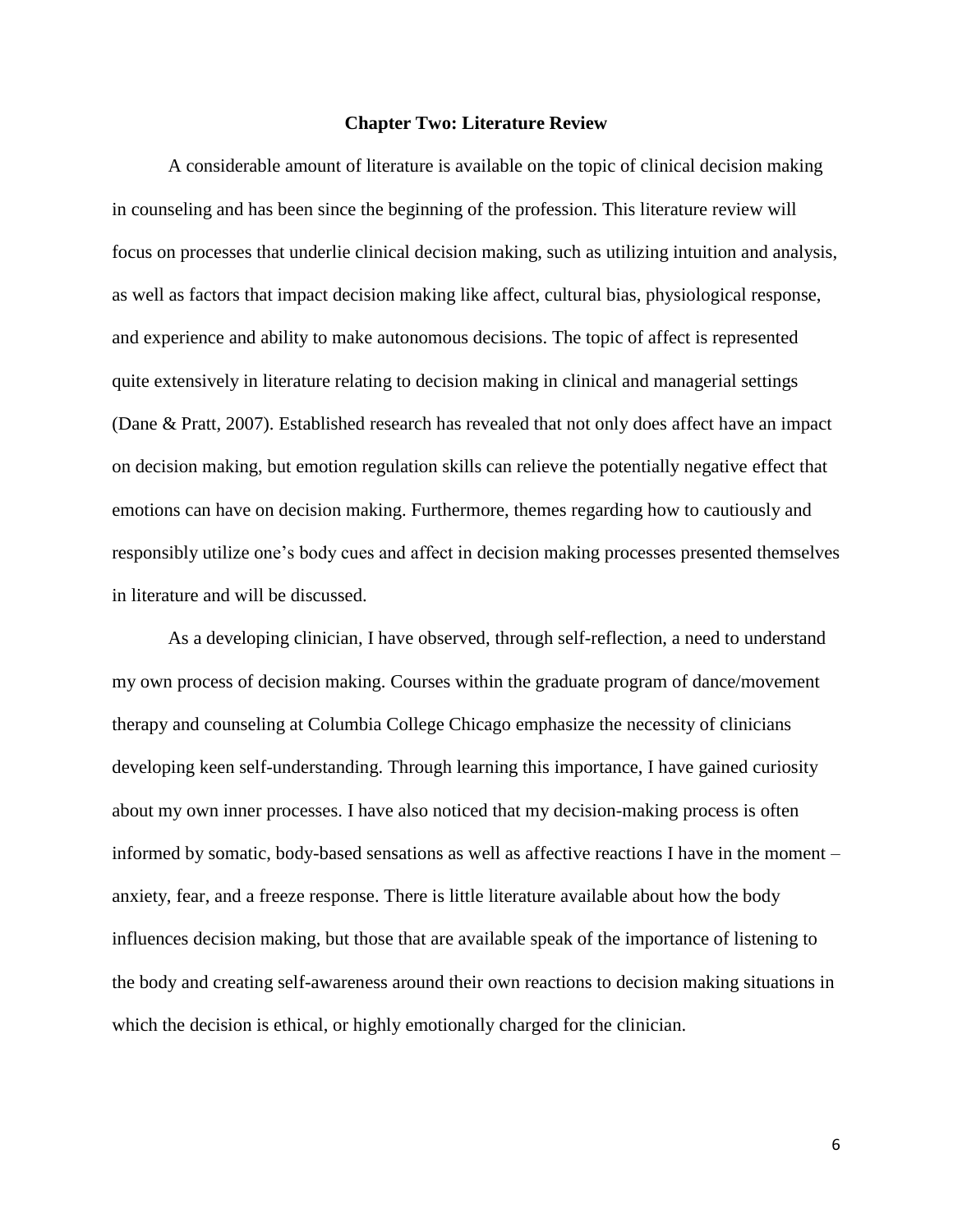This research study will examine my unique process for decision making so as to understand how to develop a strong clinical identity in which I can confidently make decisions, and identify and regulate body cues that arise in clinical situations when a decision must be made.

# **Common Decision-Making Strategies: Intuition and Analysis**

Clinical decision making is a process of identifying possible courses of action and the potential consequences of each (De Bortoli & Dolan, 2015). The Cognitive Continuum Theory conceptualizes decision making by organizing cognitive processes of decision making into a continuum ranging from intuitive cognition on one end, to analytical cognition on the other (De Bortoli & Dolan, 2015). This model describes intuition and analysis as completely dissimilar. Analysis is defined as a rational, step-by-step, logical, conscious process that produces a clear and defensible answer to a problem. Intuition is defined as a process that is holistic, affective, preconscious and effortless. It integrates information without insight into the process of integration (De Bortoli & Dolan, 2015); the information is integrated without conscious analysis or awareness. While these descriptions of intuition seem clear and accurate, they are much disputed in the literature. Another, perhaps less clinical definition is that intuition is "a feeling of knowing with certitude on the basis of inadequate information and without conscious awareness of rational thinking" (Hodgkinson, Langan-Fox & Sadler-Smith, 2008, p. 6). Many similarities exist among the definitions of intuition compiled by Hodgkinson et al. (2008) which were well summarized by Dane and Pratt. Their definition included four key characteristics of intuition: "intuitions are affectively charged judgments that arise through rapid, nonconscious and holistic associations" (Dane & Pratt, 2007, p. 40). This is the definition I will be using for the purposes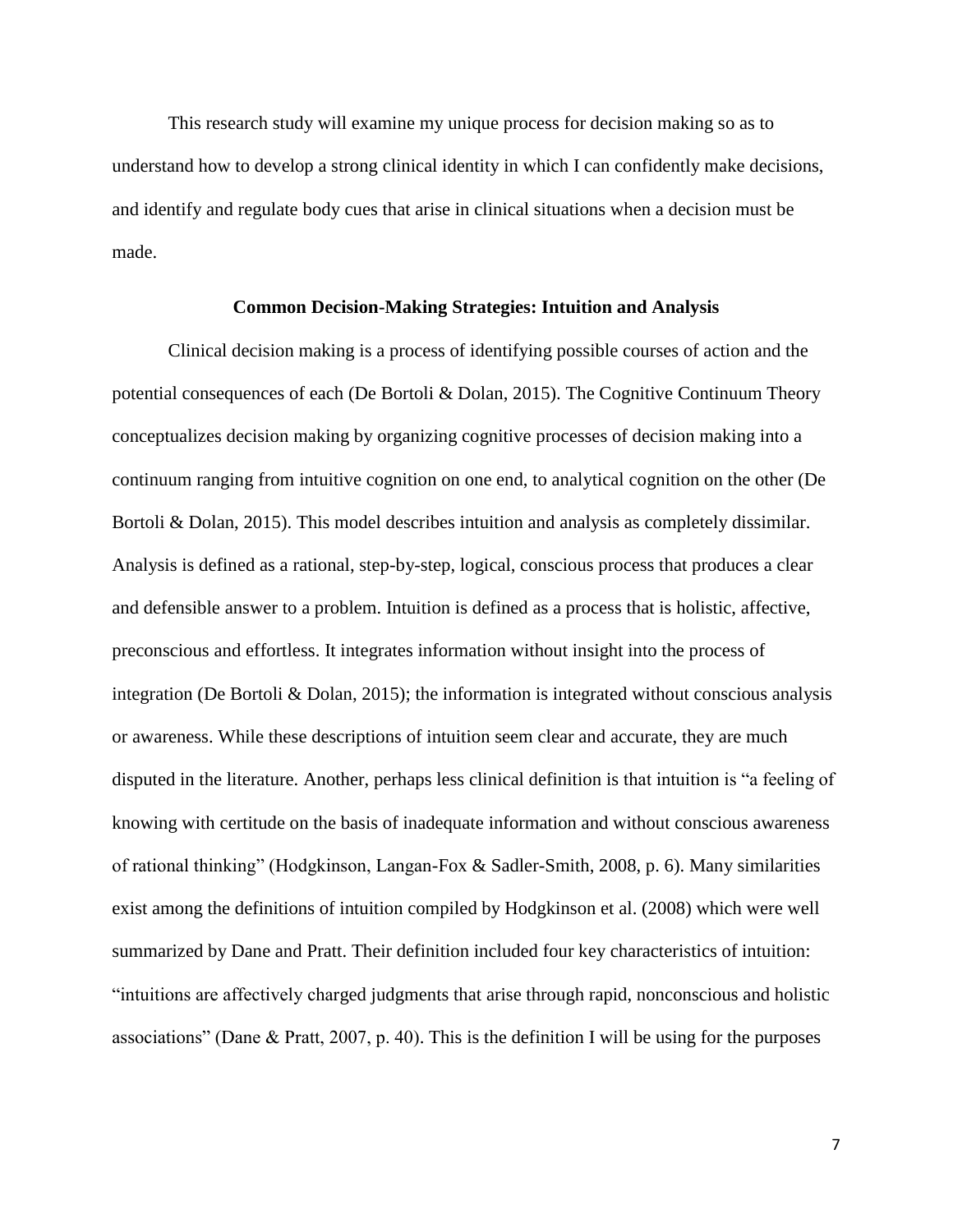of this study. Analysis, however, seems to be clearly defined above and was not disputed in the literature.

Clinical decisions or tasks come in two categories, suggests Dane and Pratt (2007): judgement tasks and intellective tasks. Intellective tasks are those with a definite criterion for success, while judgement tasks are those that require moral, subjective reasoning. For instance, an example of an intellective task is a math problem or the task of balancing a budget. An example of a judgement task would be the decision of whether or not to intervene with talk therapy or dance/movement therapy in a session with a client. This task cannot be proven to be correct or incorrect based on a set system of regulations or rules. It is shown that the use of intuitive decision making may be more effective in judgement tasks than rational analysis (Dane & Pratt, 2007). In clinical decisions involving human behavior, it is not desirable to be anything other than subjective (Robson, Cook, Hunt, Alred, & Robson, 2000). For instance, each client should be seen as an individual, with individual needs and a treatment plan that is tailored to those needs. Therefore, for the purposes of this literature review, we can assume that most clinical decisions referred to are judgement tasks that may benefit from intuitive judgement.

Although Dane and Pratt (2007) suggest that intuition may be more effective than rational analysis when making decisions that require moral, subjective reasoning, other researchers have found that the use of intuitive judgement is best paired with thorough analysis and reflective analytical judgement (Dane & Pratt, 2007; De Bortoli & Dolan, 2015; Fox, Hagedorn & Sivo, 2016; Miller, Spengler & Spengler, 2015; Robson et al., 2000; Shallcross, 2016). For instance, Fox et al. (2016) emphasize the importance of retroactive self-analysis in novice therapists to ascertain what pattern of behavior they were reacting to when making a decision to reduce the amount of biases and heuristics – or shortcuts to decision making - used. It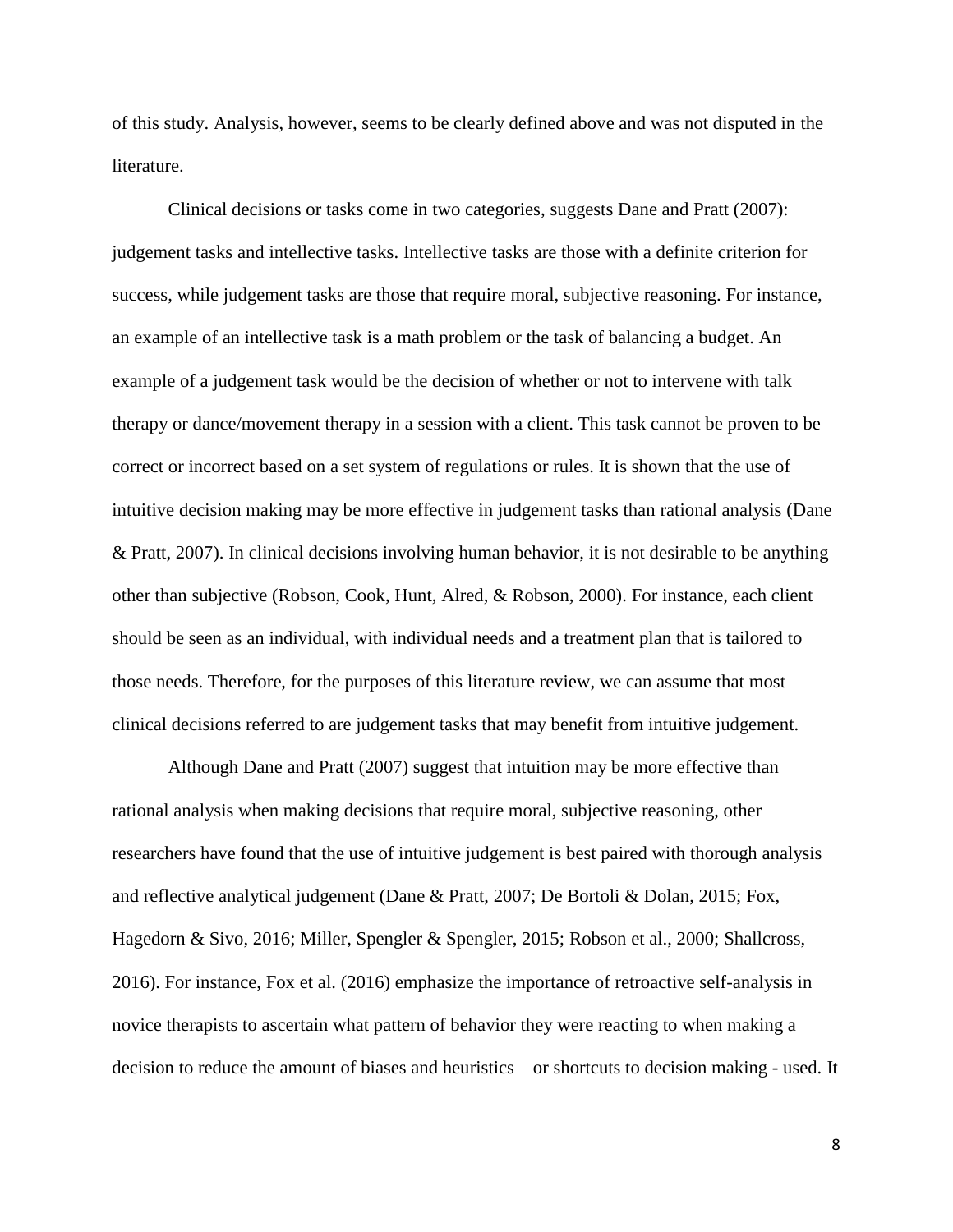is suggested that mental health clinicians act as scientist-practitioners by not relying solely on "gut-level instincts, which are strongly associated with heuristics and biased judgements" (Miller et al., 2015, p 564). Clinician and professor Jeff Cochran teaches his counseling students to not act on first hunches – but to see if that hunch persists as more information is gathered – as an initial intuitive judgement may be laden with biases if sufficient clinical experience has not been acquired (Shallcross, 2016). This begs the question of what factors influence the ability to trust one's intuitive judgement at any stage in clinical experience. The theme of sequencing intuitive judgements with post-decision analytical-evaluative self-reflection ties into the next point for this literature review: how does a clinician hone their intuitive judgement? What factors influence how intuitive judgement processes occur? How can a novice or expert clinician mindfully and consciously avoid harmful heuristics and biases using a non-conscious process such as intuitive judgement?

#### **Influences in Decision Making**

# **Affect**

Emotions are crucial to the intuitive decision-making process; because emotions are not seated in rationality, they are closely associated with intuiting processes (Dane & Pratt, 2007). The literature offers considerable data regarding clinician mood state and clinical effectiveness and judgement accuracy. For instance, Dane and Pratt (2007) suggest positive mood leads to increase of intuition and decrease in rational approaches to decision making. More specifically, basal ganglia are engaged through positively affective stimuli, which is the same as the mechanism used for intuitive judgement. Positive affect enables individuals to think more flexibly (Raglan & Schulkin, 2014). In Raglan and Schulkin's 2014 study regarding mindfulness, mood, and clinical decision making, clinicians with negative mood states such as negative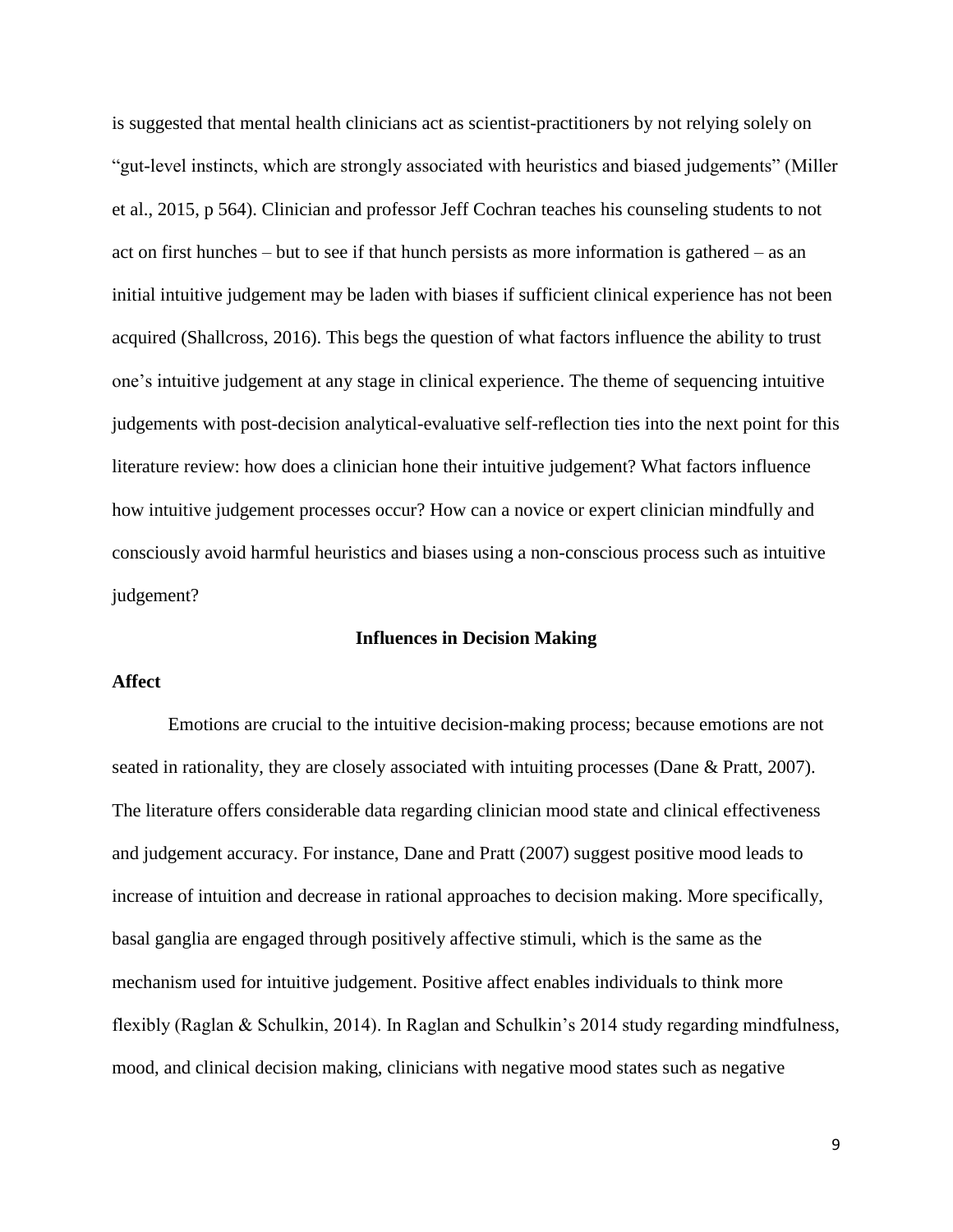anxiety, anger and sadness made different clinical decisions on a similar case than they did when in a positive mood state. Thus, it suggests that clinician mood sub- or unconsciously influences decision-making.

Earlier findings regarding emotions and decision making have found that that a 'cool head' prevails when making decisions, such as a study in financial decision making found that individuals with lower intensity of emotion performed better in decision making tasks (Naqvi, Shiv, & Bechara, 2005). However, many recent studies have found that intense emotions can be beneficial to decision making. Individuals who had more depth and awareness of emotional experiences during the decision making process could experience positive effects on decision making performance. Those with higher intensity of emotions showed higher decision-making performance (Dane & Pratt, 2007, Seo & Barrett, 2007). Further, those with higher emotional awareness during times of decision making tend to be more successful in regulating those feelings and the influence they have on decision making (Barrett & Gross, 2001; Seo & Barrett, 2007). In contrast to the view that intense emotions cause better decisions, this information furthers the findings so that intensity of the emotion can indicate better decision making, but only if the decision maker has emotional awareness and the ability to regulate their emotions. Those who were better able to differentiate and regulate their emotions experienced fewer biases that could potentially negatively impact decision making (Seo & Barrett, 2007). Essentially, ignoring one's feelings during the decision-making process, the common strategy in the topic of affect in decision making, is not as effective as utilizing one's emotions, differentiating them, and regulating them so they do not influence one's behavior.

Interestingly, however, Seo and Barrett (2007) found that there was only benefit to decision making outcomes when decision makers differentiated between their negative emotions,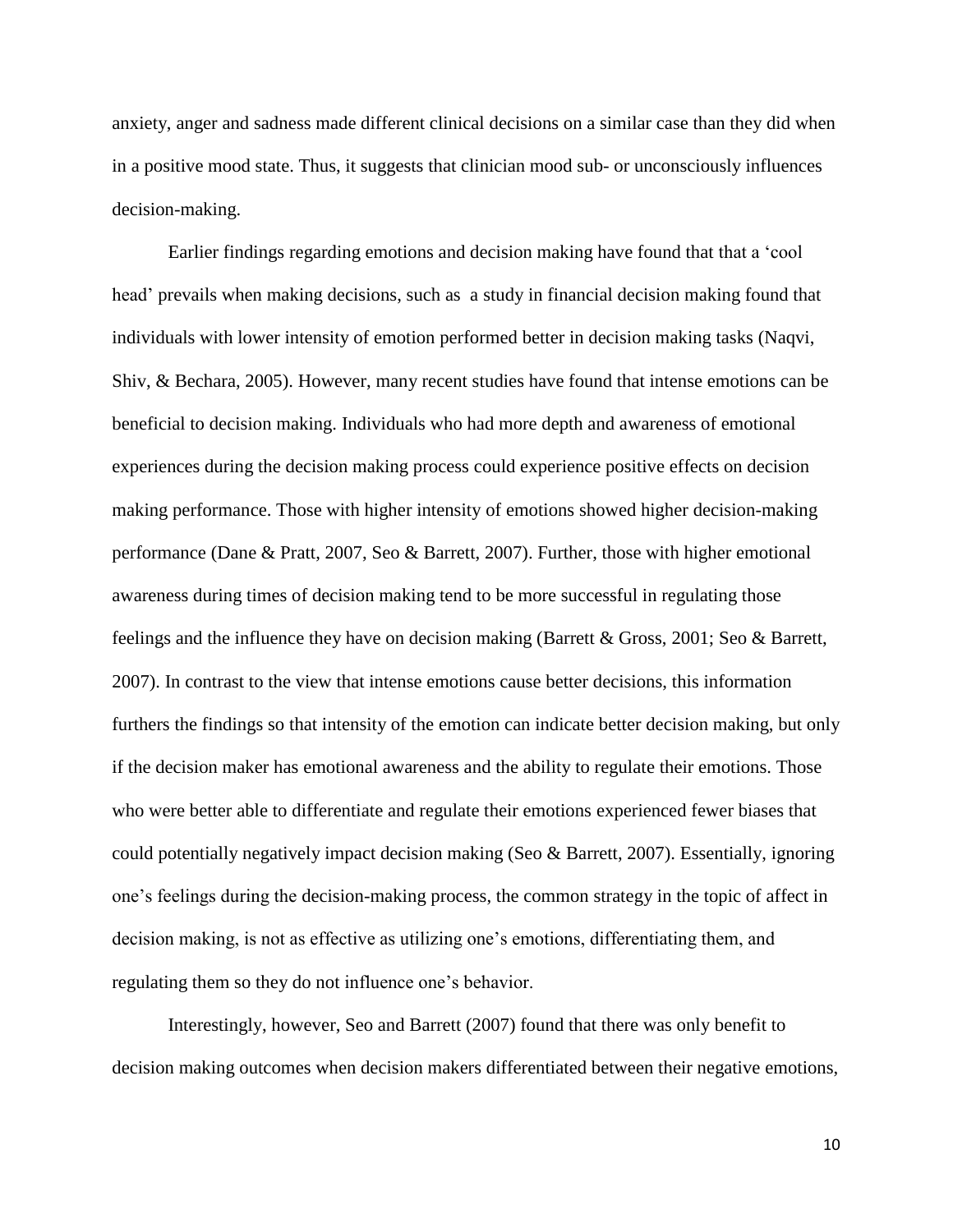not positive ones. One explanation for why this is true, is that the body and mind are more active in regulating negative feelings than positive ones (Oatley & Johnson-Laird, 1996; Pratto & John, 1991). This means that when clinicians experience negative emotions, they are more likely to regulate them – taking time to determine what feeling state they are in when making a decision will result in increased regulation of negative emotions and a better outcome.

**Expected Emotions.** When making a decision, especially if it is important and has significant potential positive or negative consequences, people imagine what potential emotional outcomes are associated with each decision. However, these predictions are often unrealistic (Loewenstein & Lerner, 2003; Schwarz, 2000). The intensity of the expected emotions is another factor in decision making (Schwarz, 2000). For instance, if a therapist is in a session with a client in crisis, the consequences of a decision will be more emotionally charged than if the session was with a client who was stable and exploring ways to reduce stress. Under the influence of intense emotions, such as highly pressured situations like having a client in crisis, people can often feel out of control or act against their own self-interest (Schwarz, 2000). This means that people often cannot clearly assume their expected emotions correctly, especially when under the influence of highly intense affective states.

In the example with the client in crisis above, the therapist may believe if the intervention is effective, she will feel relief, self-efficacy, joy, and confidence in her abilities. However, if the intervention is not effective, she believes she will feel shame, sadness, loss of confidence in her abilities, and despair for failing her client. Although the assessment of expected emotions while making decisions can be effective, attempts to predict future feelings are often wrong and can result in suboptimal decisions (Loewenstein & Schkade, 1999), especially when those expected emotions are the sole basis upon which a decision is made (Loewenstein & Lerner, 2003).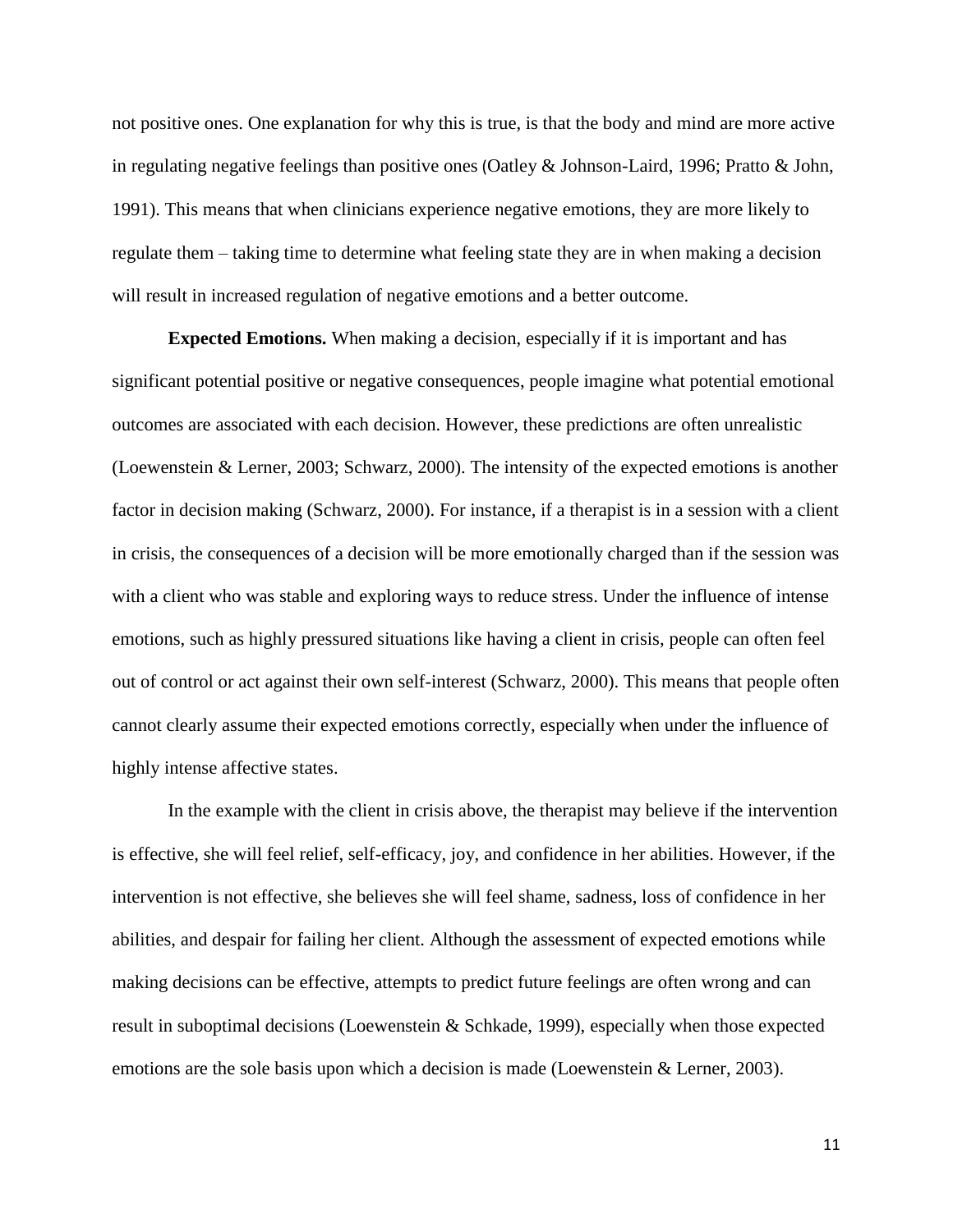**Retroactive Emotional Assessments.** Another way that decisions are made, besides anticipating expected emotions after the decision, is to reflect upon past decisions and the emotional outcomes of those decisions. However, memories of emotional experiences postdecision are often fraught with biases (Kahneman, Fredrickson, Schreiber, & Redelmeier, 1993; Loewenstein & Schkade, 1999; Schwarz, 2000). Many experiments have been conducted regarding the accuracy of decision related emotions after the decision has been made. There is a tendency to believe that the actual emotional consequences of the decision made were similar to what you predicted – whether or not this is the case (Loewenstein  $\&$  Schkade, 1999). For instance, after someone makes a decision, they may say "I knew I would feel sad…," even though they told a colleague that they believed they would feel excited before the decision was made. This lack of accurate memory of pre-decision predictions creates the inability to correct for prediction errors in the future (Schwarz, 2000).

Furthermore, post-decision emotional reflection often is only indicative of the peak intensity of emotions as well as the emotions present at the end of the arc of emotion, regardless of duration (Kahneman et al., 1993; Schwarz, 2000). An experiment was done by Kahneman et al. in which participants dipped their hands in cold water for two different time intervals. In the first interval, they dipped their hands in very cold water for 60 seconds. In the second interval, they dipped their hands in the very cold water for 60 seconds, then in slightly less cold water for an additional 30 seconds. After those two experiences, the participants were given a choice between the two options, and most chose to experience the 60 seconds of very cold water with 30 additional seconds of slightly less cold water. This is supportive of the theory that post-decision memories are mainly indicative of emotions at the peak (pain in this case), and at the end of the emotional arc (less pain) and disregard duration of emotional effects (Kahneman et al., 1993). To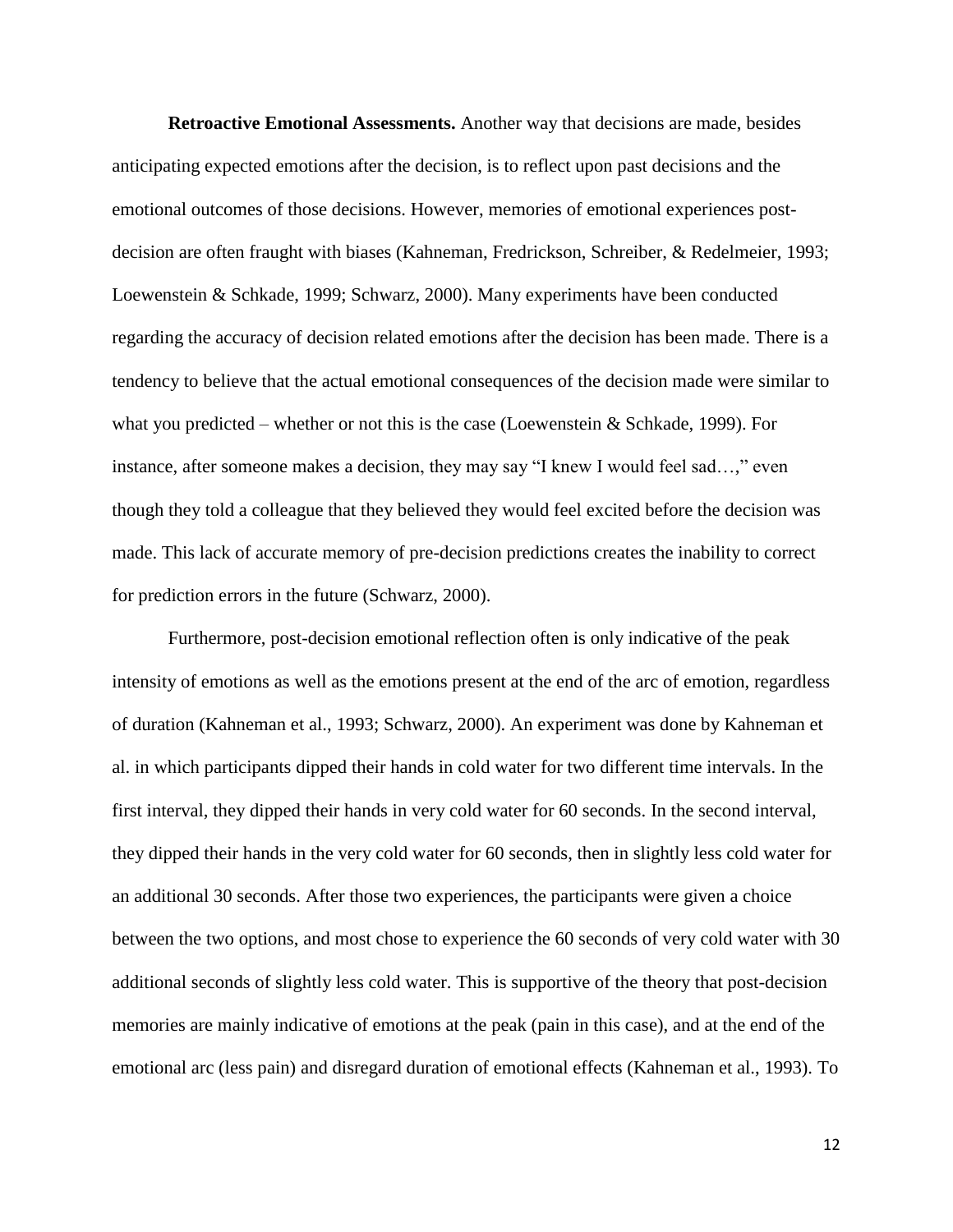summarize, the lack of memory of duration of affective components of decisions often causes people to make suboptimal decisions, such as a voluntary exposure to a longer duration of pain (Schwarz, 2000).

# **Cultural Factors**

Emotional factors are not the only ones that affect decision making processes. It is important to investigate cultural factors when making clinical decisions as to avoid heuristics and biases which may come up unconsciously in intuitive decision making and lead to perpetuations of oppression (Hays, Prosek, & Mcleod, 2010). A mixed methodological analysis of culture and its relationship to clinical decision-making showed that clinicians with higher self-report of cultural competence and awareness of one's own cultural biases made clinical decisions that did not adhere to the common bias regarded in the study: clients within oppressed groups receive more severe diagnoses (Hays et al., 2010). It is important for counselors and trainees to be able to self-reflect upon their own biases to correctly assess clients' presenting issues. Another finding of this study is that participants' awareness of social justice issues is related to positive prognosis of clients. While this is solely a correlation, it begs further research into how cultural competence and clinical decision making interact to reinforce or lift common biases. Hervey's literature (2007) supports this notion and suggests that it is imperative for clinicians to become aware of their ethical blind spots in order to increase ethical sensitivity.

Discussed above is the literature's emphasis on recognizing cultural biases in relation to client's cultural identifiers, but it is also important to acknowledge one's own cultural identifiers and how that makes their intuitive decision-making process unique. While it would be convenient to codify a system regarding how clinical counseling decisions must be made, that is simply not effective for fields relating to human behavior (Robson et al., 2000) or with human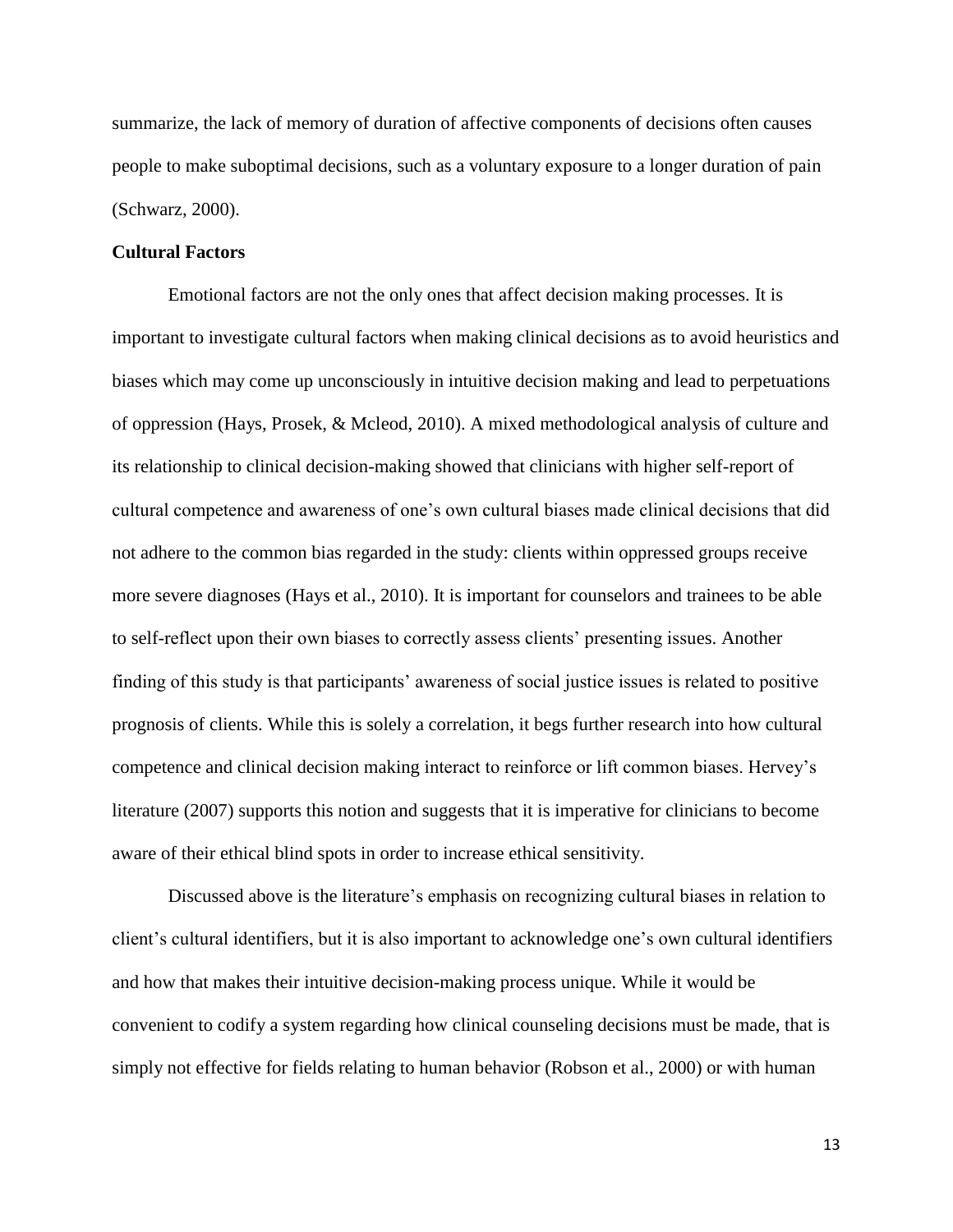practitioners! Individuals within the field of counseling each demonstrate a unique process of decision making similar to that displayed by artists, in subjectivity, individuality, style and creativity of process (Maxwell, 2010). To make decisions intuitively is to show one's artistry and individuality – which inherently display cultural bias through aesthetic, and may impact clients (Maxwell, 2010).

# **Autonomy and Identity Development**

As developing clinicians enter the field, intervening with clients for the first time without direct supervision, I recognize there is a parallel to the exploration of autonomy that happens in childhood. As clinicians continually reflect upon elements that influence their personal and professional identities, they establish differentiation among mentors and peers (Moss, 2017). This process of development and exploration leads to the development of autonomy and competence within their field (Moss, 2017).

Children who are developing their personal identities go through Erikson's stage of autonomy vs. shame and doubt (McLeod, 2018). Clinicians parallel this stage when entering the field and facing critical opportunities to explore their professional identity, and assert and illustrate independence from supervisors and peers. The ability to explore independently and make one's own mistakes and still feel a secure base is crucial in this stage (McLeod, 2018). If children are criticized or not given opportunities to assert themselves, the child, or beginning clinician, may not develop self-esteem and confidence. They may experience, as Erikson's stage suggests, shame and doubt in their own choices and abilities.

Beliefs that new clinicians often have can influence self-confidence in decision making as well. New counselors often have a faulty belief that they should be able to create amazing results (Skovholt & Ronnestad, 2003). Oftentimes, novice clinicians falsely believe that each session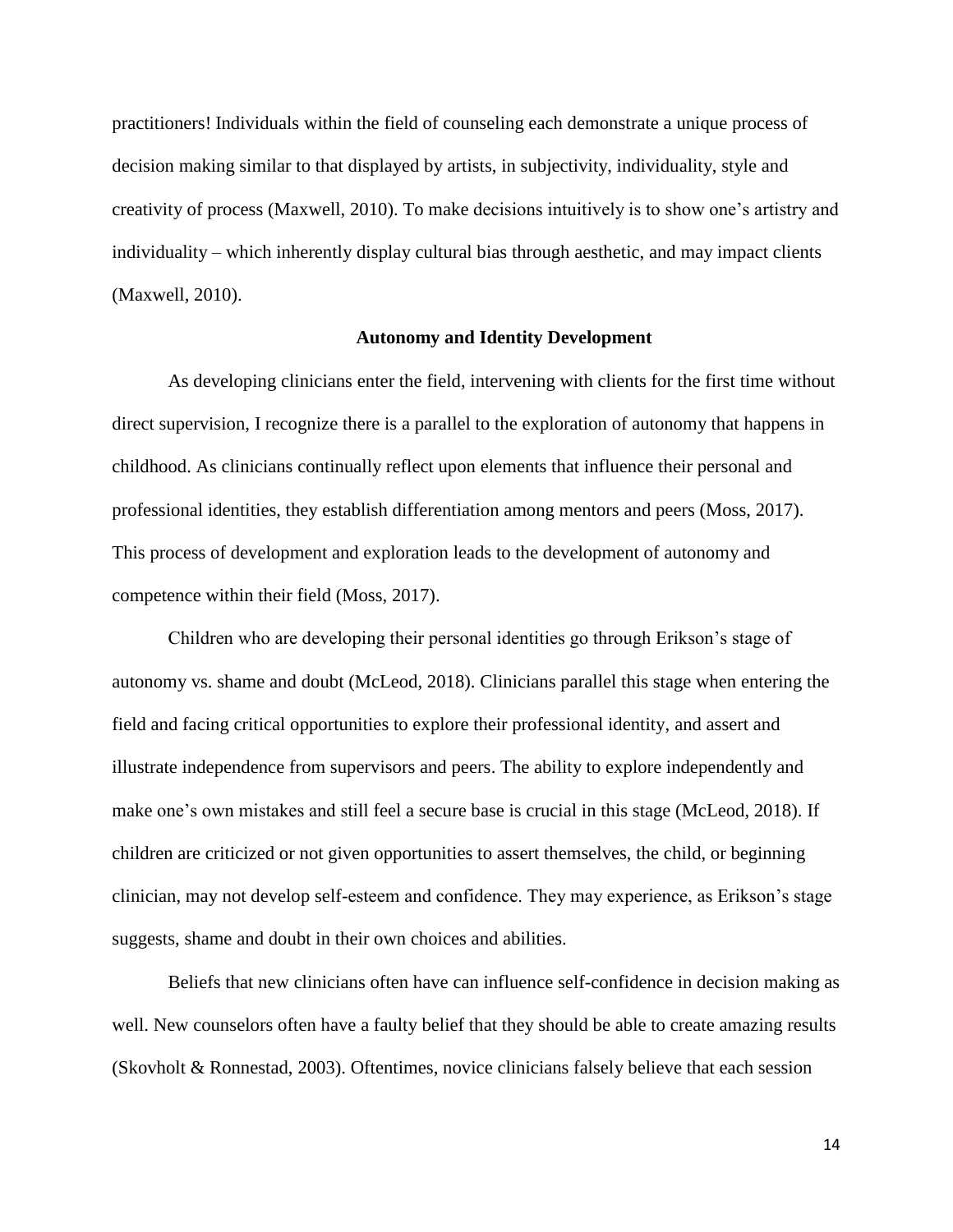and intervention should create a miracle in the life of the client. They often feel anxiety and pressure to be as skillful as more experienced therapists (Proti, 2016). Novice clinicians also learn through experience but have little knowledge of what enough empathy or skill looks like (Moss, 2017). This can create a sense of self-doubt when, in the reality of clinical life, outcomes are more often than not, subtle and gradual. In the same vein, novice counselors idealize mentors and supervisors and gradually see them as more realistic and human. Before realizing this, they often feel as if there is too much to know and blame themselves or their training for feelings of clinical inadequacy (Proti, 2016; Skovholt & Ronnestad, 2003).

While clinician confidence can be influenced by relationships with supervisors and expectations of clinical work, Bandura's (1977) work suggests that past performance experience is the strongest contributor to perceived self-efficacy. Furthermore, the level of perceived selfefficacy has been found to affect the amount of effort expended and the degree of persistence, which are both significantly related to performance (Bandura, 1977). This means that if a novice clinician experiences positive performance evaluation by themselves or others, they will likely feel more self-efficacy, thereby increasing future performance.

Furthermore, clinicians with high levels of expressed confidence in accuracy of judgement appear more credible to clients and colleagues due to a phenomenon named the confidence bias (Miller et al., 2015). In a study by Miller et al. (2015), clinician confidence was correlated with judgement accuracy – higher levels of clinician confidence correlated with higher levels of judgement accuracy. However, this must be believed with reservation, because a behavioral loop can be formed between positive affect associated with a correct intuitive judgement and likelihood to make the same intuitive judgement again as a heuristic (Dane & Pratt, 2007).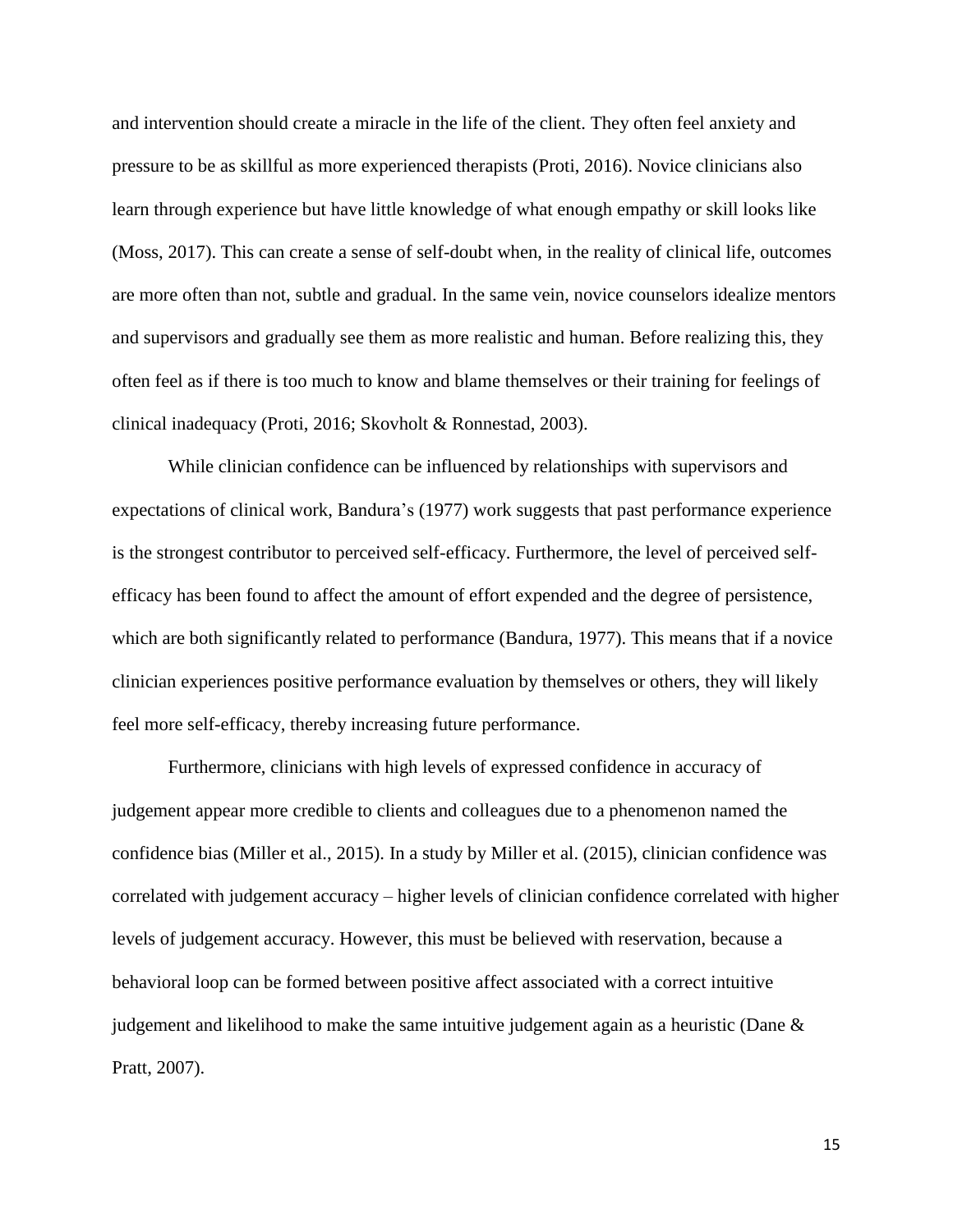#### **The Body's Role in Decision Making**

Within identity development comes awareness of one's somatic reaction in relation to therapeutic work. While there is not substantial research regarding this topic, research regarding embodied ethical decision making is available. Ethical decision making is inherently an embodied process. It is a heuristic process that requires an individual's free and full participation to be meaningful (Hervey, 2007; Jungers & Gregoire, 2016). Dance/movement therapists have begun to compile research relating to embodiment, defined by Thomas Csordas as attending with or attending to the body (Hervey, 2007), in relation to ethical decision making. Embodied approaches to clinical decision making consist of noticing shifts in bodily states when confronted with a specific decision. This embodied response to clinical decision making in an intuitive sense is often referred to in literature as a gut feeling (De Bortoli & Dolan, 2015; Miller et al., 2015; Robson et al, 2000). One study has been done in which individuals were asked to play games where the rules were not told to them (Bechara, Damasio, Tranel, & Damasio, 1997). When the players felt they had a hunch about how the game worked, they often showed skin conductance changes from a monitor on their palms. This illustrated that gut feelings cause or precipitate the knowledge and integration of information as fact – "the body may *know* and be transmitting information outside of conscious awareness" (Dane & Pratt, 2007, p. 47). Thus, the body may be able to integrate information from internal and external stimuli in order to make a decision before consciously being aware of the information. This study parallels the process that happens in a therapy session in which a client or group of clients shares information with the therapist and group, and the therapist may intuitively and physically feel they know what to do next to intervene without going through conscious analytical process to verify their gut feeling.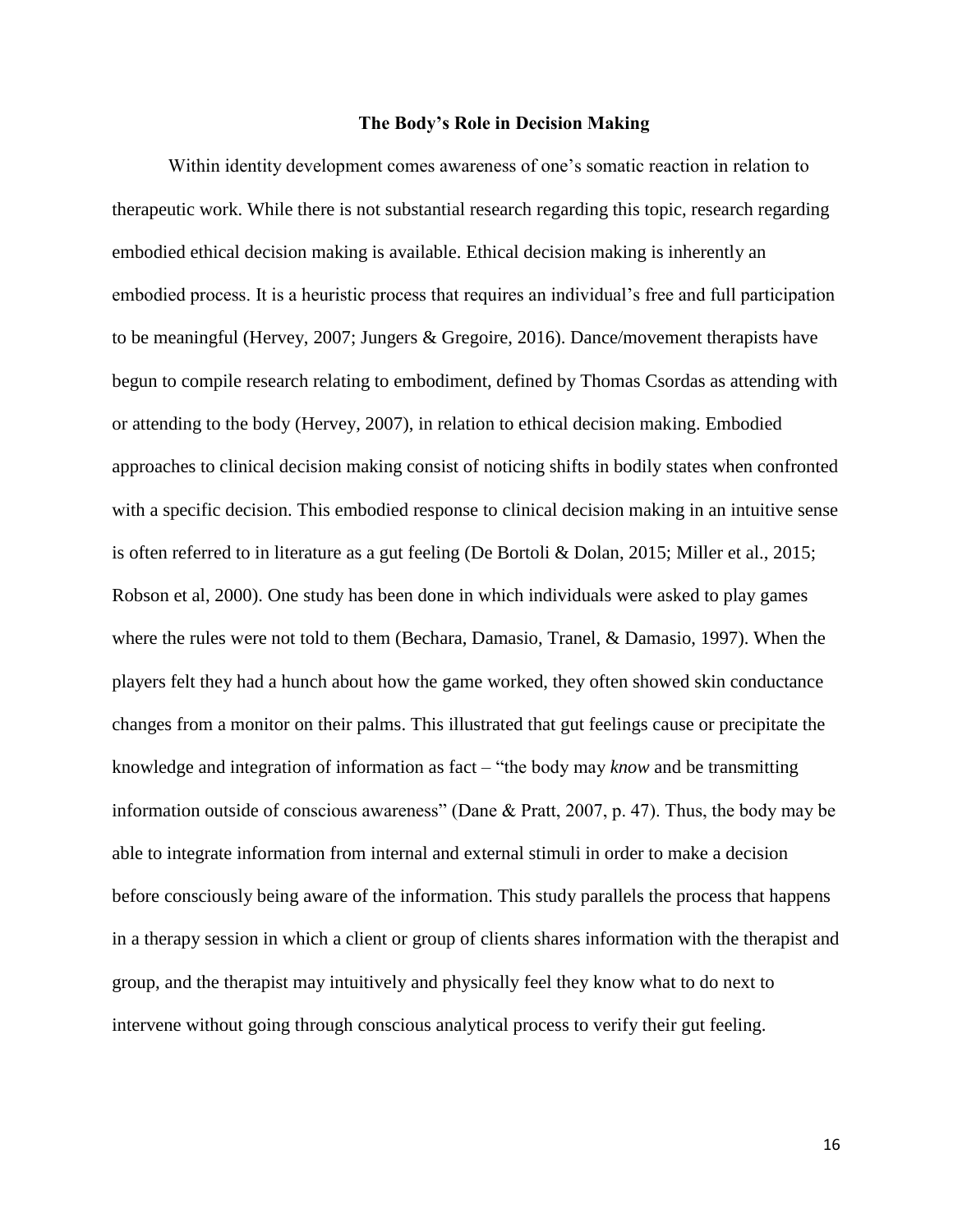Another term used frequently to express intuition is a felt sense (Shallcross, 2016). In an interview, Lori Chapin, a professor of counseling, remarked that intuition is a bottom-up process, meaning that the body creates physiological emotions and sensations that communicate to the conscious brain (Shallcross, 2016). What's more, integration of information itself is related to the body. The right brain processes information through images, body sensations, and affect, which is also involved in the intuiting process (Olendzki, 2014). Chapin suggests that counselors "have to listen to their brains AND bodies" (Shallcross, 2016, p. 7).

Dance/movement therapists can intuit physical body knowledge from their clients through a process called somatic countertransference. Somatic countertransference is defined as "the bodily felt responses and reactions which occur in a therapist during the therapeutic process in response to the bodily felt sensations of a client" (McCarty, 2015, p. 3). In this situation, intuitive decisions are made based on bodily information coming from their clients. McCarty (2015) found that attuning to her own body and discerning what sensations were created by somatic countertransference allowed her to create clinical interventions that were more effective for her clients.

While body sensations and felt senses are one way to observe clinical intuition, movement is another. Warren Lamb created a Movement Pattern Analysis system in which he analyzed the movements of factory workers to increase effectiveness (Hervey, 2007; Maxwell, 2010). He later created a system to identify the steps of an individual's own unique decisionmaking process – identifying that each person has physical and embodied reactions and processes by which they make decisions (Hervey, 2007). Each clinician has their own patterns of decision making, which must be thoughtfully reflected upon to ensure that intuitive judgements are made accurately.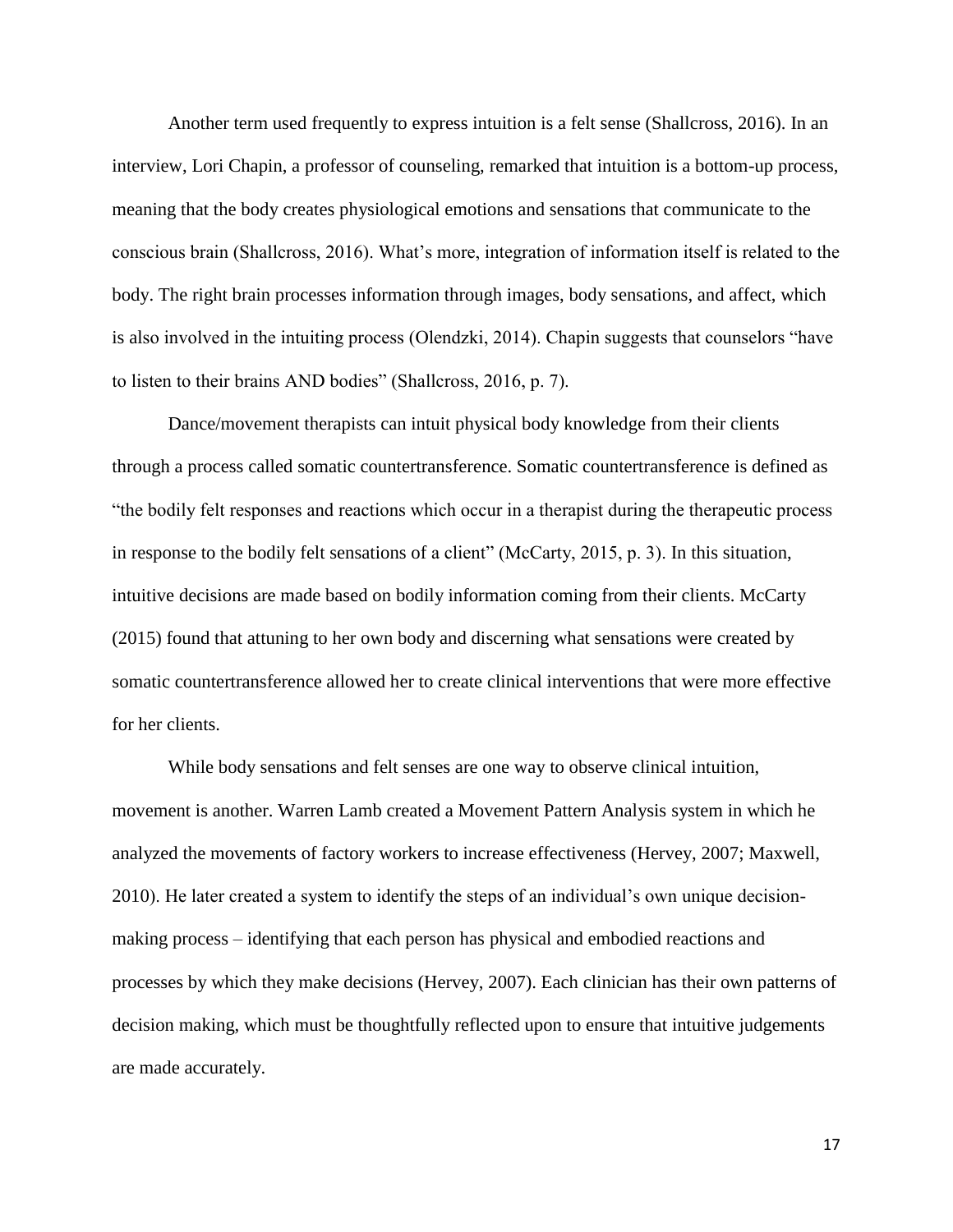#### **Freeze Response**

Among embodied reactions to clinical situations, some clinicians experience a freeze response in high-stress moments with clients. The freeze response is often discussed in the literature as a response to trauma, defined as "a state of behavioral inhibition that prevents active reaction to the occurrence of a stressful event" (Bracha et al., 2004; Volchana et al., 2011). While situations in which clinicians make decisions in session are rarely traumatic, the nervous system can react in similar ways, especially when situations activate stress and anxiety. During a freeze response, the dorsal vagal complex will activate, causing a drop in heart rate, reduction in metabolism, and difficulty breathing (Van Der Kolk, 2015). This overwhelm of the body and mind can even cause awareness of self and other to shut down – even no longer registering physical pain.

Another characteristic behavior of this response is immobility (Gallup, 1977; Moor, Ben-Meir, Golan-Shapira, & Farchi, 2013; Rolls, 1999; Van Der Kolk, 2015). Often a human's emotions will seem so intense that this freeze response will be activated and maladaptive behaviors such as freezing or fainting will be produced instead of active escape or fight reactions (Rolls, 1999). This response also seems to be so strong that even rational reasoning capacities are unable to be activated, and humans still find themselves exhibiting these ineffective behaviors (Rolls, 1999). Animals exhibit this freeze response as well – such as a deer when it sees the headlights of a car or sees a human walking near. When an animal freezes, it engages in an active, purposeful attempt to avoid initial detection by a predator (Gallup, 1977). While this response is adaptive for those experiencing acute or chronic trauma, the problem arises when a patterned response develops and occurs when an individual is in a safe environment.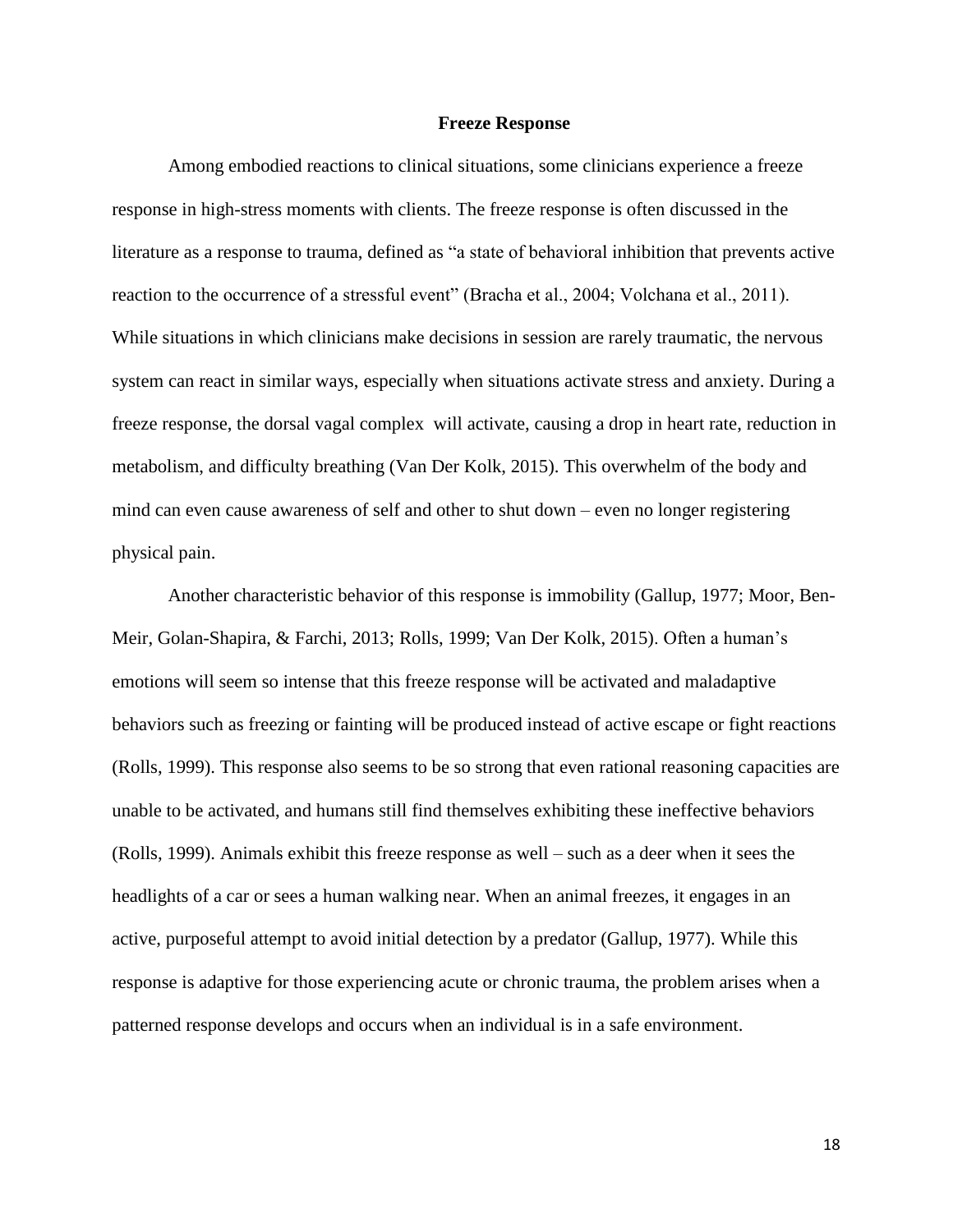# **Dance/Movement Therapy and Traumatic Response**

Polyvagal theory is an organizing principle that explains the evolutionary function of the autonomic nervous system. It underlies the fight/flight/freeze adaptation that people experience when in dangerous or threatening circumstances (Porges, 2010). Some dance/movement therapists utilize the polyvagal theory to inform their practice by viewing the primitive behavioral strategies present when faced with unsafe events as adaptive instead of negative and unhelpful. This view of the fight/flight/freeze response offers respect toward the body's natural instincts and celebrates those responses as a service of survival (Gray, 2017). Polyvagalinformed dance/movement therapy (DMT) emphasizes the importance of state-shifts for those in the fight/flight/freeze arousal state. This state-shift can only occur when the body is involved in treatment (Gray, 2017). Utilizing this strengths-based view of the fight/flight/freeze response while using the body's wisdom to create physiological, emotional, and psychological change is a clear match for the modality of dance/movement therapy, as it utilizes the body's wisdom to create change. For instance, if a client experiences a freeze response to stressful situations, the therapist could help the client utilize the adaptive increase in energy and pause to recognize body sensations such as tension, heat, rapid breathing, or urge to run, and let the body experience new ways of being. The client could slowly deepen their breathing and decrease shoulder tension until the body is no longer frozen.

## **Conclusion**

The literature shows that clinical decision making is a process that is influenced by many factors. Intuitive judgements are affective, fast, nonconscious, and holistic in nature. Intuitive decisions are best made in tasks that are judgement based, without clear criteria for success. These tasks include clinical decisions for mental health treatment that therapists encounter daily. The use of intuitive judgement is often dismissed as inherently biased or heuristic in nature.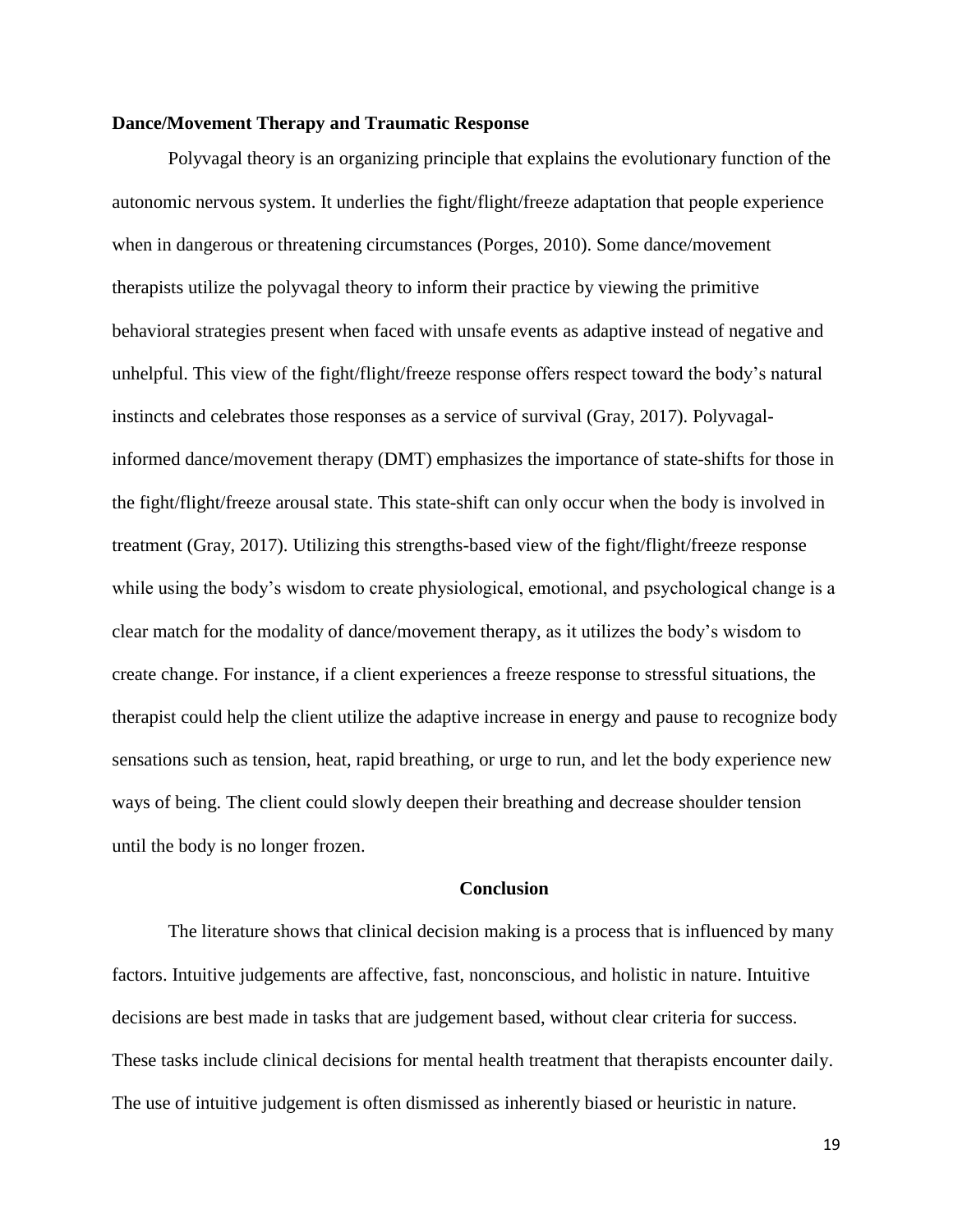However, it has been found to be more cognitively efficient than structured analyses. Clinicians must also be aware of the influence of affect on decision making. Affect can enhance the effectiveness of clinical decision making as long as the clinician has awareness of their emotions at the time of the decision. Ability to regulate emotions that are present when making a decision also diminishes the effects of biases and heuristics. Additionally, cultural competence and selfreflection of personal history is necessary to reduce any reinforcement of oppression. Finally, the body is used in intuition by use of bottom-up processing where body felt senses are processed later at a conscious cognitive level. Knowledge of one's bodily reactions, such as the freeze response, to a certain situation may influence the decision-making process.

The purpose of this study is to explore my process of clinical decision-making. My hope is that the exploration, through movement and journaling, will illuminate patterns that arise and support my work as a dance/movement therapist, as well as illuminate potential strategies to use when the freeze response occurs in a clinical situation in order to push through and provide effective care for clients. Thus, this study may allow other clinicians to uncover their own decision-making processes and find ways to push forward in the face of stress and anxiety. My research will answer the question: How do I, as an emerging dance/movement therapist, approach the clinical decision-making process? This research will also investigate how the factors above influence my decision-making, and specify which feelings generally emerge when I freeze during a session.

The following chapter will discuss the methods of my research. I will describe in detail my process of embodied artistic inquiry self-study, as well as why this methodology was chosen. Descriptions of the procedure, data collection, analysis, and validation strategies are also detailed in the next chapter.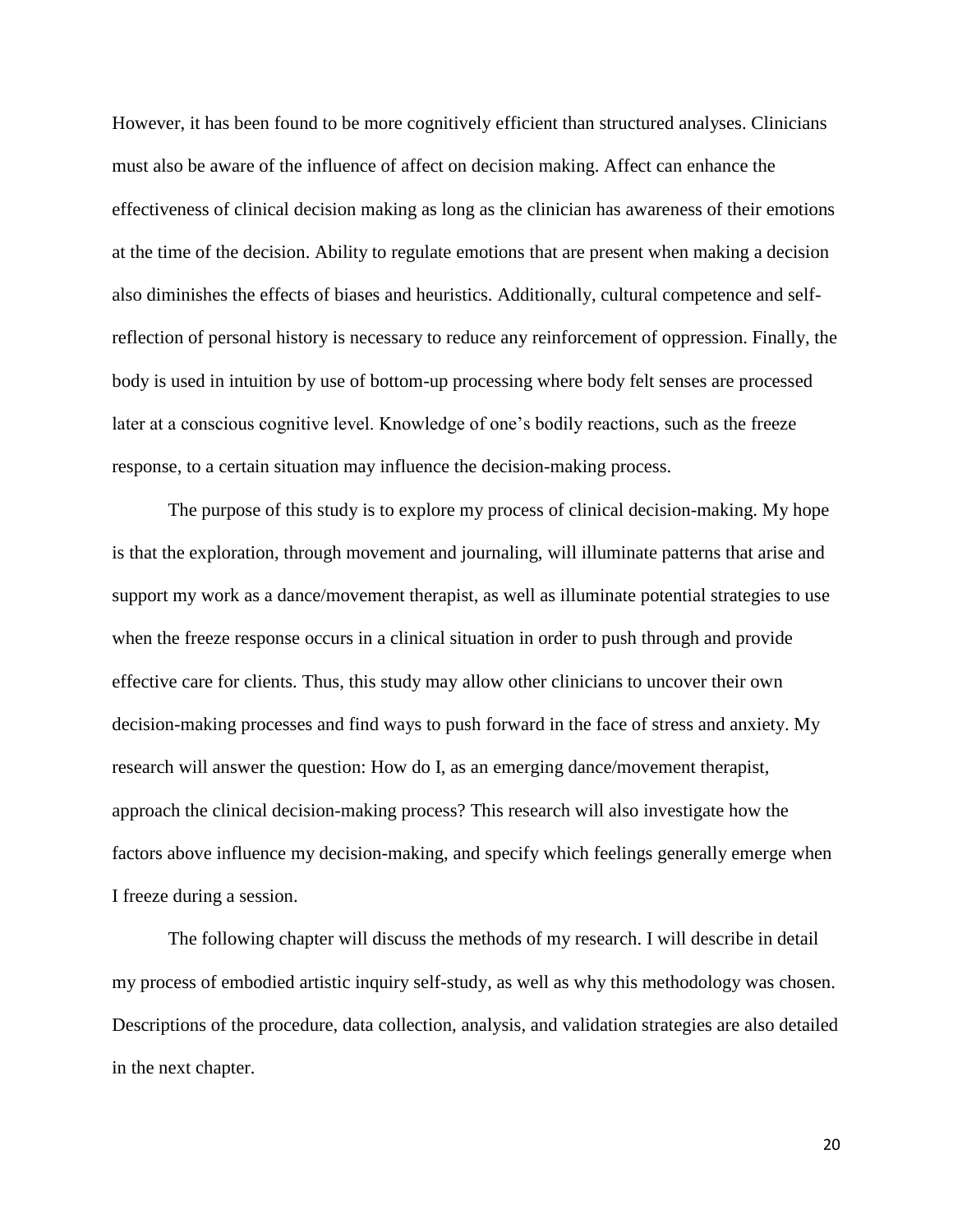#### **Chapter Three: Methods**

This artistic inquiry self-study took place over the course of eight weeks. Data were collected in the form of written journal entries as well as video recorded improvisational movement. Video recorded embodiment sessions occurred weekly and were overseen by a board-certified dance/movement therapist (BC-DMT) and Laban movement analyst who acted as a research consultant and external auditor throughout the course of the study. I used the movement that was derived during embodiment sessions to choreograph a piece that aesthetically reflected the themes that arose using creative synthesis.

#### **Methodology**

This study used an embodied artistic inquiry self-study methodology. This methodology was first introduced to dance/movement therapy research by Lenore Hervey (2000). "Embodied artistic inquiry is defined as research that (1) uses artistic methods of gathering, analyzing, and/or presenting data (2) engages in and acknowledges a creative process and (3) is motivated and determined by the aesthetic values of the researcher" (Hervey, 2000, p. 7).

Artistic inquiry fit best with this study's purpose because my personal relationship to clinical decision making is an embodied one. When faced with a clinical decision or crossroads, I exhibit symptoms of the freeze response, defined in this study as a state of behavioral inhibition that prevents active reaction to the occurrence of a stressful event (Bracha et al., 2004; Volchana et al., 2011), and cannot easily continue effective treatment until that anxiety has gone down. Rothschild & Rand (2006) theorized that the freeze response occurs in the presence of a fearful object when both the parasympathetic and the sympathetic nervous system are aroused simultaneously. In this case, since the response has happened repeatedly in sessions during decision making, the fearful object was the decision itself. Clinically, I needed to research what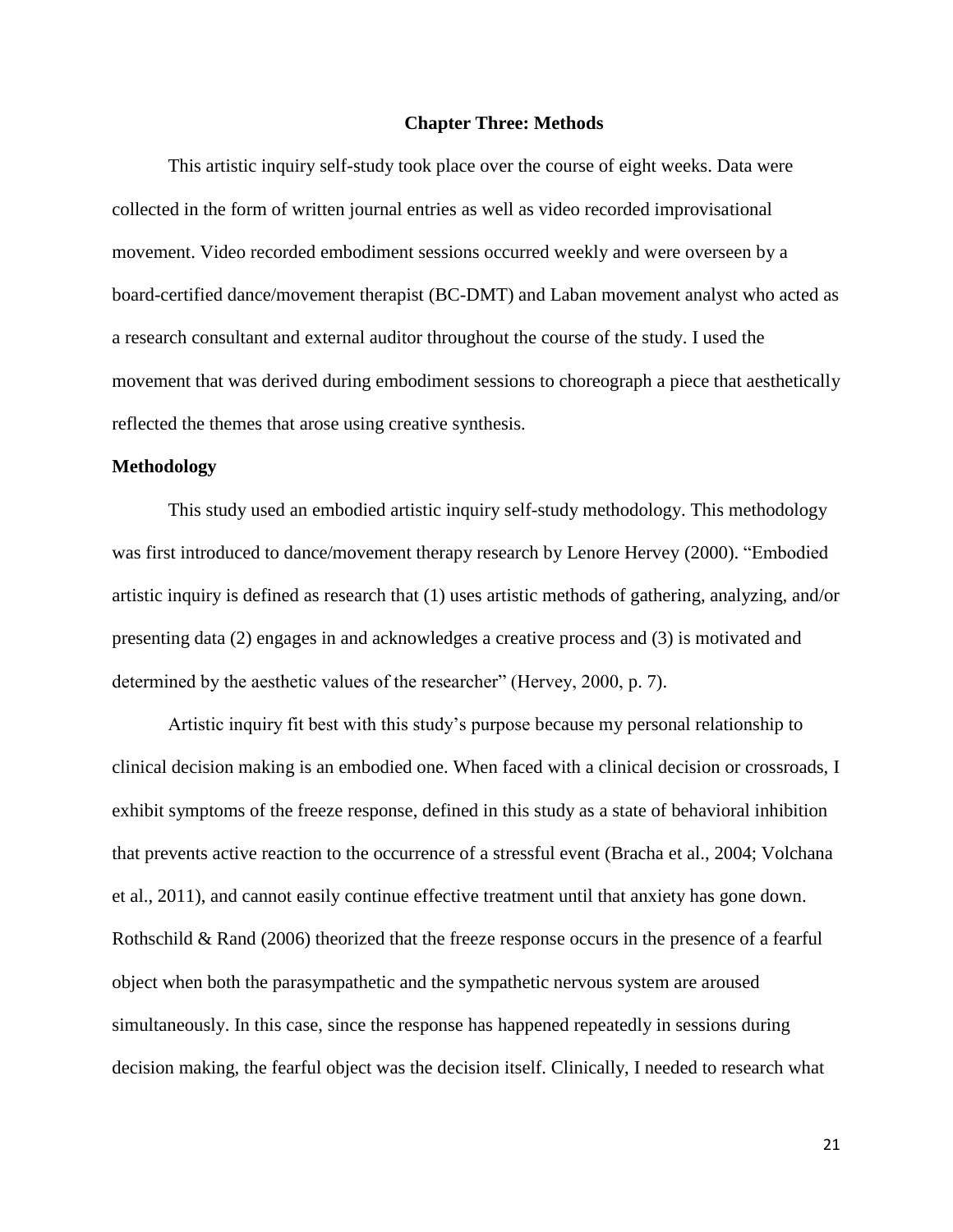happened in that moment of decision to learn about this pattern, so I can understand why it happened and move forward in offering effective treatment. Since this freeze response is an embodied and deeply personal experience, artistic inquiry was an appropriate methodology because it utilized artistic and personal means of collecting data and analyzing data (Hervey, 2000).

I learned through my fieldwork and time in classes that I process information from a bottom-up perspective. Daniel Siegel (2012) describes that the right hemisphere of the brain integrates horizontally – meaning that it integrates knowledge across modalities (such as sight, sound, and touch) and can attain complex contextual information with which to create a vivid representation of the information being taken in. Using artistic means of gathering and analyzing data before vertically integrating the information using language and categorization, the function of the left-brain (Siegel, 2012), allowed me to utilize my strengths. As someone who utilizes the right-brain and integrates information horizontally before utilizing the left-brain to analyze through words, I was able to create an authentic and meaningful experience during data collection and analysis that more accurately mirrored my own experience of information integration as a clinician in sessions. Using artistic methods of collection and analysis also allowed me to experience transformative shifts in perspective that would not have integrated as well into my professional development had I used a non-artistic or non-embodied method of collection and analysis.

Finally, as a dancer since childhood, dance and movement are integral to my emotional expression and processing. Using dance and movement data allowed data to be authentic, meaning the data collection, analysis, and results were expressed in a way that was representative of my reality, worldview, and subjective ways of knowing (Hervey, 2000). Artistic inquiry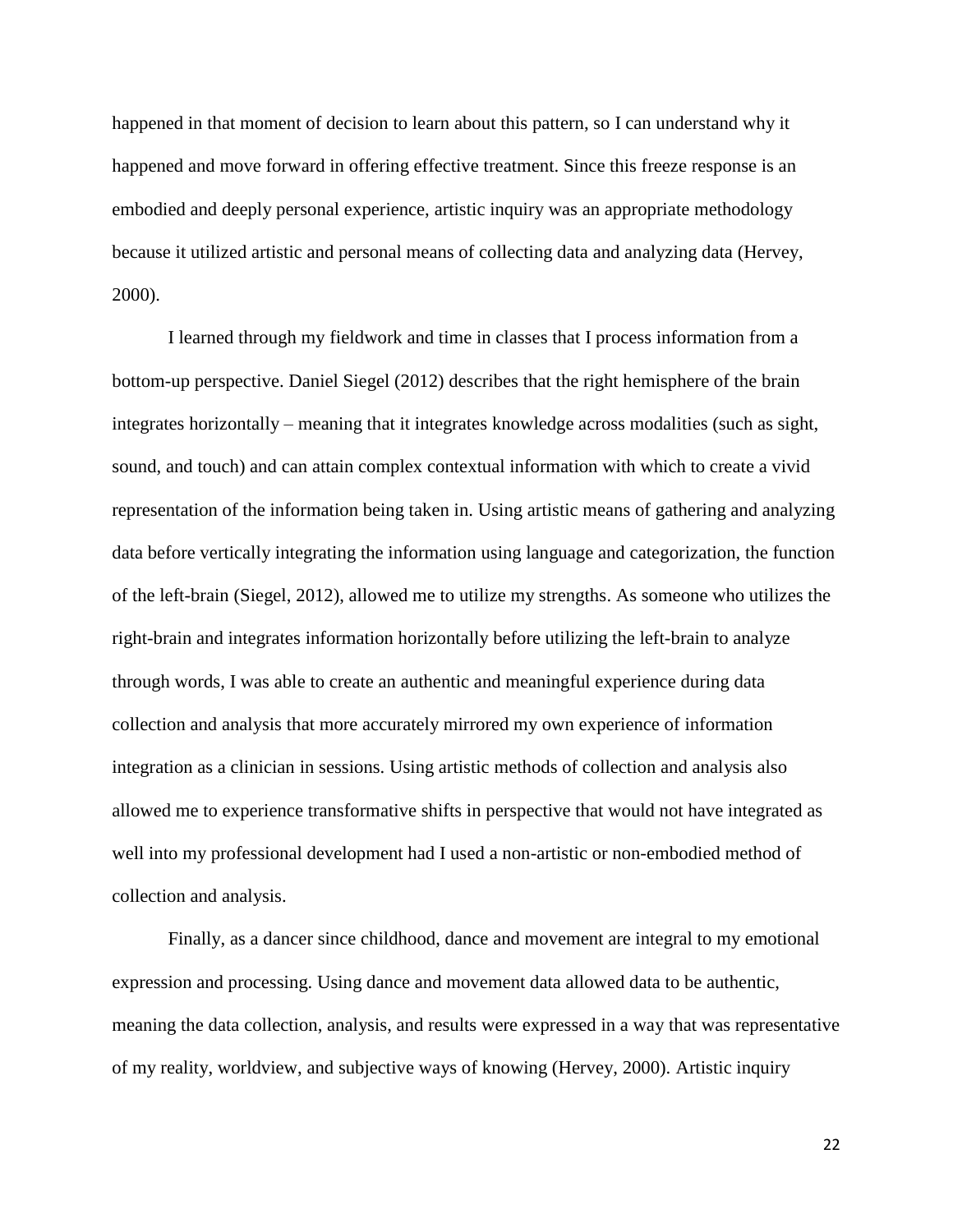allowed me to create a final, aesthetically representative and expressive work that was performed as an answer to my research question.

# **Participant and Setting**

I was the sole participant of this artistic inquiry self-study. I was a 24-year-old, Caucasian, cis-female residing in Chicago, Illinois and was a graduate student in dance/movement therapy and counseling. Through my graduate program and practicum experiences I learned that I exhibit a freeze response that causes me to become flooded with emotions and unable to speak when confronted with the opportunity to make a clinical decision in a therapy setting, especially if the content presented to me by a client was unexpected, intense, or if I was being observed by a supervisor.

Data collection sessions took place in the private practice space of a board-certified dance/movement therapist and counselor and research consultant in Chicago, Illinois. Data analysis and the creation of choreography were completed at Columbia College Chicago dance studios as well as at the private practice space.

# **Data Collection**

Data was collected alongside a board-certified dance/movement therapist and counselor as a research consultant through the form of improvisational movement and written journaling. I collected data four times over the course of eight weeks. My first session was an introductory session, then data was collected the next four sessions, and finally, after I analyzed data by creating choreography, I had a validation and closing session – making a total of six sessions over the course of eight weeks. For the purposes of this study, I will regard the first data collection session after the introductory session to be the *first session.* The introductory session was a way to introduce the research consultant to the topic and method as well as familiarize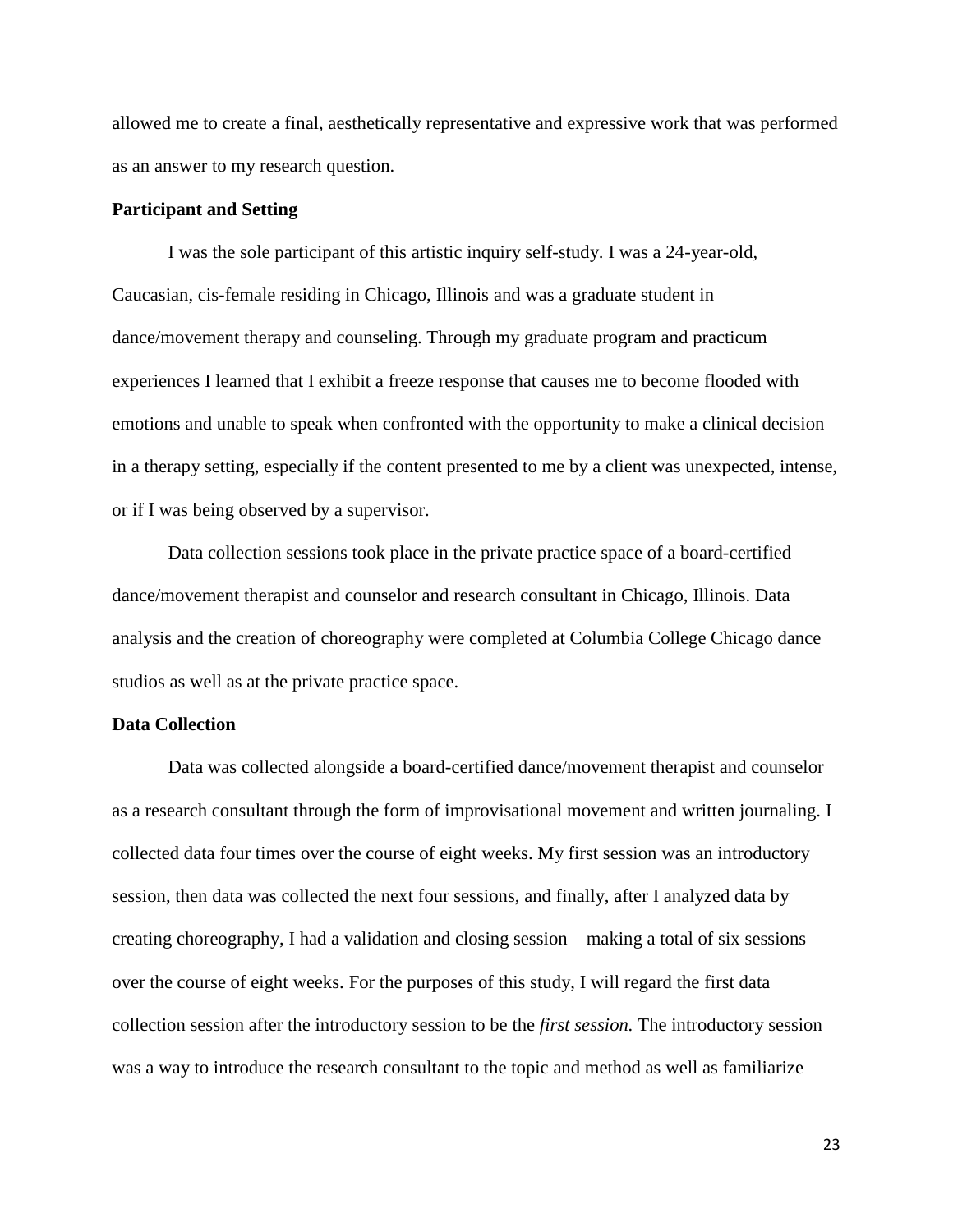myself with the space. The closing session was for the research consultant to assist in adjusting movement qualities and choreography to better reflect the themes discussed in data collection sessions and finally, validate my findings. Data collection sessions lasted 60-75 minutes and included orientation to the topic through a 5-10-minute grounding meditation, 20-minute movement improvisation, 10-15-minute journaling, and discussion for the remaining time. The research consultant was present throughout each of the 60-75 minute sessions.

One week was taken off between the first and second data collection sessions due to a scheduling conflict, however, this week acted as a period of incubation (Moustakas, 1990). Incubation is defined as a period which allows for understanding and clarification of material "on levels outside immediate awareness" (Moustakas, 1990, p. 29). A substantial amount of data was collected during the first collection session, which was integrated during the incubation period. The data collected surrounding my decision-making process had deep roots and personal implication, which created a heaviness and intensity for me around this research. In turn, this incubation period offered a way for me to process through the personal implications of the data before coming back and viewing the research from a clinical perspective. I was able to come into the second collection session with a renewed perspective of the research question and data collected. During this incubation period, I purposefully did not think about the data or research question, which, as Moustakas (1990) suggested gave me a deeper understanding of the phenomenon being observed in the research.

During the grounding meditation beginning each data collection session, I recalled an experience in a dance/movement therapy session I led where I exhibited a freeze response, which was experienced as anxiety, inability to speak, inability to make a decision, fear, and body tension when confronted with a clinical decision to be made. This recollection was introduced to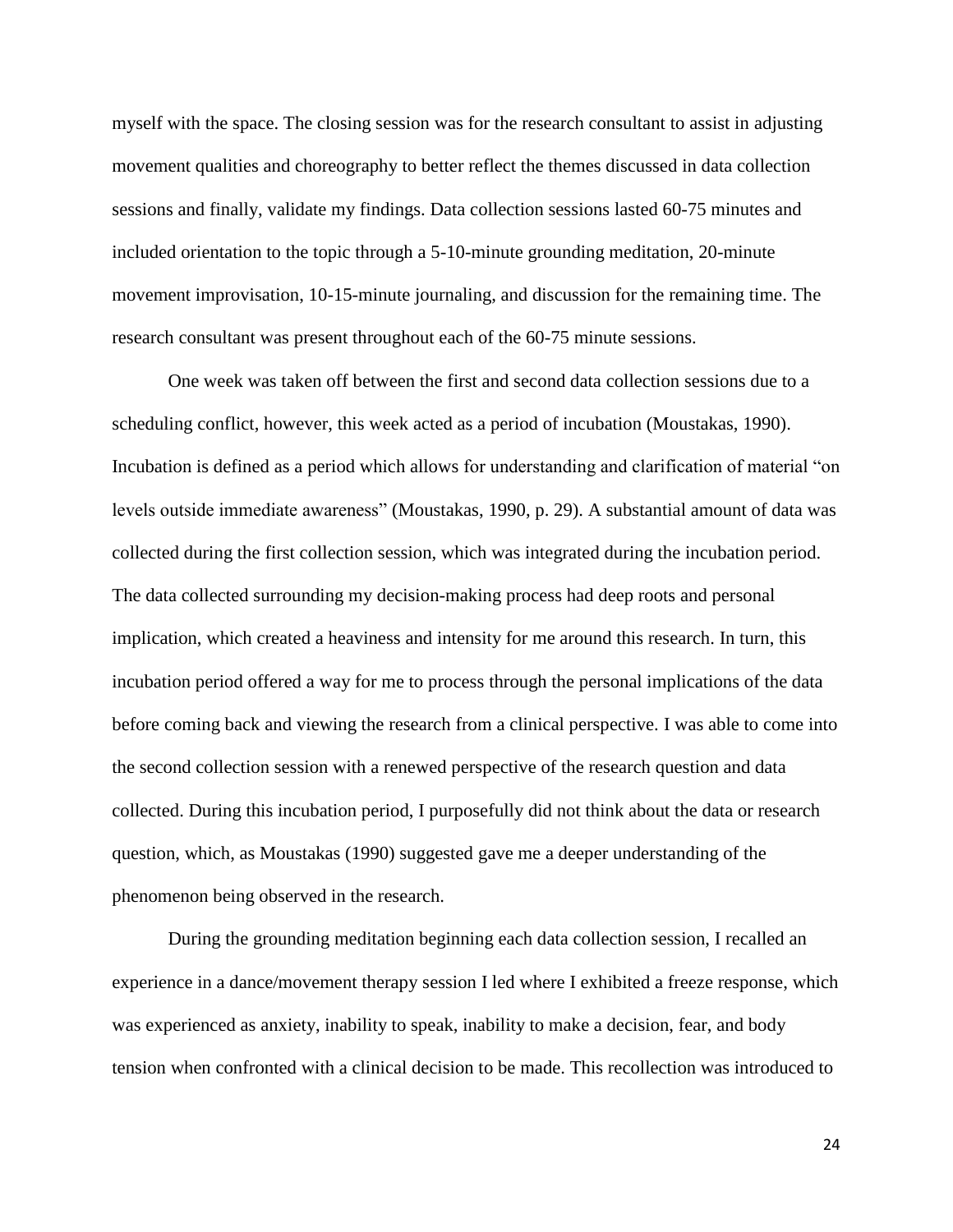recreate a physical, mental, and emotional experience just before freezing at the point of decision making. It was important that the data was collected just before the freeze response because when a true freeze response occurs, it causes arousal levels to reach outside the window of tolerance – meaning the nervous system is overactive – causing disruption in one's thinking or behavior (Siegel, 2012). My research consultant noticed that I was reaching the point where my arousal was outside my window of tolerance during the beginning of the first session, making my movement come less easily. We decided to modulate by only allowing me to reach the edge of my window of tolerance, instead of outside of it. To do this, the research consultant looked for body and movement cues that I was outside my window of tolerance such as inhibition of movement, muscle twitches, rapid breathing, and extensive muscle tension.

During the first session, a theme of autonomy emerged, detailed further in the Results chapter. The research consultant and I decided that in subsequent sessions, I would indicate when my improvised movement and journaling portions of the collection session had come to a satisfactory close instead of abiding to the strict time limits set in my research proposal; thus, strengthening my own personal ability to make decisions, as well as ensure that adequate improvisational movement and journaling data was collected. The indicator that data collection was finished was when I had collected enough data to see trends repeat themselves several times. This happened after the third and fourth sessions – I no longer was generating new data, and the existing data had exhibited clear, repeated themes. If the process of creativity in session felt strained, this would have been indicative that no more data would be meaningful for this topic.

**Improvised Movement.** Improvised movement was recorded with my computer's webcam. I began in a position where I felt grounded, which was different each session. After the research consultant led me through a grounding meditation and body awareness exercise to focus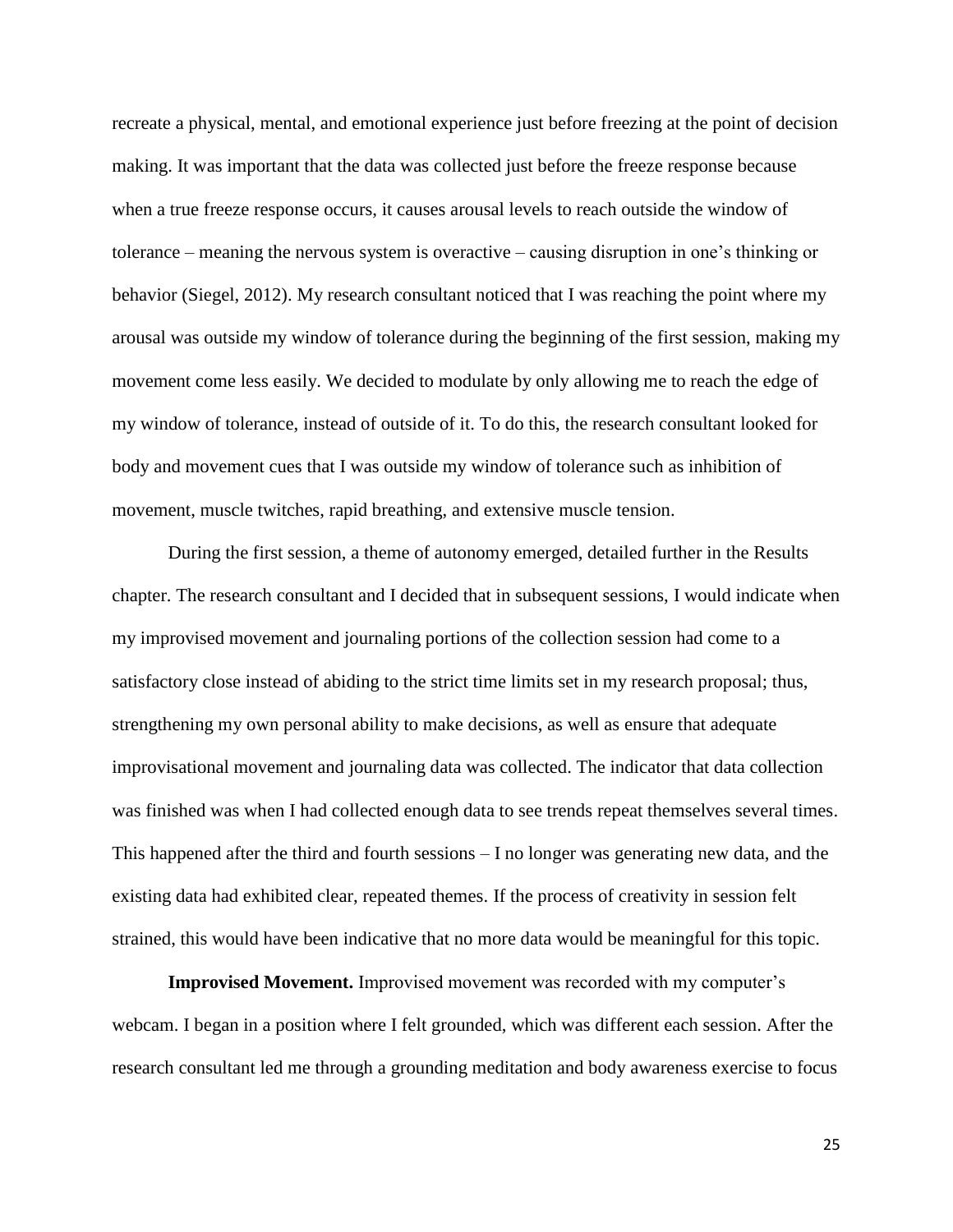my attention inward to my mind, body, and spirit in the moment – then into the recalled experience of anxiety and freezing in a group, she turned on the camera. I chose not to use music, as I did not want to be influenced by the mood created by it. Occasionally, the research consultant would spontaneously offer up directives if I appeared to be too deep into the freeze response where movement became difficult. She also offered up words and directives, intuitively, which offered opportunities for me to deepen my experience.

**Journaling.** Journaling consisted of sensations, images, feelings, and thoughts (SIFT) that were salient throughout the movement improvisation. Using a SIFT (Siegel & Bryson, 2012) lens for journaling ensured that my data would be rich and descriptive of the inner, subjective experience. I kept a lined notepad and an assortment of writing utensils in the studio with me to use after the movement improvisation. Each time, I would recall my experience on the paper, translating my embodied experience into language. My journaling data included written words, narrative, and illustrations that reflected my experience during the improvised movement.

#### **Data Analysis**

I used the process of setting choreography to analyze my data through creative synthesis, creating, as Moustakas stated, "an aesthetic rendition of the themes and essential meanings of the phenomenon" (1990, p. 52). The data collection was witnessed by a research consultant and themes were determined through verbal dialogue and cooperative process through movement and writing. I synthesized the data by extracting salient themes from discussion with the research consultant, journaling, and movement data. The process of choreographing was done alone at a Columbia College Chicago dance studio. I watched my movement data video recordings and reread my journaling and notes from discussion with the research consultant. I created the performance piece by improvising movement in response to the recently reviewed data. As I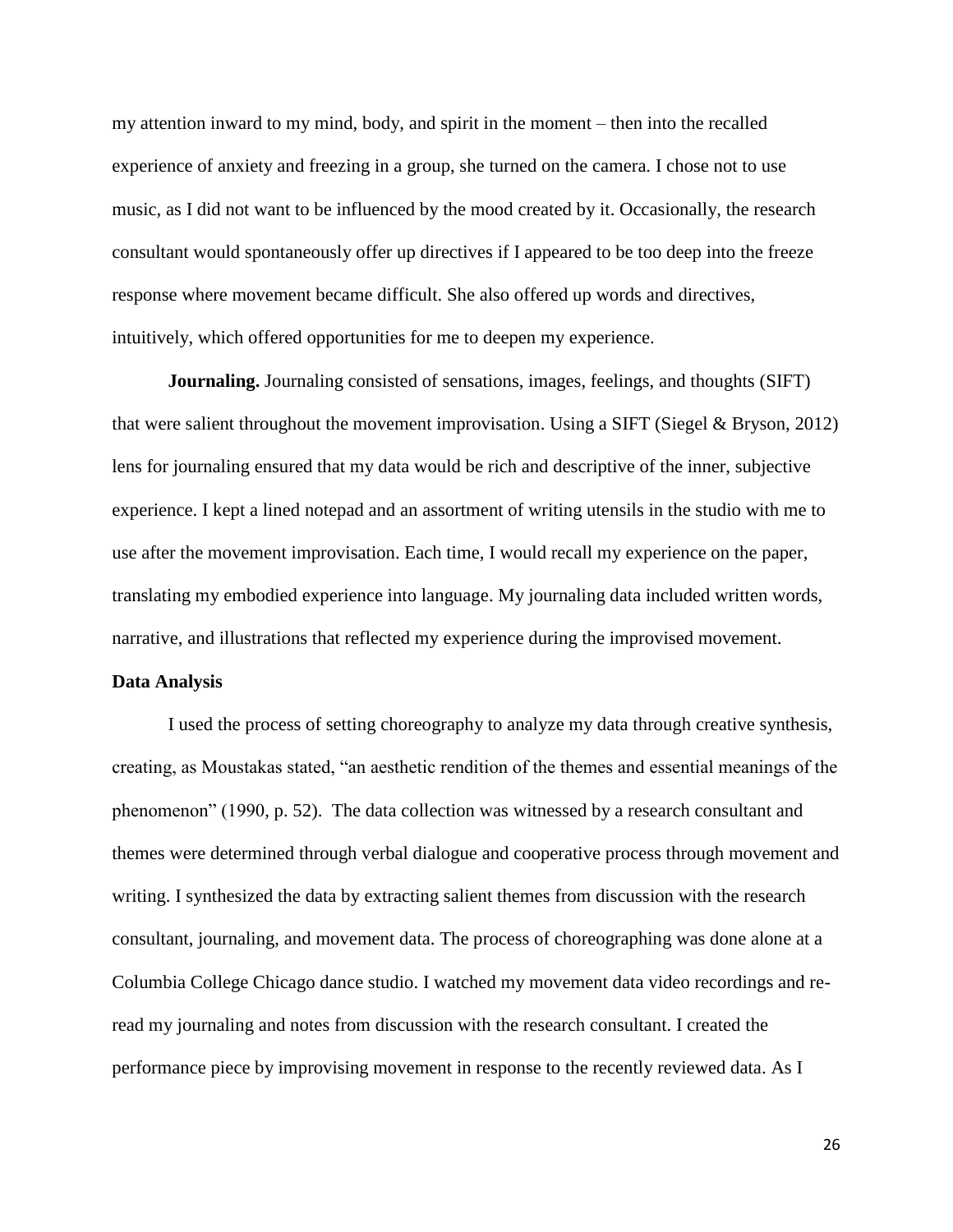continued to move in response to those themes, a narrative and repetitive structure developed. After creating that structural narrative, I utilized my knowledge of Laban Movement Analysis (LMA), a system created for the observation and description of movement, to create aesthetic distinction and solidify the meaning of the analysis in order to accurately portray themes to the audience. The creation resulted in a physical and artistic expression of my inner sensory and emotional process during the moment of clinical decision making and intervention. The process of art making through movement created meaning of my data through purely artistic and aesthetic means (Hervey, 2000). Furthermore, to clarify my results, LMA terminology was used throughout the data analysis process.

After creating the piece, I met with the research consultant one more time to discuss how my piece appeared to aesthetically represent the themes generated by the movement data, journaling, and discussion. We discussed moments within the choreography when my themes needed to be emphasized and the research consultant offered movement coaching using LMA to create that emphasis. I used the coaching information to adjust my choreography once more before the performance. This final choreographic piece was performed at the Student/Faculty Dance Performance, "What Would Marian Say?," on July 18, 2018. The piece was entitled "the watcher and the inextinguishable inner flame" (See link provided in Appendix A).

# **Validation Strategies**

The first validation strategy for this research study was the use of a research consultant as an external validator during data collection and analysis. The research consultant helped me explore and address the freeze response that occurs when approaching a clinical decision, as well as different ways this freeze response showed up in my movement data. The research consultant also helped validate my theme generation by watching my movement data and dialoguing with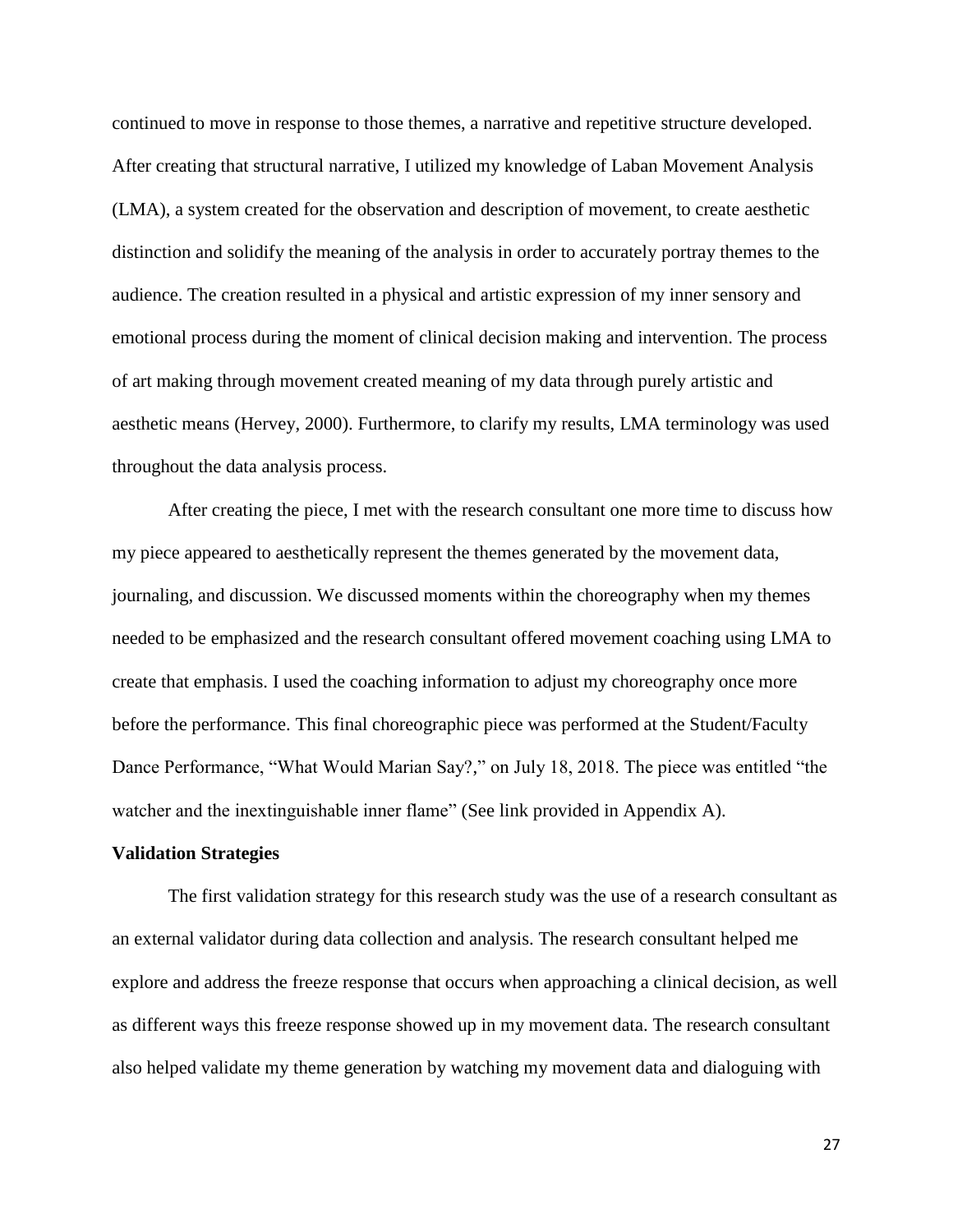me during the sessions. Finally, the research consultant helped me attune to my aesthetic preferences when finalizing my choreography as well as ensure that my final product was aesthetically portraying my themes to the audience and aligned with my data and the original research questions posed.

My second form of validation was a resonance panel discussion comprised of three dance/movement therapists, including one Laban movement analyst, four weeks after my performance. Each panel member had a background in movement analysis as well as a year or more of supervised clinical experience, giving them insight into their own embodied clinical decision-making processes. I asked for critical feedback regarding themes apparent in my choreography. The feedback session was semi-structured. I presented my research question and data collection and analysis process as well as themes that arose. We viewed the choreography using a recording of the performance and the panel spontaneously gave feedback as to where they noticed themes were present and how the aesthetics of the piece were reflective of themes I generated. The group also offered questions for me regarding meanings within my results. This process deepened my understanding of my themes and created new insights into themes I had originally missed.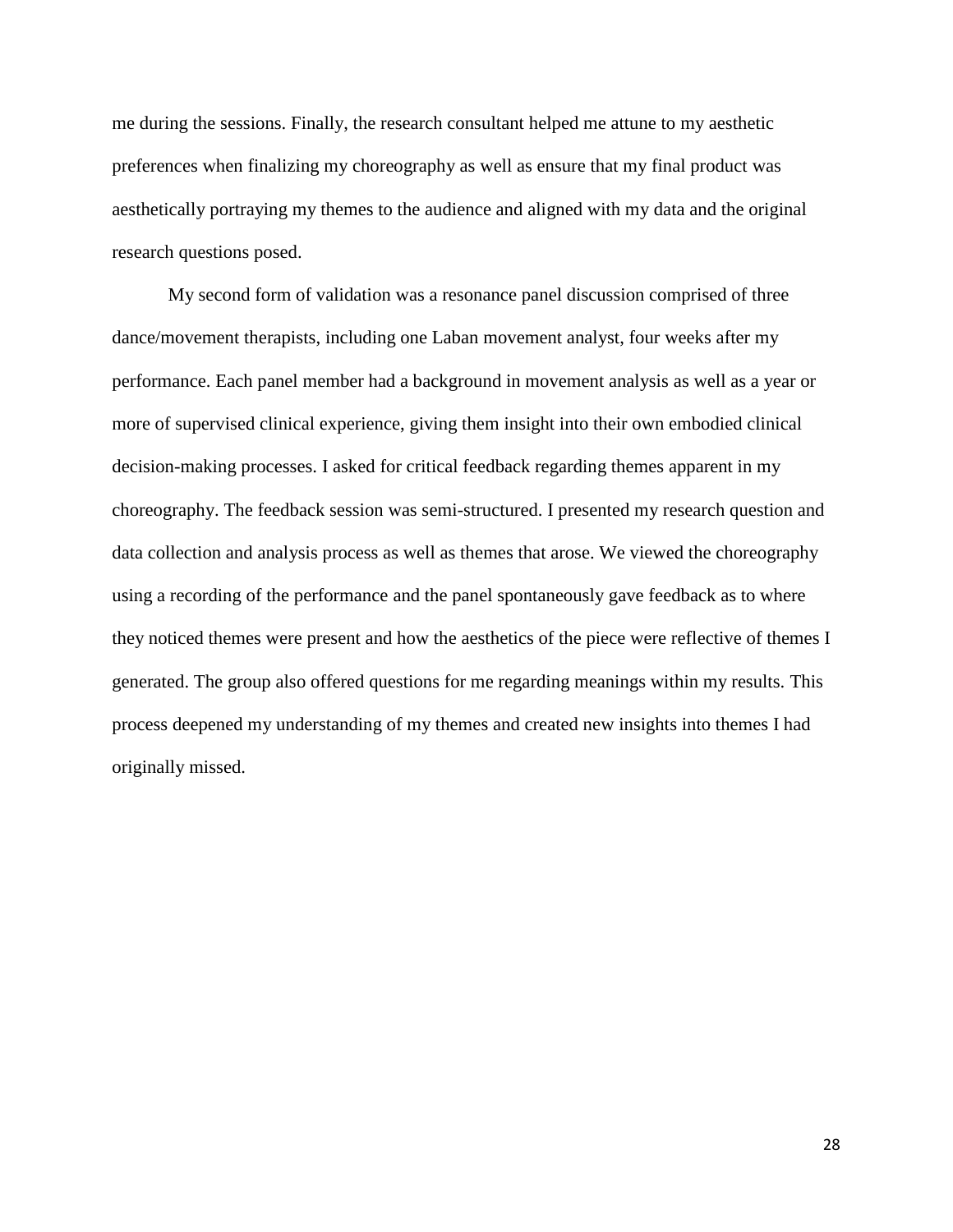#### **Chapter Four: Results**

As a result of my embodied artistic inquiry self-study of my clinical decision-making process, I discovered themes within my journaling and movement, as well as through creating choreography during data analysis. This section will present those themes and how they answer my research question. Although the feelings and movements became somewhat exaggerated through movement and journaling, it is of note that the process I explored was an internal one that would not necessarily be noticed by those observing or in the therapy session when the freeze response being studied occurred; therefore, the descriptions of each stage are also a symbolic representation of my own internal experience. The primary research question I explored was: "how do I, as an emerging dance/movement therapist, approach the clinical decision-making process?" A cyclical pattern emerged, which is explained in detail below as well as other embedded themes related to the cycles.

## **Process of Decision Making**

While embodying the space where I freeze in a therapy session during clinical decision making, I recognized that a cycle was repeating itself in each data collection session. For example, memories that came to mind which triggered this response during my data collection included an older client who brought up the topic of death and another client making selfdeprecating jokes about his physical limitations. Despite the knowledge that fixing things was not the most therapeutic, I became frozen when brainstorming which response was the right one for that moment. I deeply wanted to help, but also because of my fear of rejection or causing harm. Memories such as the above examples created physical sensations and impulses for meto move in certain ways, which offered a more in-depth way to delineate this feeling into a structed process. The process was not simply a cycle, but more like a spiral outward as seen in Figure 1.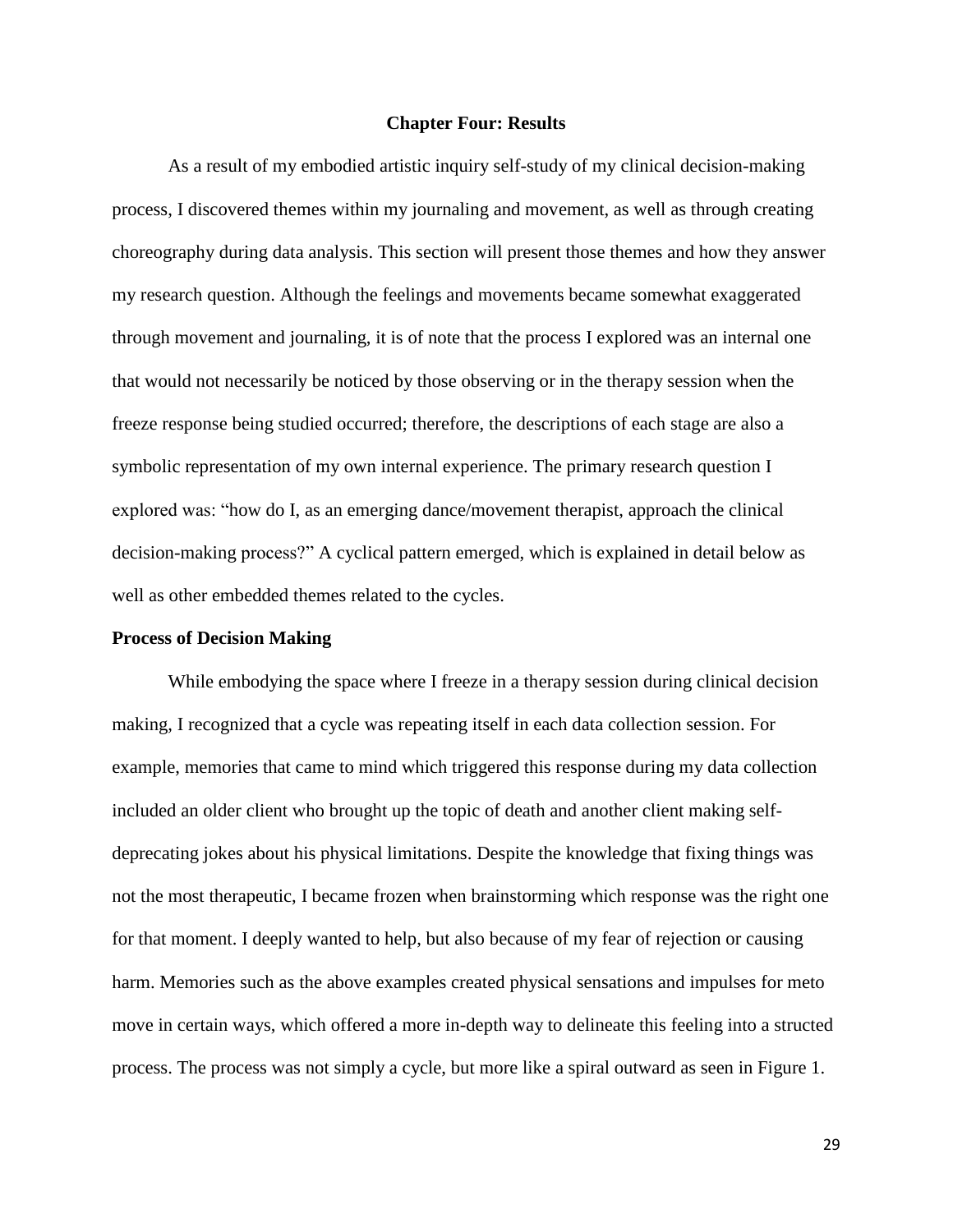The data revealed a first cycle (cycle A) that explained where my freeze response came from, and a second cycle (cycle B) in which cycle A became ingrained and unconscious. It was clear that cycle A, when repeated enough times, turned into a more automatic version – cycle B. Below I will describe each cycle and stage within each cycle: Cycle A: 1. Exploration, 2. Fear and self-doubt, 3. Perceived or imagined disapproval, 4. Shedding, 5. Resentment, 6. Distancing and grounding and Cycle B: 1. Autopilot, 2. Anger and rebellion, 3. Shedding/dissociation/loss of identity/perceived approval. The relationship between the cycles can be seen in Figure 1.



**Figure 1.** The inner cycle beginning at Exploration represents cycle A, the outer spiral represents cycle B.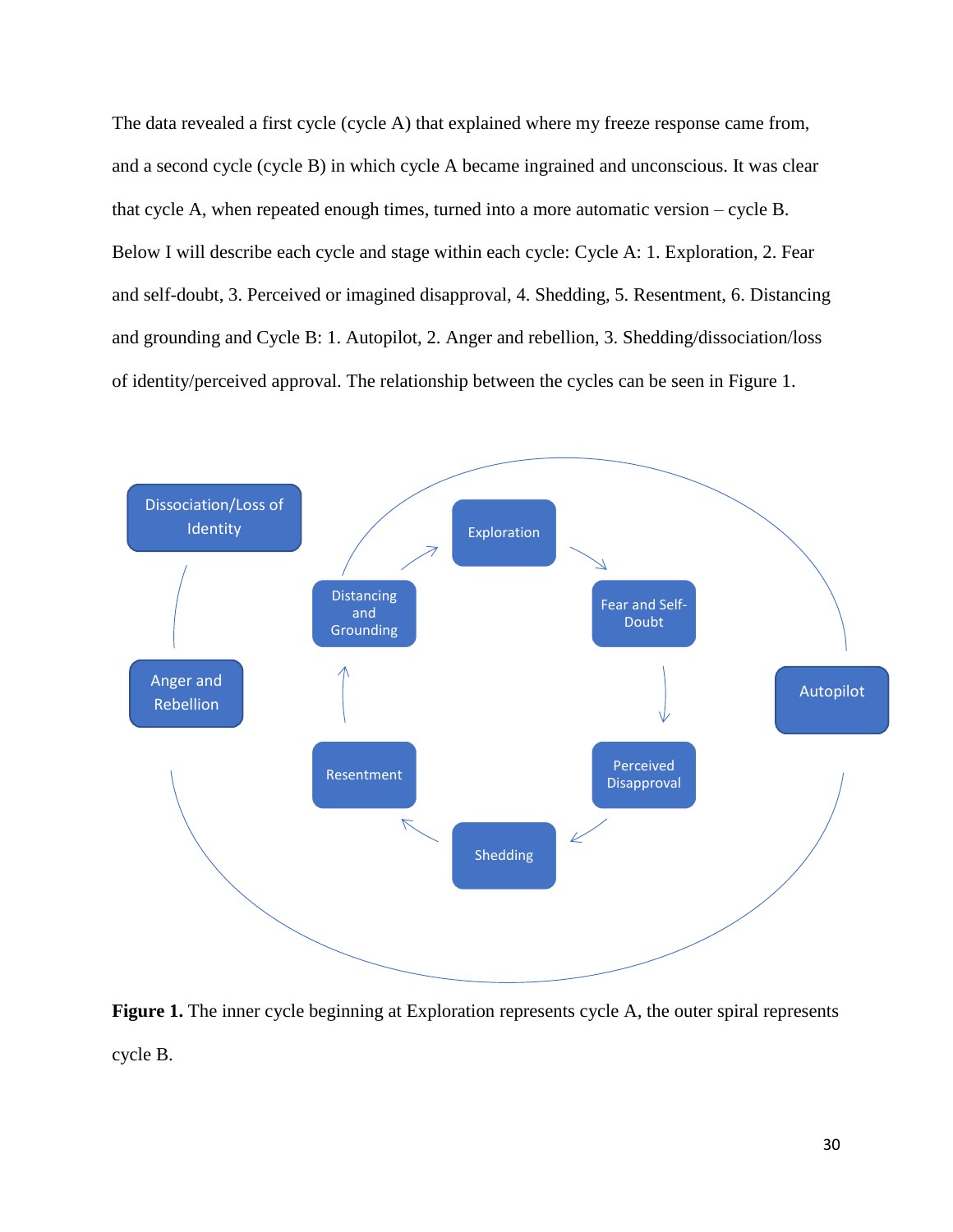**Cycle A:** The first cycle was experienced as a six-part process that happened immediately when a decision was to be made. Each stage represented a feeling state, body-felt reaction, and behaviors, images, and memories I experienced in data collection sessions when recalling a clinical situation in which I felt this freeze response during a decision. The choreography from 0:00-4:31 of the piece I created represented this cycle repeating three times. I will describe each stage in detail.

*Stage 1: Exploration.* This stage of the cycle included movements that extended from my core to my distal ends – reaching away from center and into the environment and back toward center. In my choreography, this was characterized by exploring the small area in front of me while laying down, with my fingers, as if they were walking away and back to center. This stage was also demonstrated by me utilizing far reach space and extending limbs outward while spinning, with a smile on my face.

This stage felt child-like at first, as if my inner-child reminded me of the freedom that one can experience when uninhibited. I felt a strong sense of curiosity with almost no sense of fear. My soul felt light as indicated by the smile on my face and ease of movement. I utilized the LMA effort quality of free flow almost exclusively and utilized acceleration. An image came to me of my younger self dancing freely in a wide-open field with no inhibition and the sun shining on my face. I felt no shame or doubt, only freedom and curiosity. Each time the cycle continued, this stage brought up the sense of an older character or inner-self. The first round of the cycle, I felt young and small, but during the third cycle I felt attuned with my womanhood and sensuality, choosing to explore with a fuller range of LMA effort qualities. In the second data collection session, I utilized my hips and spine in slow swaying movements and explored tactile and kinesthetic touch with my own body, bringing about a feeling of sensuality and feeling like I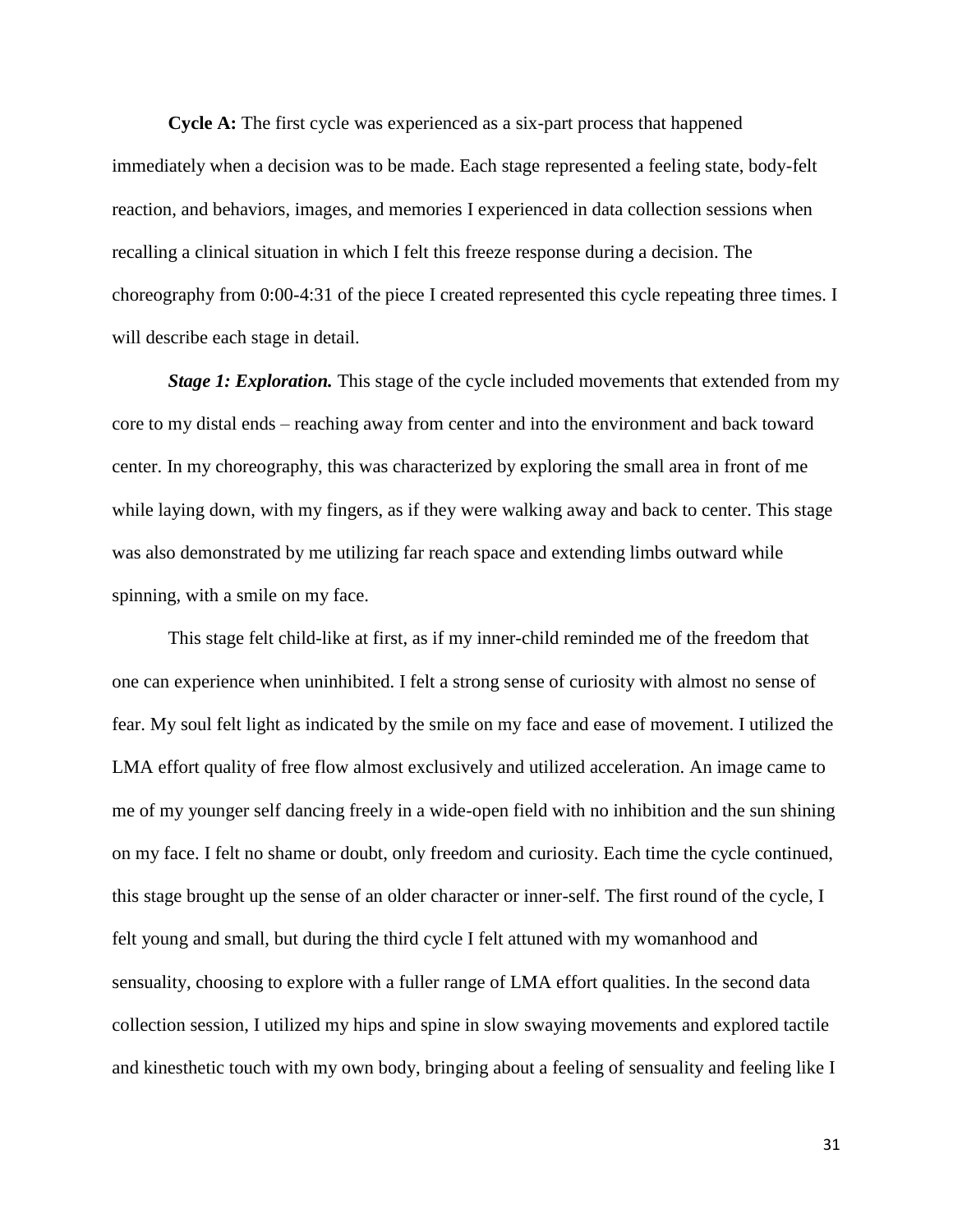owned my body. The research consultant added that this phase looked like the dance of a woman who has found her voice, is owning her rights as a woman and is expanding and making room for herself where she used to feel small. I felt as if I had the will to make my own decisions and felt feminine wisdom manifesting through my slow and swaying movements. In my third data collection session I wrote "when I felt like myself, I felt like water and air; very grounded and elemental." This feminine wisdom and grounded, rooting feeling was an anchor that created a feeling from which I could explore safely – translating to experimenting with interventions and taking risks with clients in session without fear. For instance, if that inner flame was present within me during session, I would feel safe to offer interventions that were unexpected or new to me with the understanding that at any moment, I was still safe to return to my inner flame and lead session from that place again, even if the risk-taking intervention was unsuccessful.

Each time I explored, I felt a flame in my chest and saw images of fire. The fire inhabited my chest and solar plexus. It felt like the classic phrase – I had fire in my belly. I felt motivated, curious, and focused. The fire within me did not feel destructive, but simply like it was my trueness amplified and was leading me toward growth and freedom. During my first data collection session, this energy was red and orange, but I hadn't identified it as fire. In subsequent sessions, an interplay between fire and water began to emerge in my mind's eye. As I will mention later in cycle A: stage 4, and cycle B: stage 1, this fire encountered a few different conditions that attempted to extinguish it. However, the image of fire within my chest and belly was consistent through the length of my data collection process.

My heart felt open and vulnerable in this stage. In my second data collection session "I felt the urge to carve slowly and open my heart toward clients. When my heart was open, I was vulnerable to criticism of "me" and not of the tools I was using in session." Similarly, in this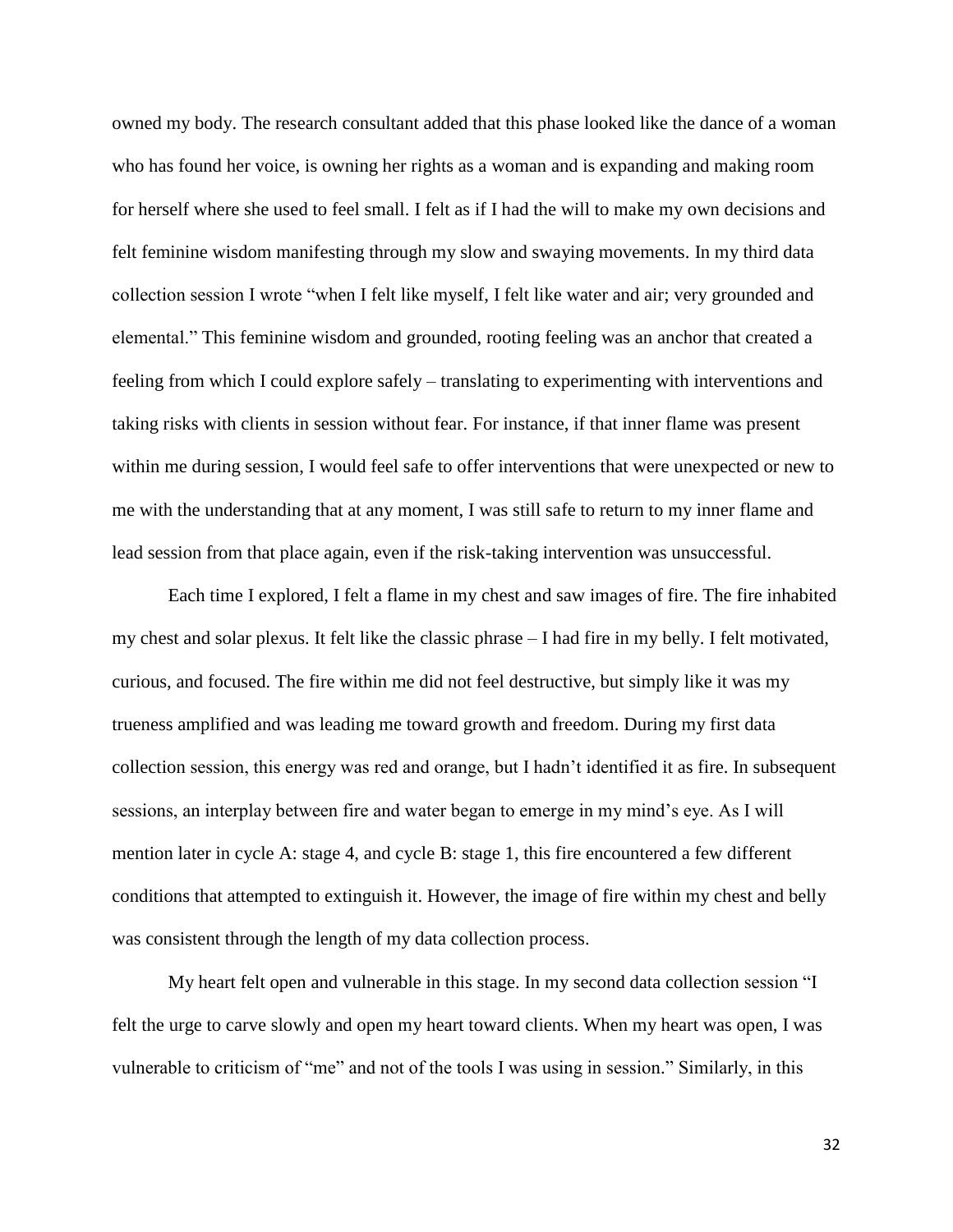session I mentioned "my heart isn't enough, my mind has to lead." During this exploration, I was opening my heart, but there seemed to be a slight unconscious fear looming behind the free and open feeling. This stage was drenched in a sense of purity and free-spirited joy without worry and without fear. Although there was this occasional sense of looming fear in anticipation of the next stage, it was neither overwhelming or difficult to put aside.

*Stage 2: Fear and self-doubt.* After feeling freedom and lack of inhibition in my movements for a period of time, I would sense myself being watched by someone in the room – in these visualizations it was a supervisor, often very suddenly. From this point on, I will reference the person witnessing me as the *watcher*. This immediately caused me to stop breathing entirely for a short period of time, then to breathe shallowly. I experienced tightness in my chest and shoulders. My eyes widened and I imagined a deer in the headlights. I felt a heightened self-awareness, tinted with self-criticism. I had thoughts like "oh no, I got caught," "what did I do?" and "what do you want from me?" I felt the desire for approval, validation, and praise from the person observing. It was as if I had been caught doing something wrong. This flooded me with shame and self-doubt. My flow became heavily bound and I physically froze. My muscles became tense and I felt the urge to run accompanied by a frustrating inability to do so.

When I felt like I was caught doing something wrong, my mind suddenly went blank and my head felt somewhat dizzy and disoriented. It was as if I had lost my footing and grounding a bit in my exploration, then was interrupted, which was disorienting. In my first session I wrote "[I felt] fear that I was doing something wrong or incorrectly" … "as if, at any moment, [the watcher] would jump in and attack me or tell me I was doing a terrible job or that I'm hurting others. I felt an almost instant dissociation when the anxious situation was introduced."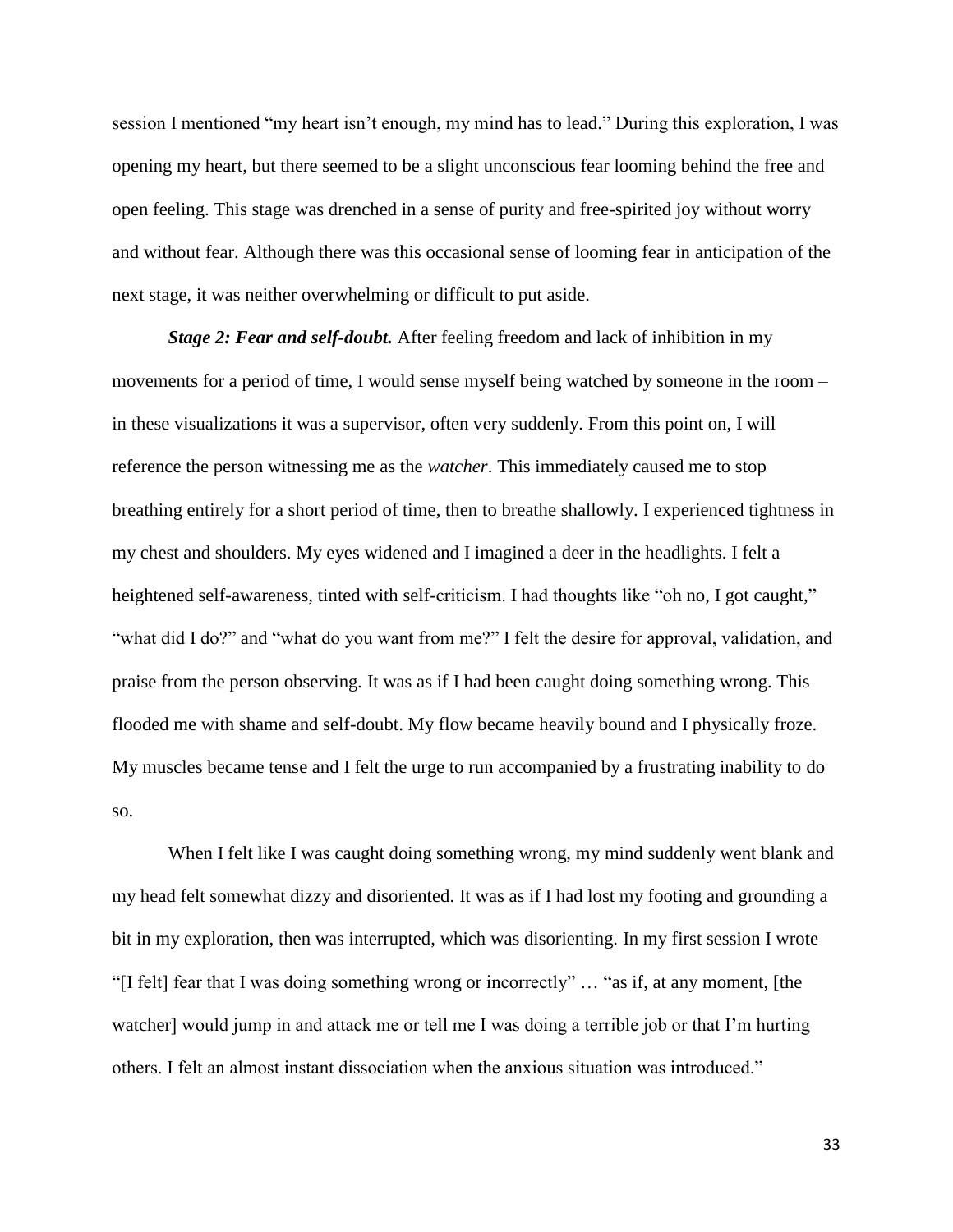The fears I felt were fear of disapproval by the watcher, fear of abandonment by the watcher, and fear of disappointing the watcher. I projected expectations onto the watcher and when I realized I was being observed – exiting stage 1 and entering stage  $2 - I$  would feel shame and experienced a switch from freedom and curiosity to fear and inhibition. I felt that in order to gain the watcher's approval, I had to act differently than was my natural inclination. A journal entry from the first session expressed this notion: "I felt fear of disapproval from [the watcher] which made me put myself away, pushing away who I truly am to be something [the watcher] would approve of." This thought brought feelings of shame – as if who I am was not good enough and my own judgements could not be trusted. This notion will be explained further in stage 4.

*Stage 3: Perceived or imagined disapproval.* This stage was filled with self-doubt, projecting expectations upon the watcher, and was very brief. As mentioned earlier, I felt fear of disapproval from the watcher as soon as I felt seen by them. These fears seemed to manifest in hypersensitivity to cues of disapproval from the watcher. In my first data collection session, I experienced this so quickly, it happened almost instantly and unconsciously as evidenced in my journaling by only stating "I thought they would be mad" before journaling more about the subsequent stages. In my choreography, this was represented by the transition between each abrupt pause with my arms raised above my head and when I was dragged, by my projected expectations from others, across the stage backwards toward the watcher. This transition was almost unnoticeable in my own process; a resonance panel member suggested this stage after feeling it was something initially unnoticed by the research consultant and me. I automatically began to enter stage 4 after stage 2, but the reason and mental thoughts appearing between these two stages included things like "I'm sorry" and "I know I did something wrong." These thoughts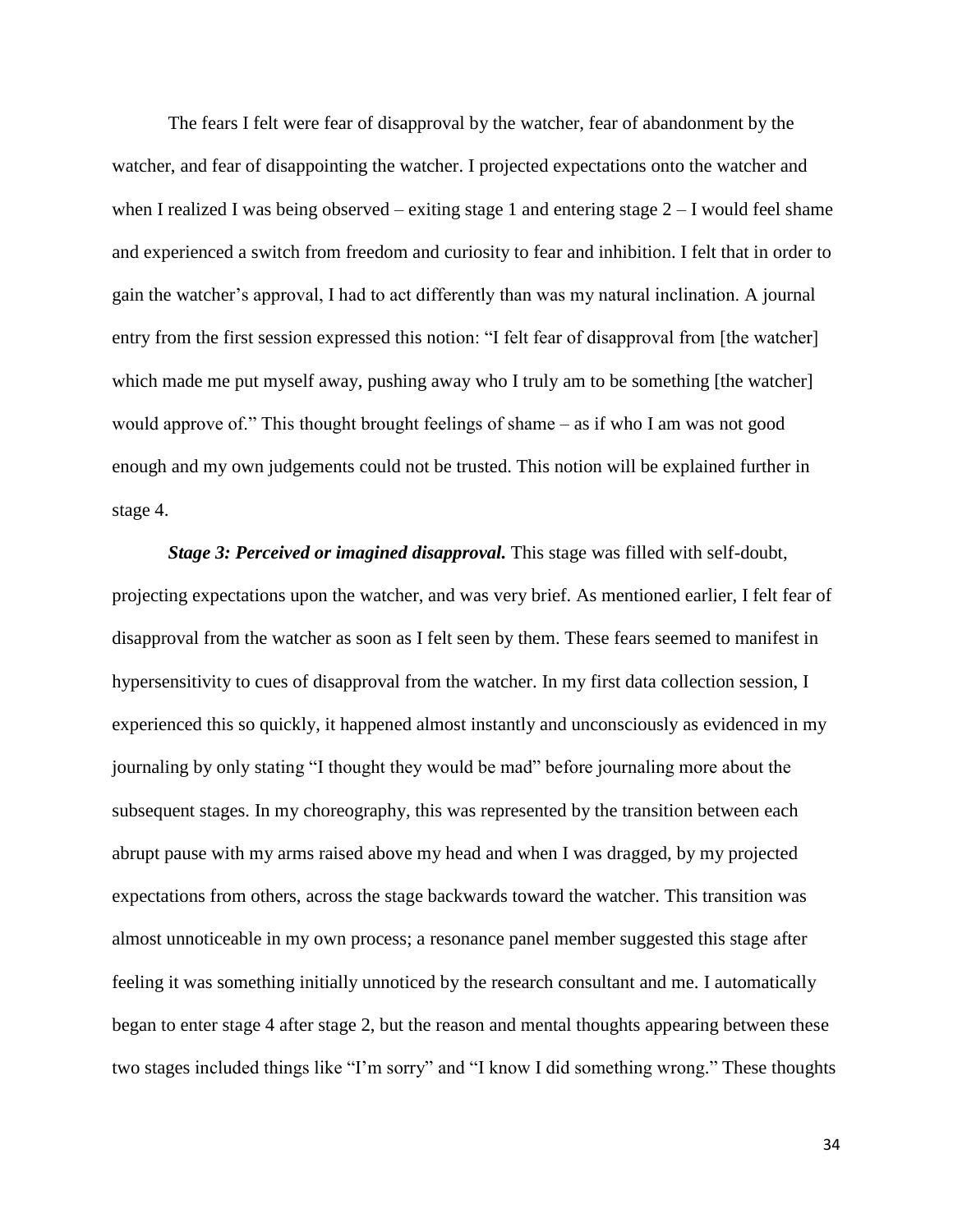indicated the desire for approval, as well as the shame present when I assumed that I had done something that the watcher disapproved of. In the movement data, this part was very subtle and often was more evident in the journaling section and the content was similar to the phrases stated earlier that were negative and illustrated feelings of guilt, shame, and self-blame.

*Stage 4: Shedding.* In order to dissipate the fear, anxiety, tension, and shame that were brought up in stages 2 and 3, I began to feel the need to shed parts of myself that I assumed were being disapproved of. In the first data collection session, I experienced an image: "I felt a pull of energy being pulled out of my right ear as if my face was being pulled off and a wave of energy crashing over my head and pushing my red/orange energy out, like extinguishing a flame or knocking over a building." I felt a loss of identity and loss of will. It was as if I was emptying myself of everything I felt so fully in stage 1 based upon assumptions about the expectations of the watcher.

Movements were present in the second session where I would move my arms and hands as if I was plucking feathers out of my body. Each feather seemed to represent those qualities of myself that I deemed the watcher would disapprove of. A motif of my choreography that was repeated three times was me wiping my hand across my face as if I was removing anything that characterized me as myself, plucking out of my heart, and ripping out my vocal chords as if I was removing my ability to speak. There was a conflicting sense of passivity and weightlessness in my movement contrasting a sense of resistance and tension. I had thoughts of "if it will make you happy, I will get rid of this part" which was a statement present in my journaling from sessions one and four. I felt sadness, desperation, and hypervigilance of the watcher, self-critical shame, and abandonment of the self in order to please others.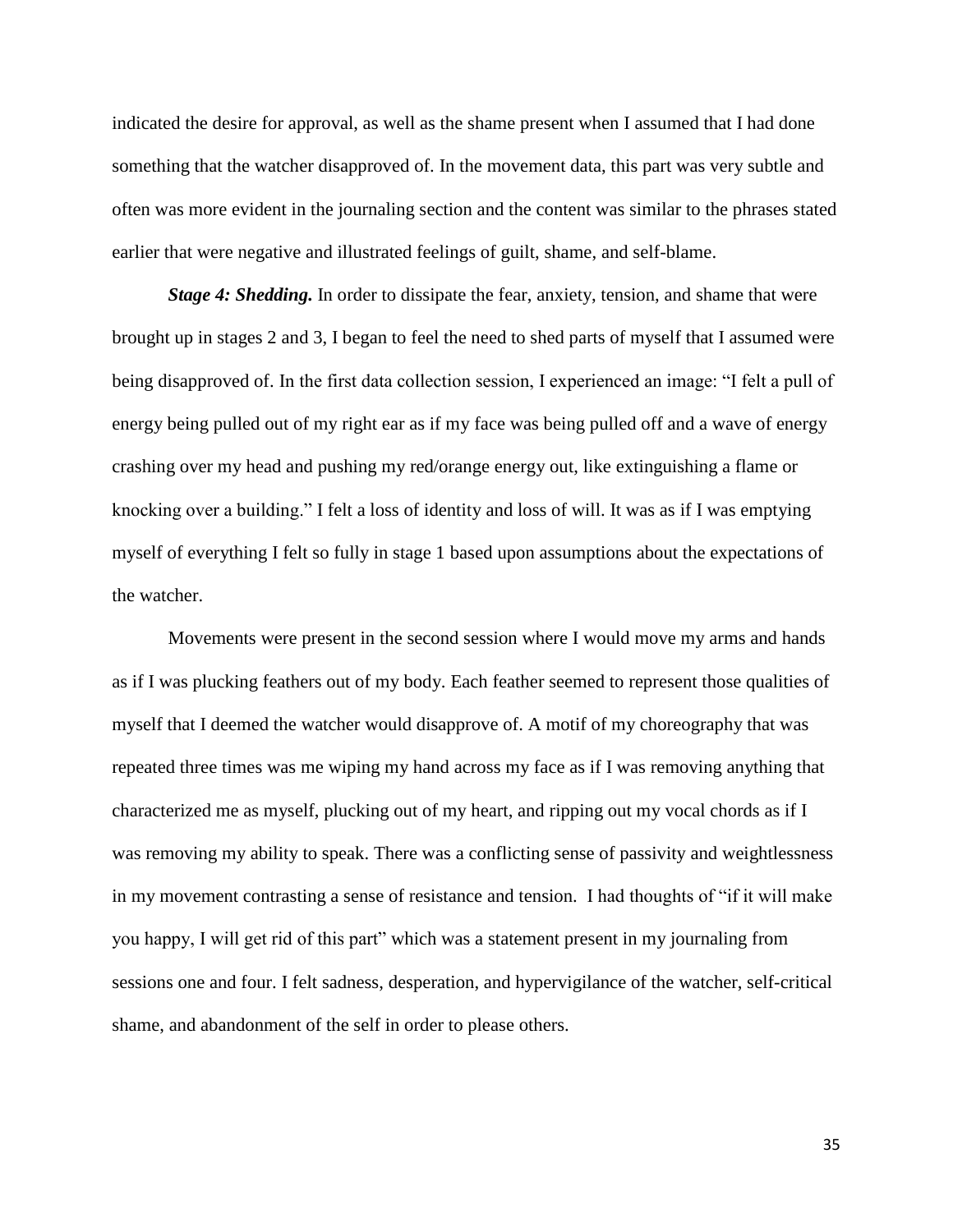I felt very attuned to the watcher and felt the need to absorb their needs and become what I believed they wanted. As if I was a vase – I emptied myself of my own essential parts and waited for myself to fill back up with what they wanted of me. I also felt a need to look toward the watcher after plucking each part of me away – "is this better?" and "am I 'good' now?" I felt desperate to rid myself of that sense of shame by contorting myself into something I thought the watcher would approve of.

*Stage 5: Resentment.* After shedding parts of myself, I began to feel anger directed toward the watcher for indirectly making me dispose of parts of myself. This anger was soft and was felt through a subtle nauseous feeling in the pit of my stomach. I felt a subtle grimace on my face, my nostrils flared, and jaw clenched. The research consultant and I developed the concept of a burden on my back creating physical and emotional heaviness. It felt like something was pulling me down or pulling me toward what I thought I had to  $d\sigma$  – in my choreography, this burden pulled me toward stage right at the end of each section. I felt as if my will had been taken away and I simply had to obey the unspoken orders of the person observing, which was against the wishes of the inner-child and inner-flame that was exploring in stage 1, causing resentment.

*Stage 6: Distancing and grounding.* After resentment built, I felt the need to run from the watcher and re-center myself. In the choreography, this was represented as moving away from the side of the stage where the watcher was housed. The overwhelm of anxiety and intrusion I felt when trying to adhere to the watcher's perceived expectations was too much to bear in that moment, and I needed to create physical distance. Other times, like in my third data collection session, I moved away and imagined a wall put up between myself and the watcher in order to feel comfortable enough to re-center and ground into who I am and what decision I wanted to make. Once the wall was up, I felt relief. I also felt guilt. I felt, although I was able to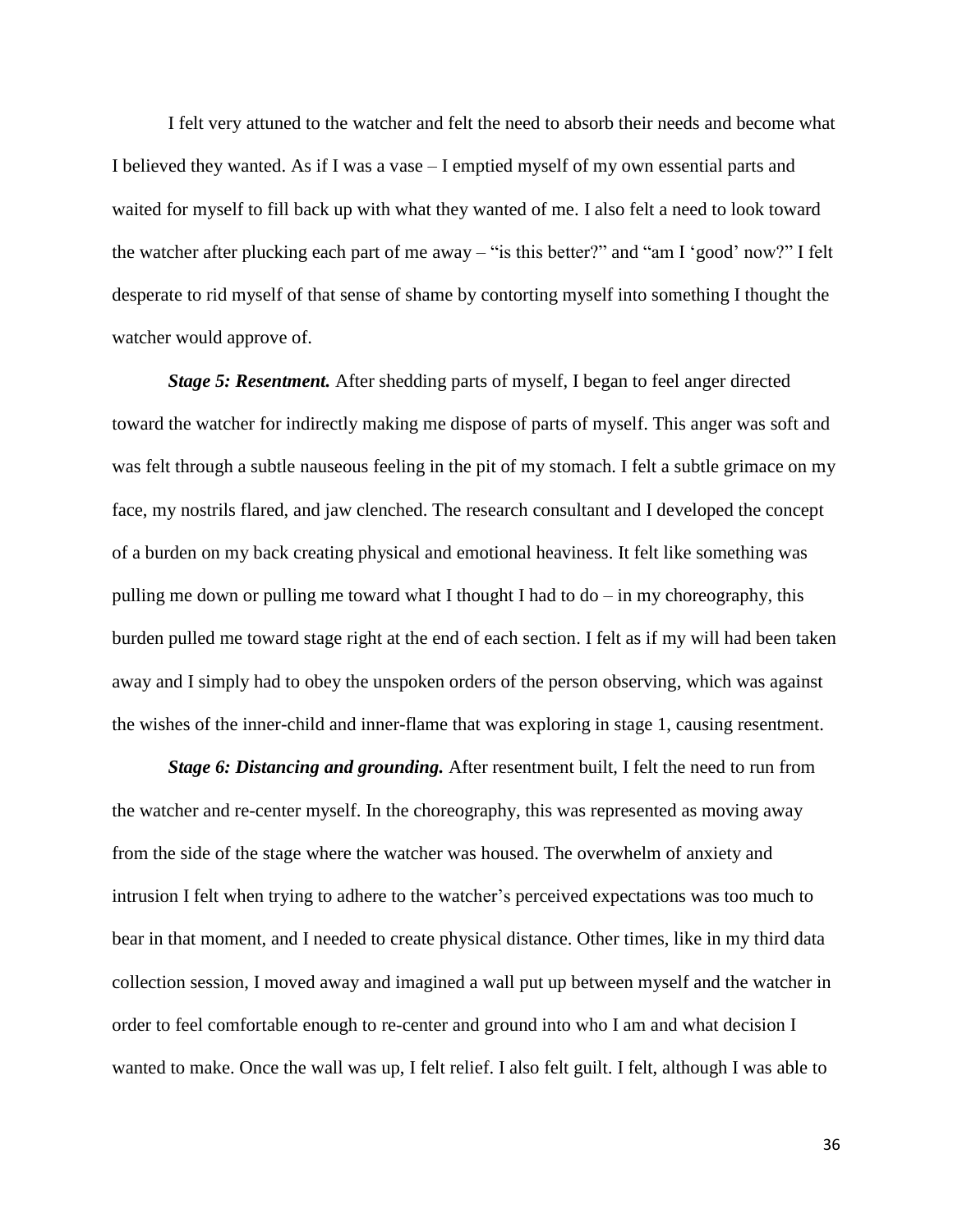re-center, that I was somehow being rude or ungrateful to the watcher. This guilt showed up in that session, especially, because I was imagining a moment when my supervisor was watching me. As a resource for clinical knowledge, I wanted to be constantly connected to them. So, when I put up the wall I felt some sense of missing out. However, the burden from stage 5 was so heavy, I felt my only choice to feel grounded was to distance using that image of a wall.

Another part of this stage that showed up in the first data collection session was a stronger use of weight, and presence of anger. I distanced from the watcher and kept the resentment that built in stage 5. I wrote in my first journaling session: "I felt like I was saying 'HA' to my supervisor. I was saying no to the 'shoulds' that I projected they put on me. I wanted them to know that they couldn't control what I did. I felt like a toddler or teenager rebelling against what my parents wanted me to do. There was some spite with my distancing." This spite grew as the cycle continued. The first time through the cycle did not elicit this resentment, however as the cycle repeated, the resentment and anger seeped into stage 6 more.

This stage would often end with the transition from feeling off-center and out of control into feeling grounded and attuned with my inner-child and inner-flame. I would either revert to my inner-child and feel prepared to explore freely or feel grounded in my womanhood and feel able to make decisions independently.

**Cycle B: Repetition of pattern.** This cycle is an iteration of cycle A. After cycle A repeated enough times, it became automatic and no longer was as delineated – becoming cycle B. Some stages from cycle A were combined automatically, and others were more exaggerated and intensely felt in cycle B. The purpose of distinguishing the two cycles is to bring awareness to the changes that occur to the cycle with it is repeated and becomes habitual and automatic in cycle B.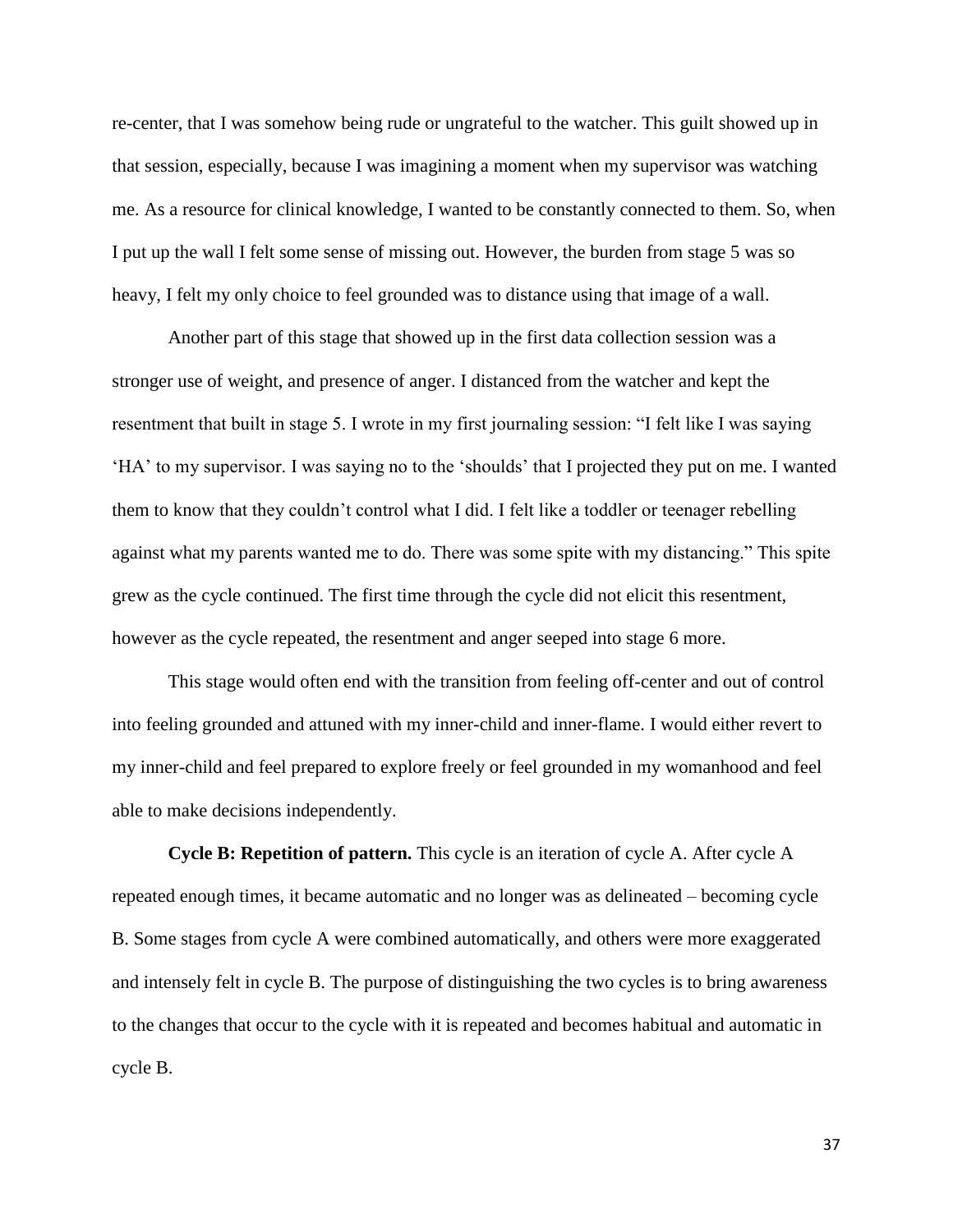*Stage 1: Autopilot.* This stage became evident as I choreographed and analyzed my data. In my conversations with the research consultant, a pattern was identified. In cycle A above, stages 1-4 were distinct stages with their own awareness and surrounding emotions. However, as this cycle continued, stages 1-4 became merged into an automatic reaction to being observed. Instead of processing confusion and resistance to feeling shame, doubt, and fear, I would enter an autopilot stage where shedding happened automatically, and I did whatever I thought the watcher wanted me to or expected me to. This stage included dissociation from my inner-flame. I imagined, in my second data collection session, raindrops trying to extinguish the inner-flame that was my integrity and will. This caused me to feel, as I discussed with the research consultant after the second data collection session "without color, without taste, without smell, without feeling." There was a sense of resignation. A thought that entered my mind was "fine, I'll do whatever you want." I felt as if I was conforming to another person's will and ignoring my own.

However, distinct of the shedding stage in cycle A, this was automatic because of the number of times I had cycled through cycle A before. My weight became passive, and I lacked energy. In my choreography, I used my hands to cover my face and walked very evenly across the stage as if I was being controlled. My feelings were muted, and I felt somewhat hopeless. Instead of exploring the stage as I had other times in the piece during stage 1, I went from the distancing stage (cycle A, stage 6), straight into autopilot because the burden was too heavy, and I felt discouraged by the number of times the cycle kept going. Entering the autopilot stage was energy conserving. After removing my face, heart, and voice as I had during the first three repetitions of cycle A, I no longer had the energy to re-ground and find my inner-flame again. In order to conserve energy, I put the flame away and became who I thought the watcher wanted me to be.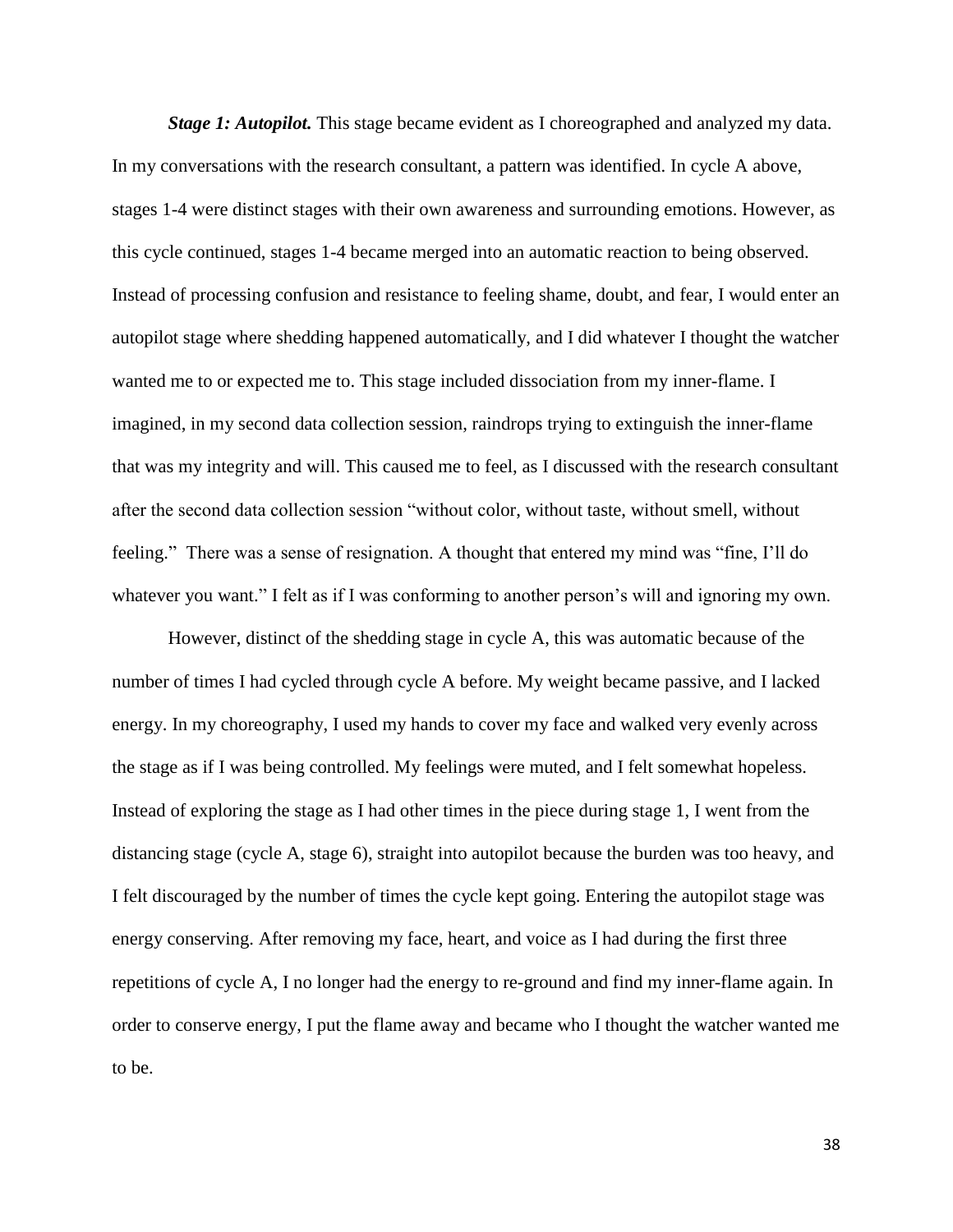*Stage 2: Anger and rebellion.* This stage was an iteration of the resentment stage in cycle A. Instead of a soft anger emerging, the resentment built to a point where I felt the need to express the anger and rebel against the watcher, or the expectations I assumed the watcher had of me. This stage was characterized by strong use of weight in the form of stomping, throwing, wringing, and flailing my arms and legs. My jaw became tense when this stage appeared in the first data collection session and this journal entry was recorded: "I felt very grounded at one point and felt almost rebellious doing my own thing. Intervening how I wanted, not how I thought [the watcher] wanted. I remember feeling almost spiteful like I was saying 'ha!' when I did my own thing." I stomped loudly and remember feeling my core engage. This stage, in contrast to the resentment stage in cycle A, felt less in control. My flow was free, and I was expressing my anger outwards, as if I finally had had enough and was "fighting against the 'shoulds'," as the research consultant observed.

My core was engaged, I used force in my limbs, used large kinesphere, and felt like I was flying. I traveled in space, utilizing my own mobility as well, instead of staying stable. At one point in the choreography, I paused and hit the ground then came up standing straight with my legs apart and arms out and mouthed as if I was screaming. The image of a steaming teapot came to mind in this stage – as if I had suppressed my will for so long, it came out freely and somewhat explosively.

*Stage 3: Shedding/dissociation/loss of identity/perceived approval.* After the rebellion and anger was expressed, I felt tired and fatigued. My body wanted to recuperate, and in order to do so, I entered a stage similar to stage 1 of this cycle, however, this time the dissociation and automatic movements did not result in anger or emotion. I felt numb, defeated, and lacking identity. In the choreography, I illustrated this section by moving toward the watcher, without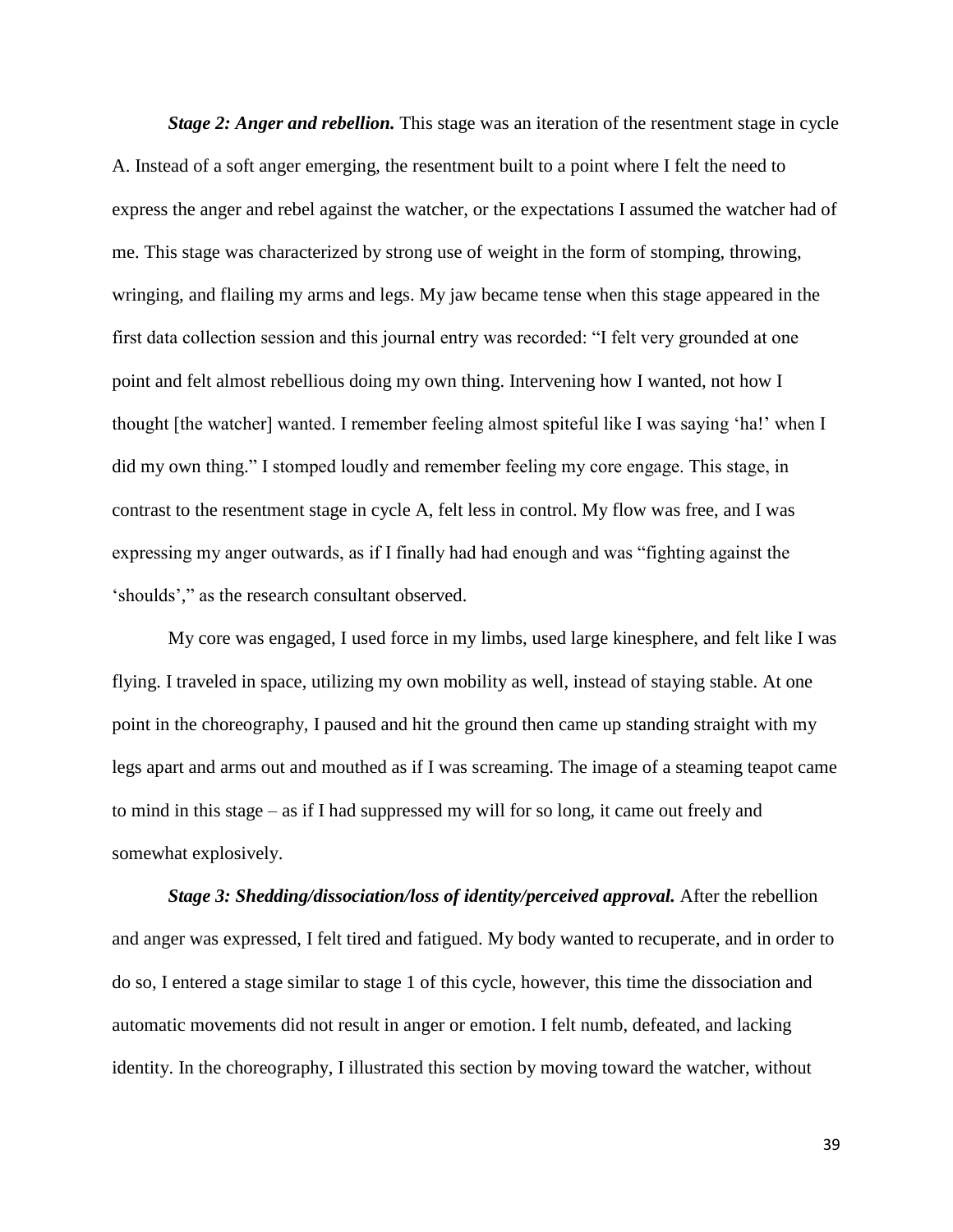being dragged. I deliberately moved toward that side of the stage and began to wipe my hand across my face, and gesture as if to pluck from my heart, and rip out my vocal chords. That motif repeated three times; however, this third time, I continued plucking at myself, removing more and more of myself until I ended up completely dissociating and floating – giving control to the watcher, or my own perception of their expectations.

This phase felt like giving up. After going through cycle A so many times, I felt too tired and discouraged to continue repeating the cycle. Although some hope was still present – I still wanted to be able to break free from the cycle, I felt too tired at the time and recuperated by dissociating from myself and attuning to what I thought the watcher wanted. This was the point where I had realizations that I "need[ed] to find something that can break me out of the cycle and keep me in tune with my inner-flame, so I can stand strong in my decisions and feel grounded, rooted, and present with clients." So, although I felt worn out and discouraged, there were still hopeful thoughts in my mind motivating me toward finding strategies to break the cycle.

# **Embedded Themes**

While the two cycles of decision making were clear through data collection and analysis, there were embedded themes within the data which emerged after further analysis of the data. After reviewing all data once again, there were three embedded themes: autonomy, hope, and self-regulation. These three themes emerged as ways in which I learned to counteract the cycle so that it did not spiral out into dissociation, and instead allowed me to remain strong in grounded exploration. The way in which these three themes were uncovered, as well as the gist of the themes will be described in detail in the subsequent sections.

**Autonomy and inner-wisdom.** The theme of autonomy and inner-wisdom emerged in the initial data collection session and continued to be an important factor in finding a way to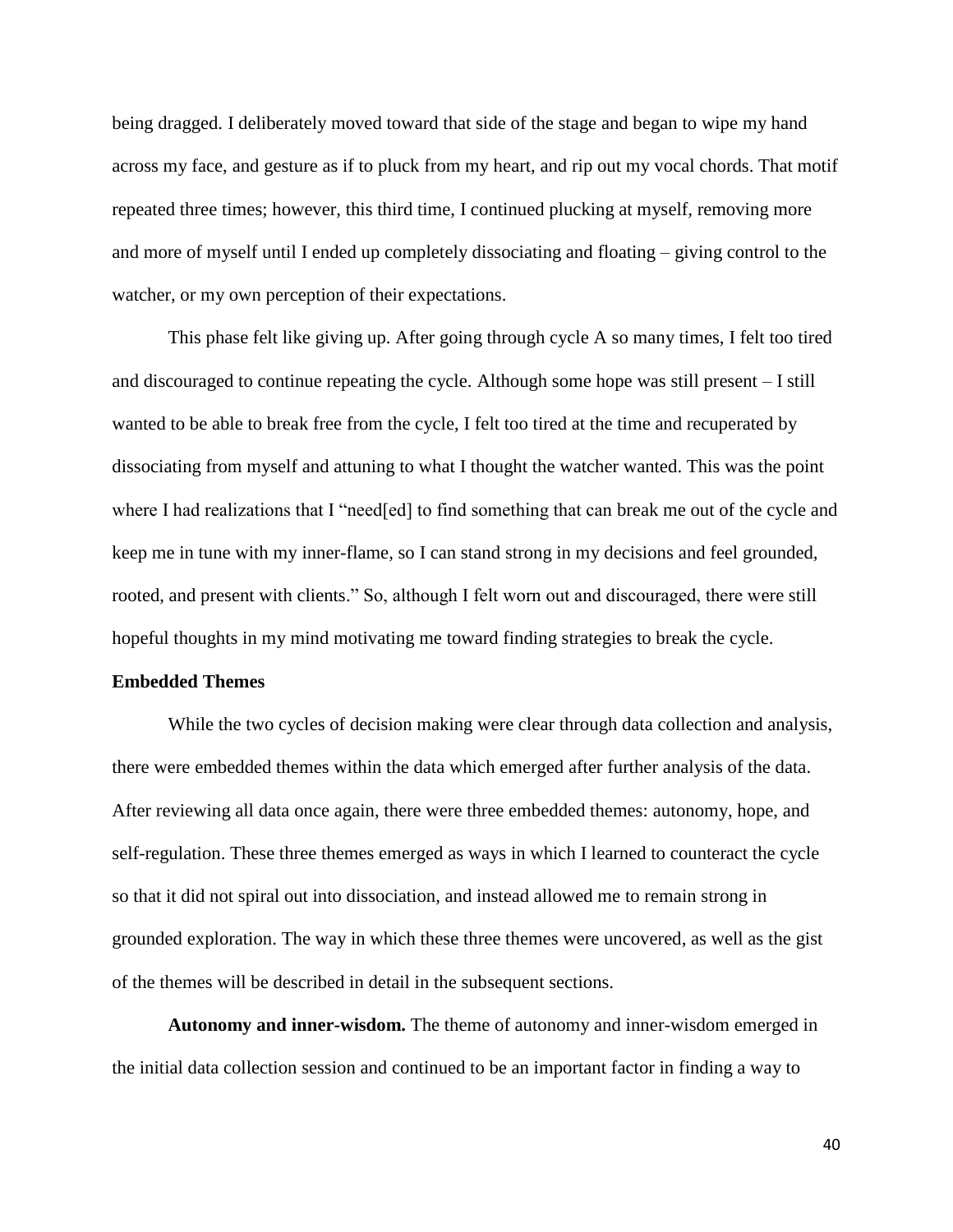stand strong in my own mind and body without giving too much power to others in a moment of decision making. In the second session, the research consultant suggested I decide when the movement and journaling portion of the data collection session was completed instead of staying with the initial timing set out in the proposal. This allowed me to tune into when I felt the movement was complete and when I had written enough – thus allowing me to practice my decision making based off my own judgement.

I became aware that when I was attuned to my inner-wisdom, I felt the sensation of my feet, heavy on the floor. I was more aware of the room and its temperature. I also felt my shoulders relax as if I was safe. I imagined an energy field expanding around me to fill almost the entire room, in which I was safe. Everything slowed down, my actions became mindful and I felt as if I was moving with intention and very little resistance. In the fourth data collection session, the research consultant said "you have permission to come out now; it is safe to come out now" to my inner-self. I enjoyed the permission but wasn't completely sure what to do with that freedom. I slowed down and felt as though "if I moved too quickly, I'd lose the feeling." This feeling was a warmth in my entire body, as if my body was filled with warm water. I felt my heart space connect to my belly so that my whole torso felt radiant with an orange and red flame. I felt very vulnerable, but strong at the same time. My movements were slow and steady and often in near reach space. I used free flow, but slow movements, which created a sense of hesitancy, but purposefulness. I felt as if I trusted myself and was able to manage to keep the inner-flame ablaze while with others and while being observed, as long as I stayed mindful and slow.

**Hope.** Hope emerged often within the last few sentences of my journal entries, as well as sporadically within my movement sessions. After noticing the cycles emerge from the data, with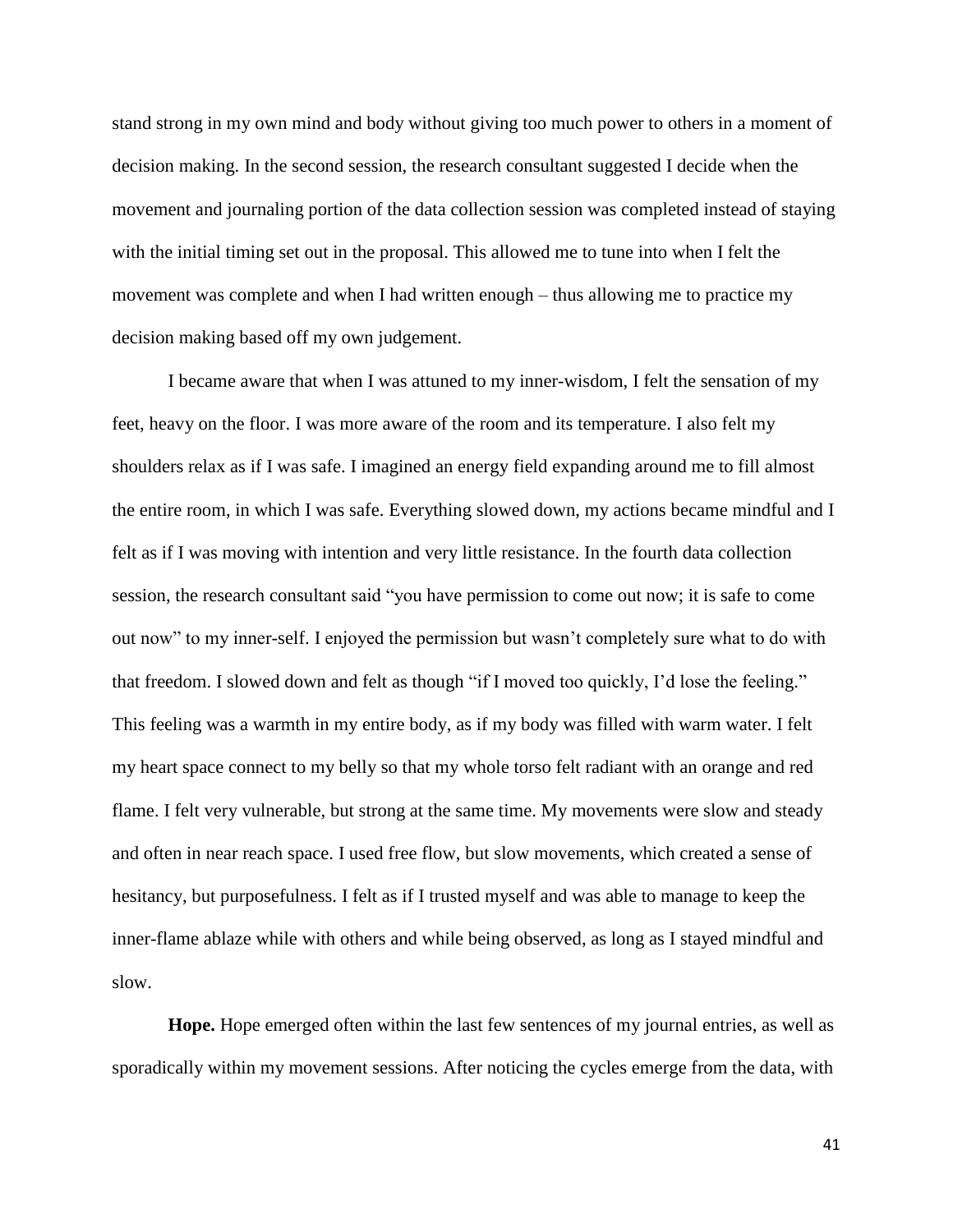the help of the research consultant, I felt somewhat discouraged, since the cycle B was a spiral. It sent me into a somewhat hopeless place, because the cycle had no points in which there was a way to remain in a healthy state in a therapy session. After the first data collection session, I journaled "I am filled with hope that this journey will help me find [my inner-child] and hold on to her, even in the presence of influence." This statement was hope that I would develop a stronger professional identity within a session with a client whose experience differs from my own – not losing myself in empathy for them and remaining strong in my identity while dipping a toe in theirs. In my second session, I journaled "The voice that said 'Let me be me! It is enough!' was louder this time," and "maybe the light inside will grow stronger and I will expand." In my third session I journaled "I have to fill myself up and decide based on my heart, not any projection of what other people want." And finally, in my fourth session, I wrote "it's a tiny light" – referring to the hope inside me when I feel I've reached the outer edge of cycle B.

Hope, in my body, felt like a small smile on my face, activity in my chest, like a motor starting, the urge to move in the sagittal dimension, and like a heavy blanket had been removed from atop my body – like a burden had been lifted. I thought more positively as evidenced by my journal entries above. I felt strong motivation, confidence, and desire to problem solve so that this spiral would not take over my decision-making process. It was empowering, and I experienced an image of sun shining on me – as if it was a brand-new day and a new chance to create a new pattern in my decision-making process.

**Self-regulation.** This theme of self-regulation emerged as images of water and fire. In the cycles, the process was so habitual and automatic, that often self-regulation was not breached in any other way than by shedding the self and/or dissociating. During the second session, however, I was able to find a moment of self-regulation which broke me out of the cycle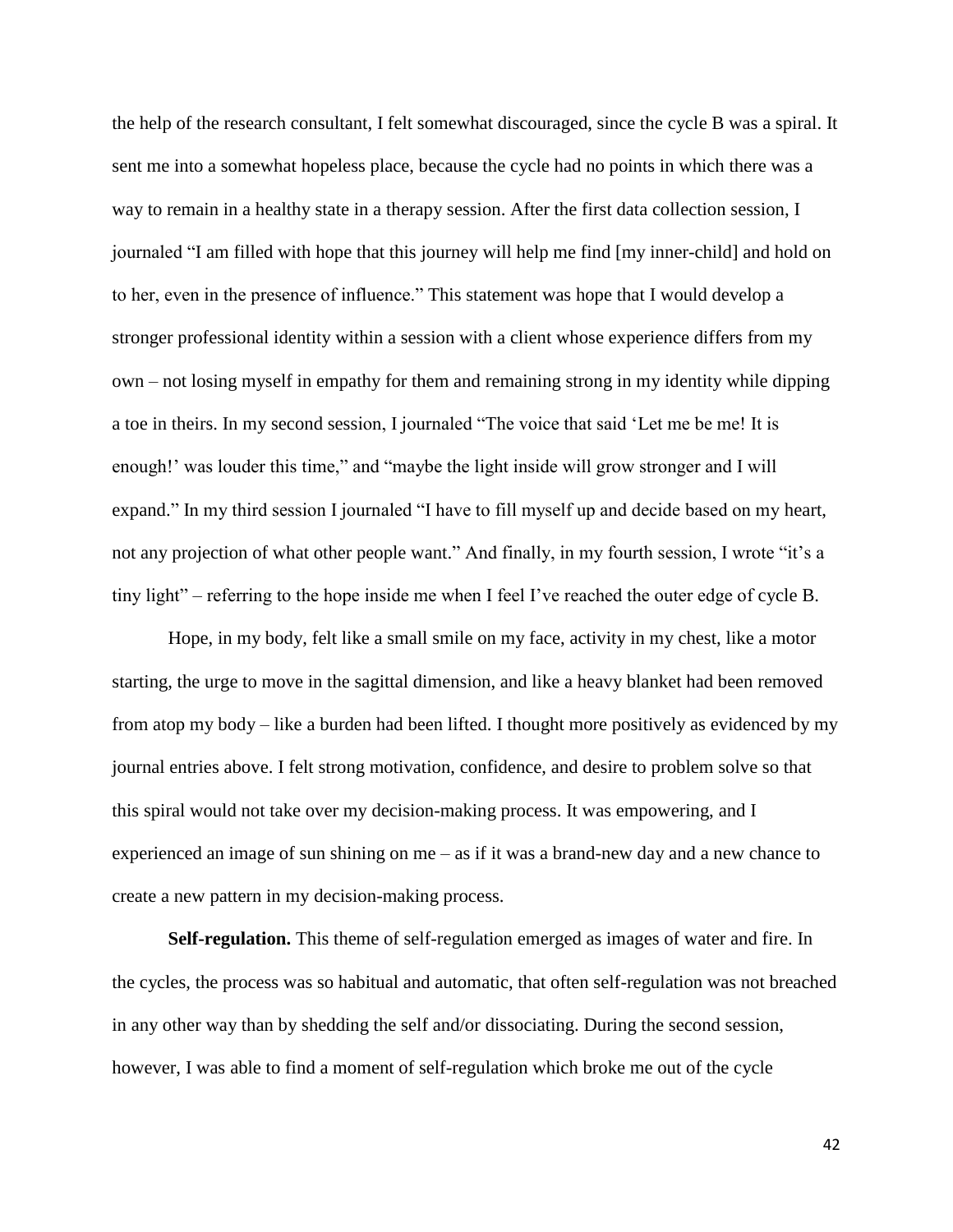temporarily by imagining water surrounding me becoming still, without waves, without sound. My movement became slower and more even. I journaled "The light was loud today, and I felt more assured and less in need of validation" … "I felt like this was how I am supposed to be. It felt calm like the chaotic waves had stopped and I controlled my own water. For a moment I was big and expansive." The image of a light being inside my chest was one that was present in each session, as well as the physical sensation of water keeping me grounded and present. In the first journal entry, I wrote about a wave crashing over me, coming from the watcher. In contrast, in the second session I controlled my own water. This was indicative of self-regulation and the ability to figuratively calm my own waters regardless of the outside conditions – differentiating self from other. It was as if the cycles were placing unnecessary blame upon the watcher, while the moments of self-regulation were filled with thoughts about how I could intentionally change my state of mind and behavior even when in the presence of someone who I thought was attempting to change who I was.

In the following chapter, these cycles and themes will be discussed in terms of their application to my professional practice of DMT and therapy. I will discuss concrete ways to stop or slow these cycles from interrupting my clinical decision making and possible coping skills to use when I reach the point of a freeze response. A reflection of the performance will also be included.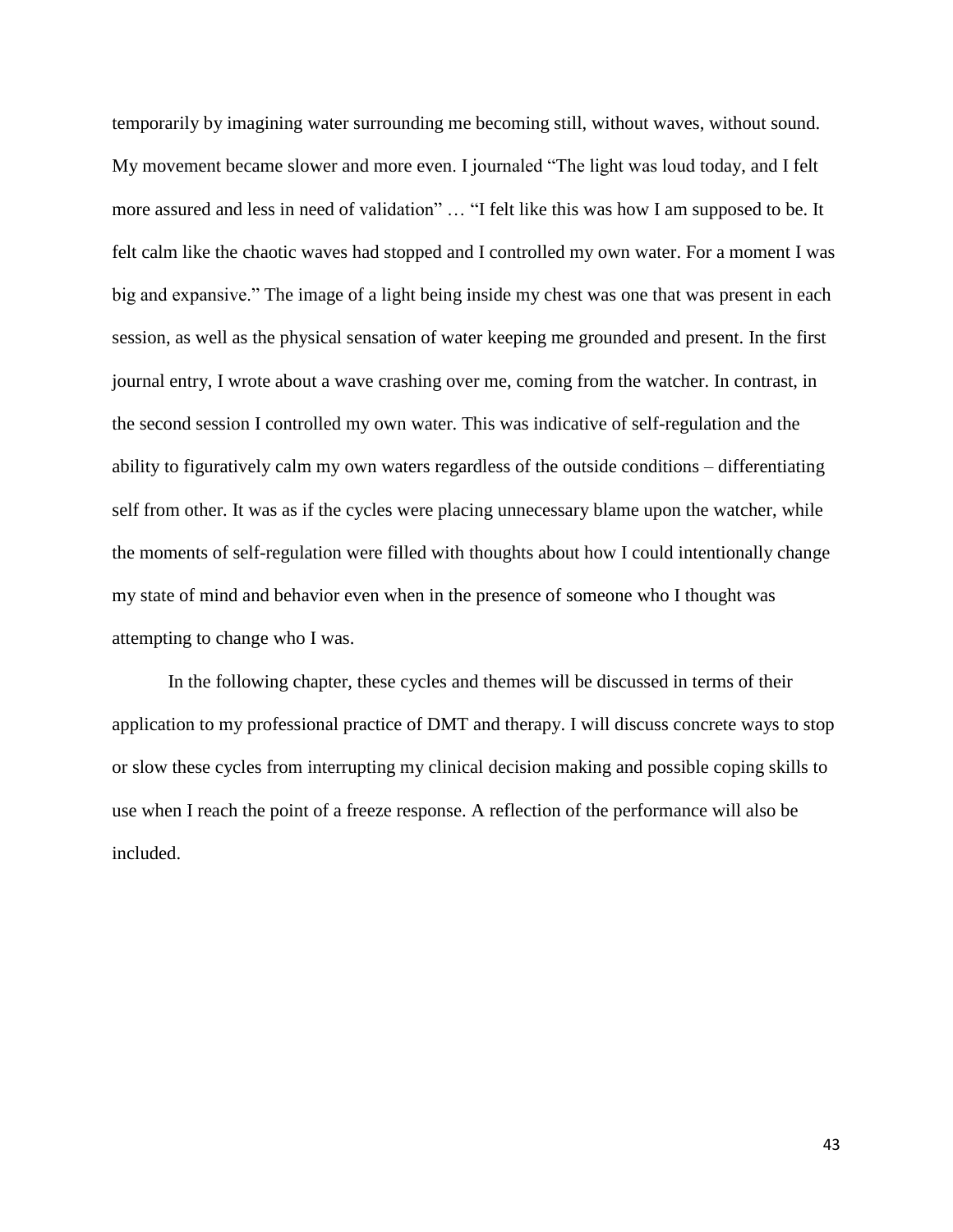# **Chapter Five: Discussion**

The purpose of this embodied artistic inquiry was to explore my process of clinical decision making in order to gain a greater understanding of how my freeze response plays out in session, as well as ways to combat the cycle and be more present with clients in a session. This section will answer the research question: "How do I, as an emerging dance/movement therapist, approach the clinical decision-making process?" Additionally, it will include a reflection of my performance of the cycles of decision making.

#### **Dance Performance Reflection**

The artistic and embodied exploration of my process of decision making – specifically the qualitative characteristics and narratives present within the moment of decision – involved a deep and tender sense of vulnerability. It allowed me to observe how I unconsciously respond to opportunities for decision making, especially when being observed. Through dance/movement and journaling, I was able to identify cycles that occur as well as concepts that can interrupt those automatic cycles. The findings were presented in a dance performance at the Columbia College Chicago Student/Faculty Dance Performance on July 18<sup>th</sup>, 2018.

This process allowed me to understand the two cycles that occur when I am faced with a clinical decision. The cycles are as follows: Cycle A: 1. Exploration, 2. Fear and self-doubt, 3. Perceived or imagined disapproval, 4. Shedding, 5. Resentment, 6. Distancing and grounding and Cycle B: 1. Autopilot, 2. Anger and rebellion, 3. Shedding/dissociation/loss of identity/perceived approval. I was able to discover three additional themes of autonomy and inner-wisdom, hope, and self regulation. By recognizing these cycles and the additional themes, I have gained welcomed insight into ways in which I can become aware of the cycles as they happen and possibly intervene with the three additional themes to stop or slow the cycles. I've discovered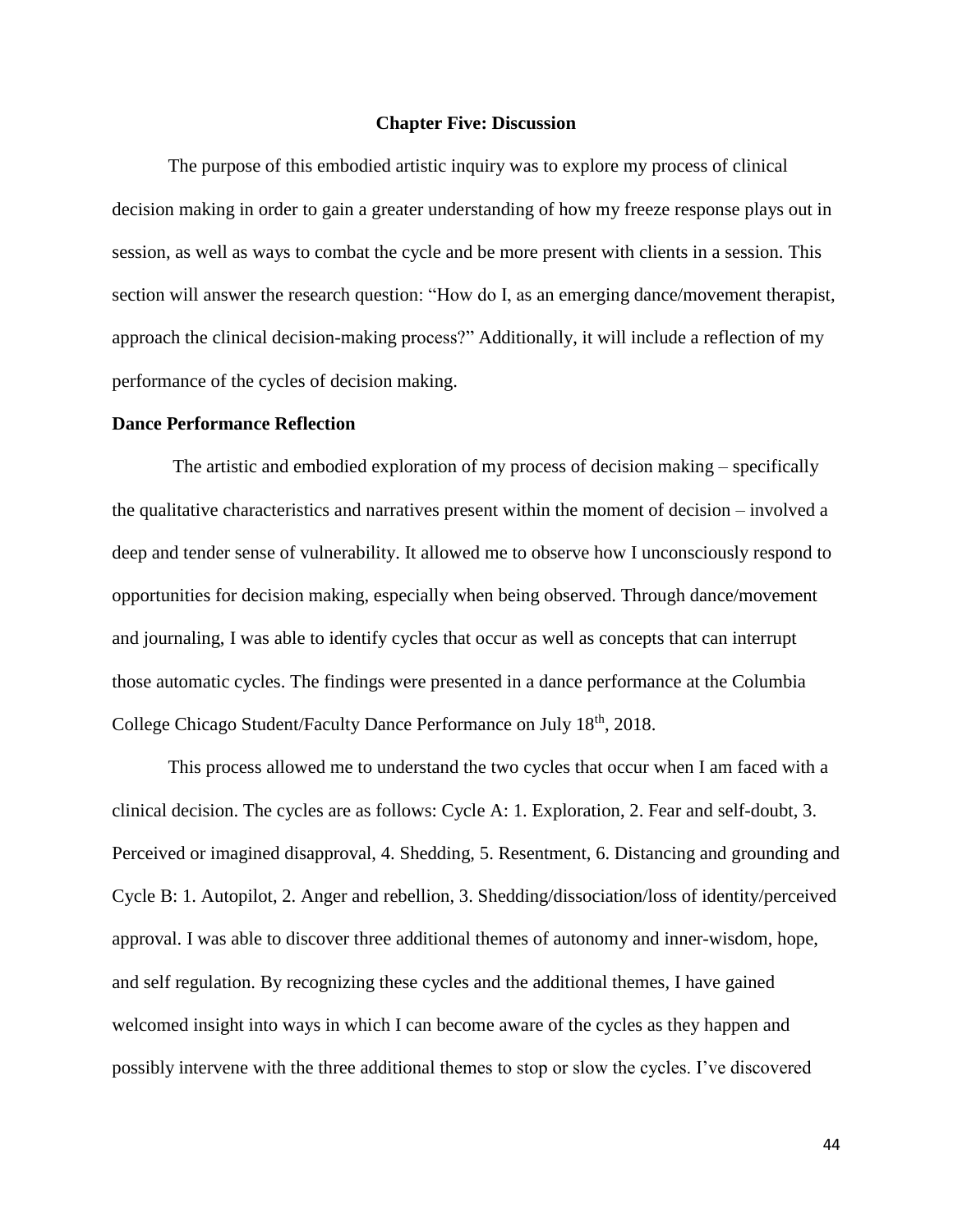several ways in which I can stop or slow the cycles, which may allow me to become a more effective clinician as I encounter more opportunities for clinical decision making, potentially in high pressure environments in which I am being observed either directly by a supervisor or more organically by a client.

I performed my thesis choreography entitled *the watcher and the inextinguishable inner flame* at the Student/Faculty Concert "What Would Marian Say?" hosted by Columbia College Chicago. My choreography was partially choreographed and partially improvisational. Motifs were included in the performance to illustrate specific themes found in the movement and journaling data, which were repeated several times – such as being dragged to stage right, wiping my hand across my face, plucking at my heart, grabbing my throat, and spinning with my arms out and head looking up at the ceiling. Other parts, such as the times when I began in the center of the stage and was in the exploring stage of my cycle, I improvised. I moved with qualities that I associate with certain feeling states that I was imagining. For instance, I imagined being in an open field with the sun shining on me with energy flowing out of my limbs and my body relaxed and not tentative when trying to convey a feeling of freedom, joy, and inhibition.. These imagined feelings created movements that were characteristic of how I physically express those feelings- such as free, large and sweeping movements.

Performing this piece felt vulnerable as well as freeing. I felt like it was an authentic expression of a part of myself that I finally came to understand and was able to articulate through movement to an audience. It was like giving the audience a taste of what went on in my mind in a therapy session or during a stressful decision. I felt nervous to perform such an honest and personal piece of choreography in front of an audience for fear of being misunderstood. I worried that the piece would not be relatable to the audience, or they would read a different narrative into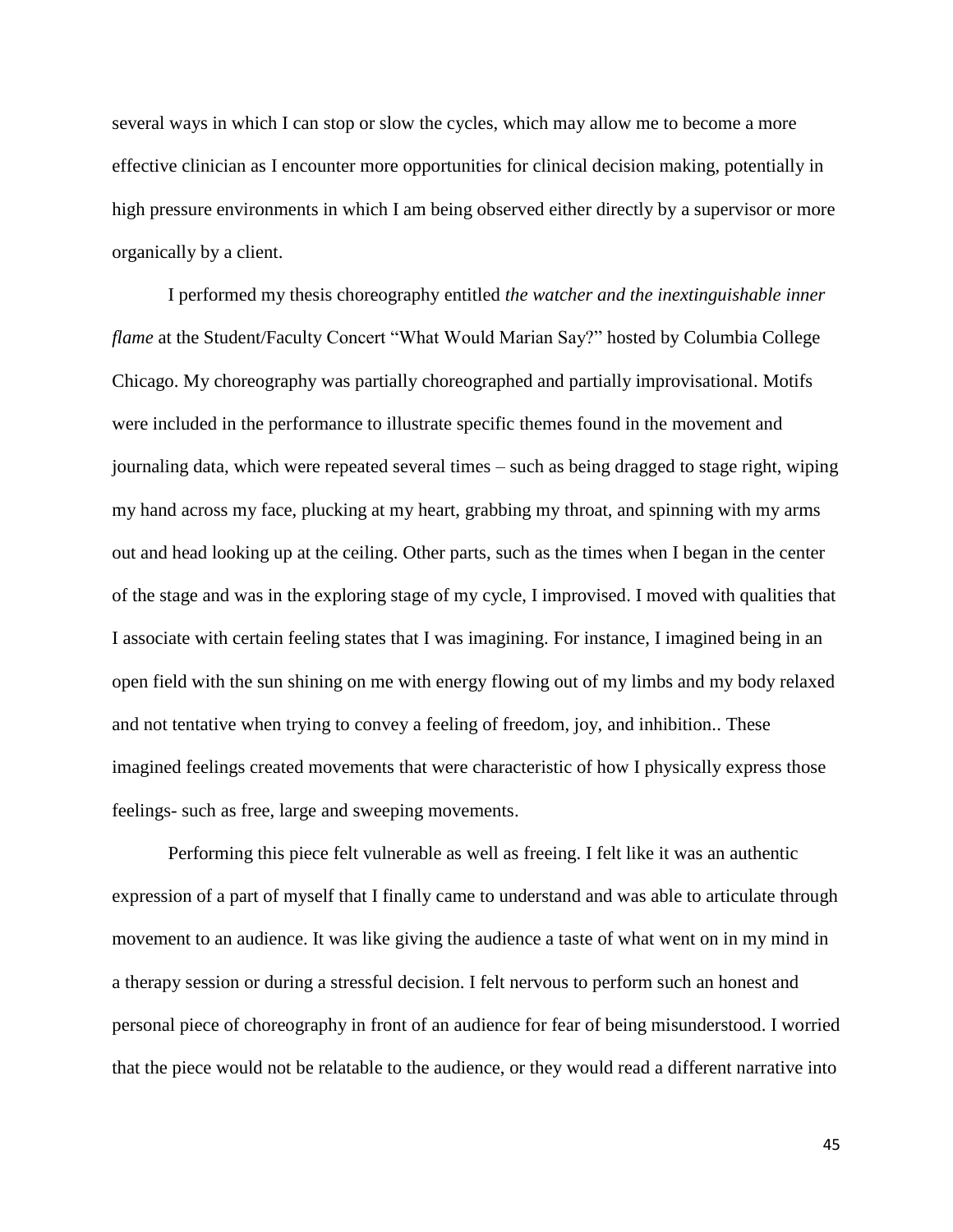it, other than the story I had intended it to show. However, even with all of this anxiety, I was excited to show it and fully embody this process with witnesses. It was a process of decision making done in front of an audience – a direct parallel to the topic being researched! This opportunity to perform was also an opportunity to practice autonomy, hope, and self-regulation in the face of witnesses who I give the opportunity to judge my artwork.

When I was on stage, I reminded myself to breathe deeply, and simply tune into my inner-wisdom. I was telling a story that I knew best, and the audience would interpret it how they did through their own lens and experience. At times, I felt the need to overperform or dramatize the piece so that the audience would see it more clearly, but I made a conscious decision to stay true to myself and create a performance that was authentic to my physical, mental, and emotional experience. To combat that need, I visualized my inner-flame and inner-child before going onstage. I grounded myself and re-entered the safe space that was created during data collection sessions by the research consultant. My heart was beating fast and I was fidgety, but I felt grounded in my feet, slowed my breathing, and visualized myself as the only one in the room when I was on stage. In order to give the most authentic performance, I had to tune out the audience and tune into myself using the tools I developed of self-regulation, hope, and autonomy and inner-wisdom.

I was not nervous to perform or to mess up, but I was mostly nervous about others' responses to my performance afterwards. I feared their interpretations would be far off from what I was experiencing on stage and that nobody would resonate with the true meaning of the piece unless I spelled it out with words. However, I knew that this practice in performing with the possibility of others misunderstanding, judging, or disapproving, was a practice in courage and would break me out of the decision-making cycle I found myself in during therapy sessions.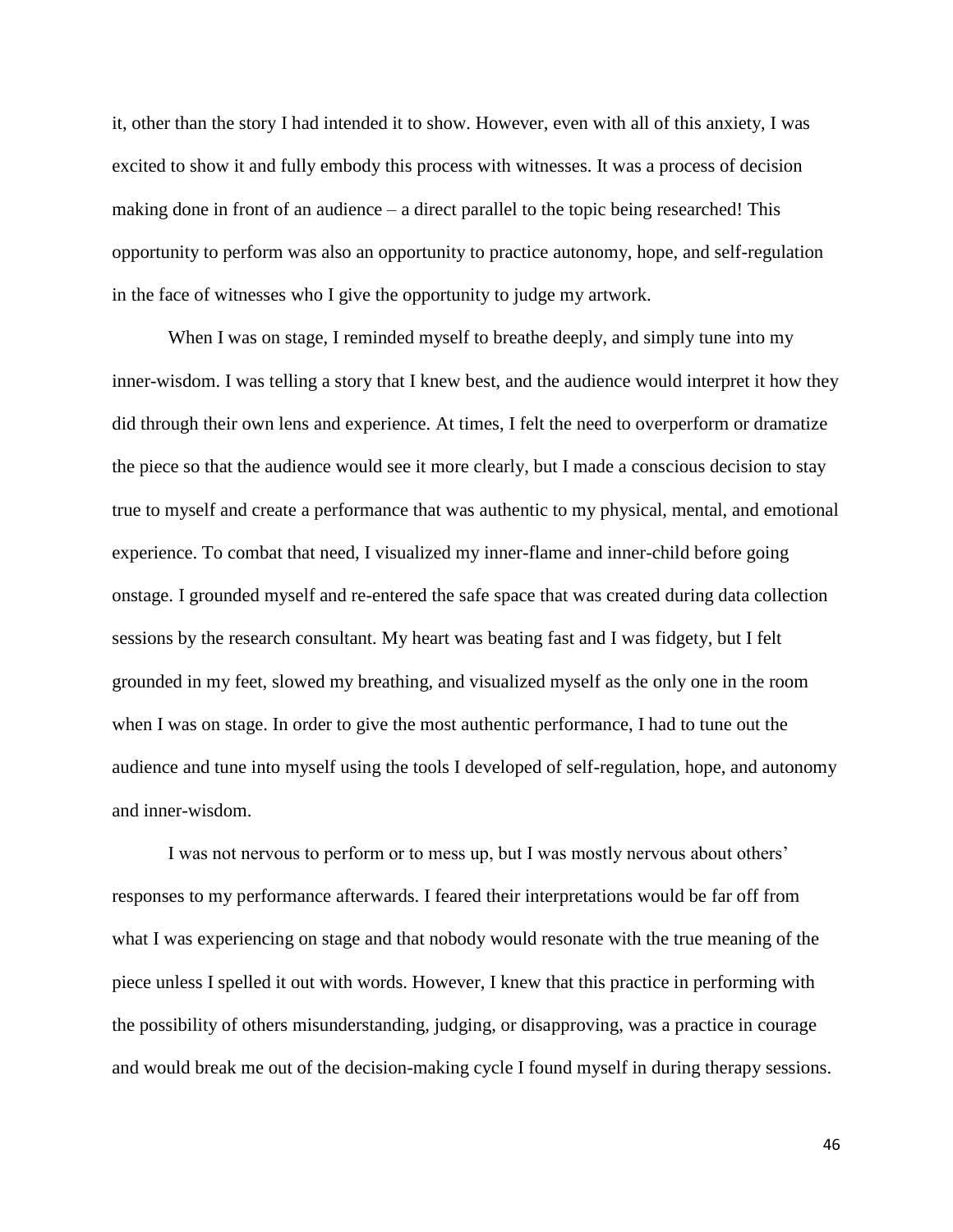I used my visualization of a wall that emerged in my data collection to create a boundary between my projected expectations of the audience and my own authentic expression. This boundary allowed me to feel calmer and more able to effectively tune into the feeling states I intended for each section of the piece.

**Viewer response and resonance panel.** After the piece was over, I felt relief that I had finished as well as some fear about how it was received. I received feedback from classmates that the piece elicited an emotional response from the audience. One member of the audience mentioned that the movements reflecting the dissociation stage gave them goosebumps and made them feel a strong emotional response. Some audience members mentioned that they felt like I showed a part of myself onstage that they had not expected or seen from me before – a freer, more powerful and intentional version of myself. This made me feel like I had truly embraced my inner-feelings and articulated them effectively through movement and performance. Perhaps this emphasis on relationship and how others perceived the piece is relative to my theoretical orientation of RCT. I was focusing on connection and disconnection and hoping that my genuine expression of my internal process would be seen, felt, and honored by those watching, thus bringing us together in connection.

My resonance panel met two weeks after the performance, which each panel member attended live. We joined together in my residence and watched the performance video. In a semistructured conversation guided by specific questions regarding the piece and themes, each resonance panel member shared their own interpretation of a movement or phrase of movement, then reflected upon my intended meaning. The panel discussed that they recognized the cycle within the piece because of the repetition of specific movements – such as wiping my face and returning to the right side of the stage. Since dance and choreography is highly subjective, each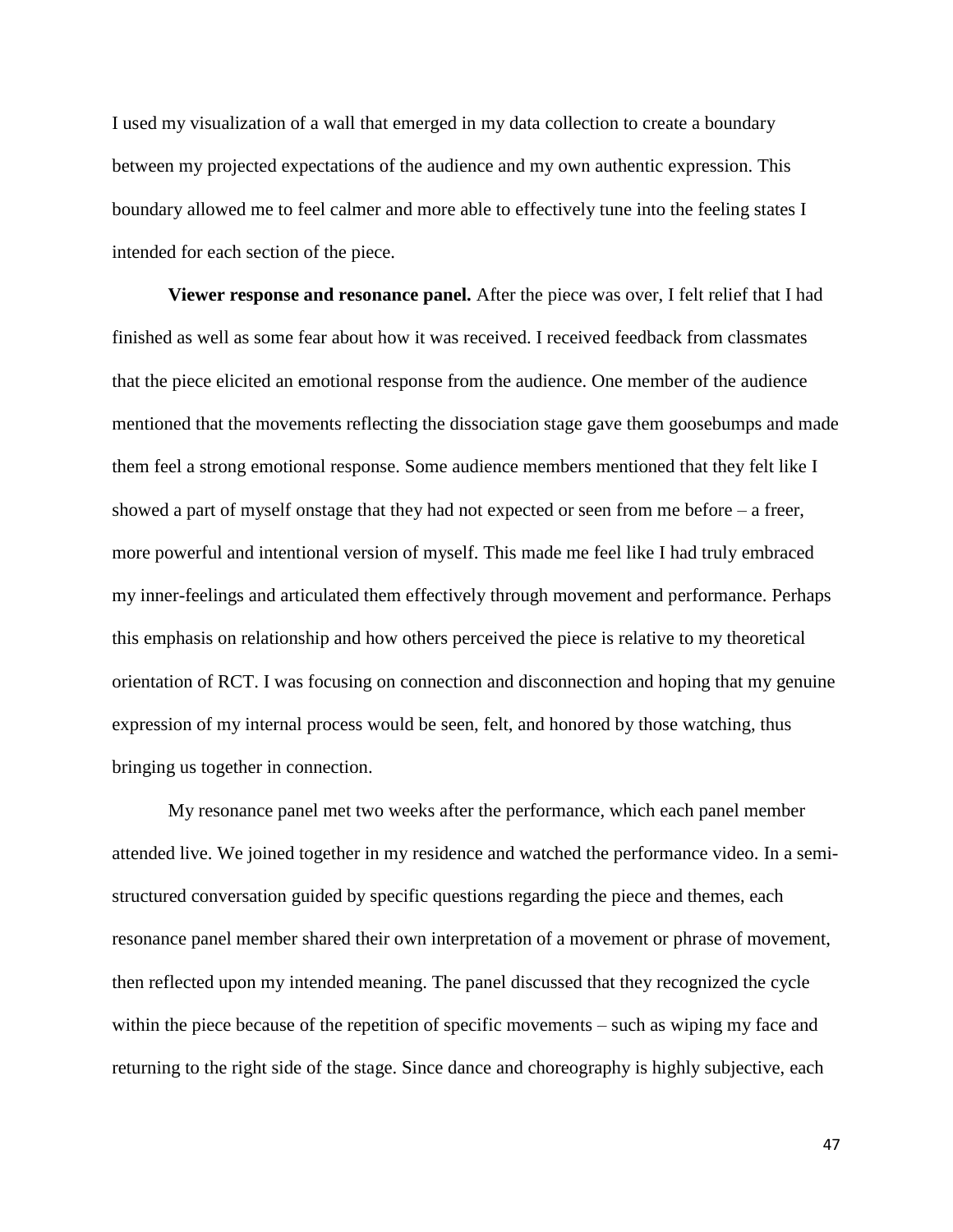panel member interpreted the piece from their own perspective and worldview. They all agreed that there seemed to be a cycle that repeated several times within the piece but disagreed about how it ended. Some saw a resolution where I let go of others' expectations and became weightless, and others saw what I had intended – dissociation. Each panel member utilized their own perspective to draw conclusions as to what the piece meant. Because of some panel and audience members' misinterpretations of my movements, my fear of being misunderstood was somewhat actualized. However, the response from the audience that they saw a different side of me - a stronger, fiercer, more authentic side, filled me with pride and confidence. I felt like I could utilize that strong and fierce self in session to make decisions and disregard the projected expectations that I was holding on to.

# **Limitations**

One limitation of my research study is that it was a qualitative self-study in which I was the sole participant. Since only my own experiences were researched, the findings may or may not be generalizable to other clinicians' experiences. As generalizability was not a goal of this study, data regarding other therapists' experiences may differ from the data generated by examining my sole experience. Another limitation is that the data was collected in four sessions over five weeks, which was a relatively short period of time and small number of sessions. The analysis and creative synthesis also occurred in the span of two weeks, which is a relatively short period of time to synthesize the data collected. The subjective and non-verbal nature of the data is another limitation, as transforming body-felt sensations, feelings, and internal experiences into written form affords opportunities for misrepresentation. The final performance presented findings in the form of a dance piece. Audience members with little knowledge of dance or performance structures may have interpreted the piece differently, depending on their worldview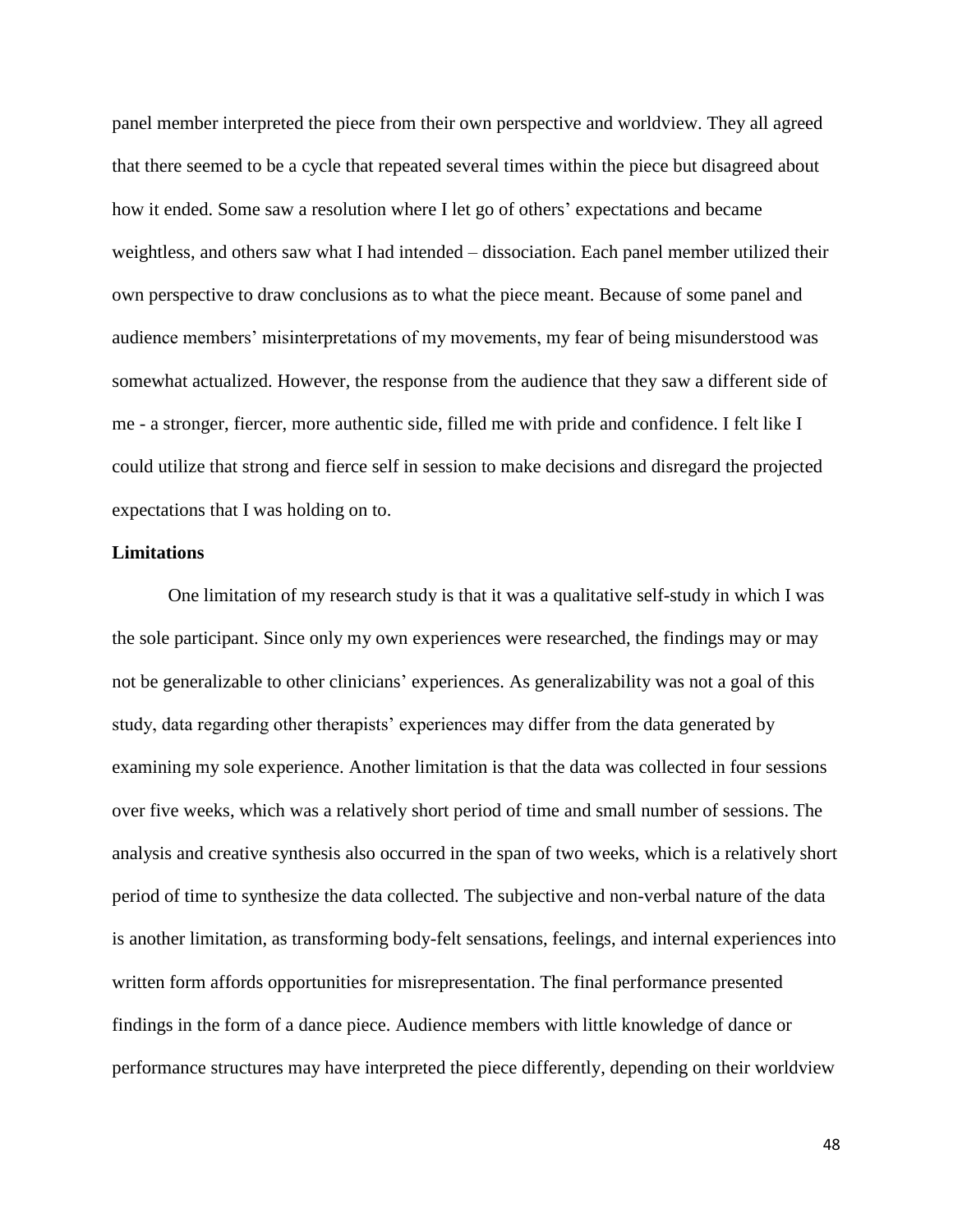and own experiences. However, the intention of this performance was to express my findings, not to ensure the audience felt the same meaning I intended. One additional limitation in this study was that I took a week off between sessions one and two due to scheduling issues, which may have slightly altered the data as a result of unavoidable inconsistency in schedule.

#### **Implications for Dance/Movement Therapy**

With all of this knowledge about my clinical decision making process, I feel it will impact my professional performance in session. Also, because all dance/movement therapists make clinical decisions in their work as well as utilize body-based means of observation of self and others, I believe my results may be applicable to others in the field. I used a movementbased method of data collection and analysis, which would lend itself to those in the dance/movement therapy field who are interested in researching, whether formally or informally, their clinical decision making process to enhance their professional development. From speaking to other mental health professionals, I have noticed a consensus when it comes to feeling some anxiety when being observed by a supervisor. My results may assist clinicians in developing insight into their own physical, mental, and emotional response to being observed, as well as create potential coping skills to modulate and regulate the anxiety of being observed.

This section will detail different implications of my research study including how I plan to prepare for future observation by supervisors, how I anticipate knowledge of my process will affect my freeze response, and how I will use the three additional themes of autonomy and innerwisdom, hope, and self-regulation to slow the cycles. My research question of "how do I, as an emerging dance/movement therapist, approach the clinical decision making process?" is answered further by this section, as well as the implications of these findings. I also include how I see this question being answered in the future, now that I have the knowledge of my process.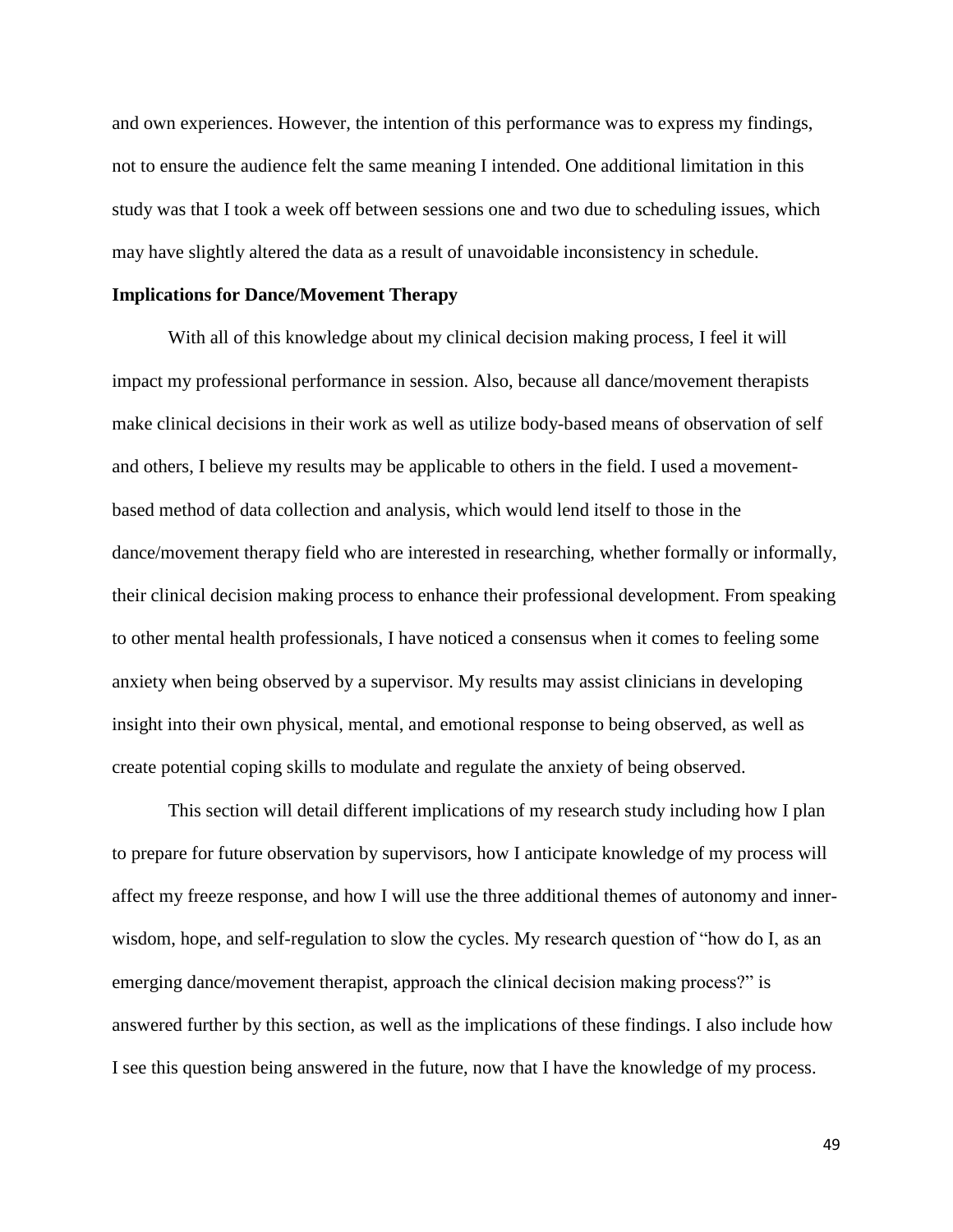**Using autonomy and inner-wisdom, hope, and self-regulation.** The three embedded themes that emerged when analyzing the data were autonomy and inner-wisdom, hope, and selfregulation. I found that in my journaling, the times when I felt less anxious were moments in which one of these themes was being experienced. In my future clinical work, it would be beneficial for me to first notice when the cycle happens and intervene with one of these themes in order to stop or slow the cycle.

First, to notice when the cycle is happening, I can take note after a session of times when I feel I froze and write down the precipitating events or details of the interaction that triggered the response in me. This can help me recognize trends in when I freeze – if there are times when my freeze response happens other than when being observed, or patterns of countertransference. For instance, if I realize that in sessions with older clients I am more likely to freeze than in sessions with younger clients, it would allow me to find ways to anticipate this reaction and intervene earlier before I enter the cycle. This idea will be described in the next section about preparation for observation.

Second, knowing that autonomy and inner-wisdom, hope, and self-regulation are ways in which to intervene, I will find strategies to slow or stop the cycles. In order to tap into my autonomy and inner wisdom, I could picture the image that emerged in the data - my innerflame, a red orange fire in my chest. I could even use my body in this intervention by placing my hand on my chest. This could help me become more centered and tap into the inner-wisdom within my mind, body, and spirit. To intervene with hope, I could remind myself that I am a new clinician and that I will likely make mistakes in each session but that is the way I will deepen my understanding of how to make clinical decisions. I could also imagine the image of myself under the sunshine in a field, to elicit feelings of freedom and bring me back to hope. I will also remind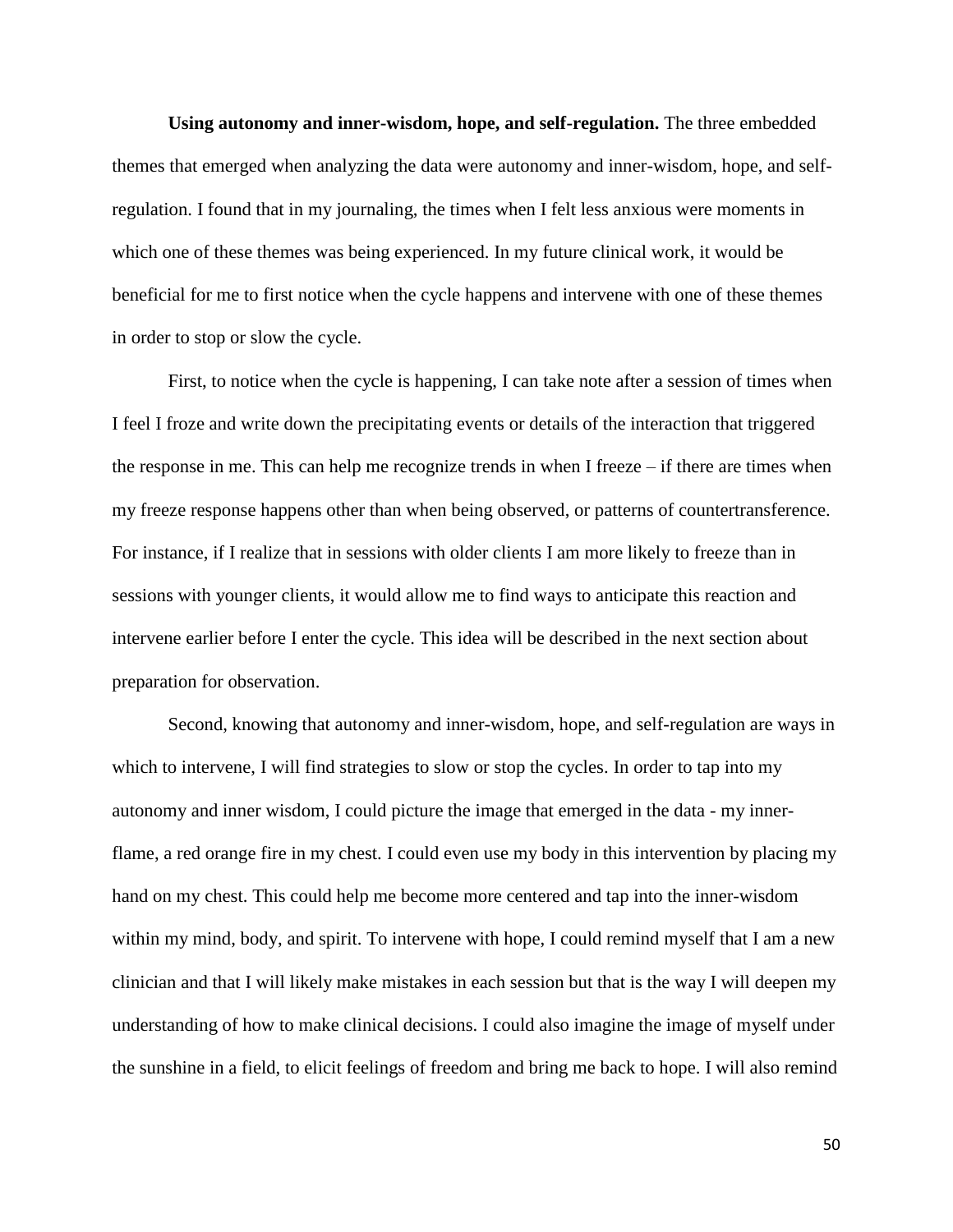myself of the hope I have for my future professional development and learning from mistakes is just a stepping stone to become a more effective clinician. Finally, I can remind myself that I have the potential to improve upon my decision making as well as instill hope within myself that I will find ways to calm myself when I freeze. To intervene with self-regulation, I will visualize the image of calming my waters – an image that came about in the data. I could also utilize the movements that emerged with this theme which were slow and sustained movements with no abrupt transitions. When I freeze, it often feels like I am in the middle of a storm that will not calm enough for me to react to it. The image of that storm calming may facilitate the calming of my mind and body. In these moments of dysregulation, I can also utilize coping skills that I would offer to clients, such as deep breathing, pausing for a moment, checking in on my muscle tension, and reminding myself that I am safe in the moment. These strategies will offer moments of self-regulation, which will likely enable me to see a client interaction more clearly – without the shame, doubt, and hyperarousal that come with my freeze response to being observed.

Finally, I plan to utilize mental boundary setting between myself and the supervisor by utilizing the image of a wall that emerged in data collection. I will imagine myself on one side of the wall leading the session, and my supervisor on another side of the wall. This will enhance my sense of safety and regulate my concern of their opinion of me. This wall image may also be helpful when in a session with a client who discloses disturbing material, as I can create a wall between their feelings and my own. Additionally, through reading a dance/movement therapist's thesis, I recognized similarities in anxiety responses within session as well as examples of ways to regulate that anxiety. One strategy I will use to attempt to remain grounded has already been articulated by Batko (2015) and involves breathing deeply, stretching, and firmly pressing my feet into the floor.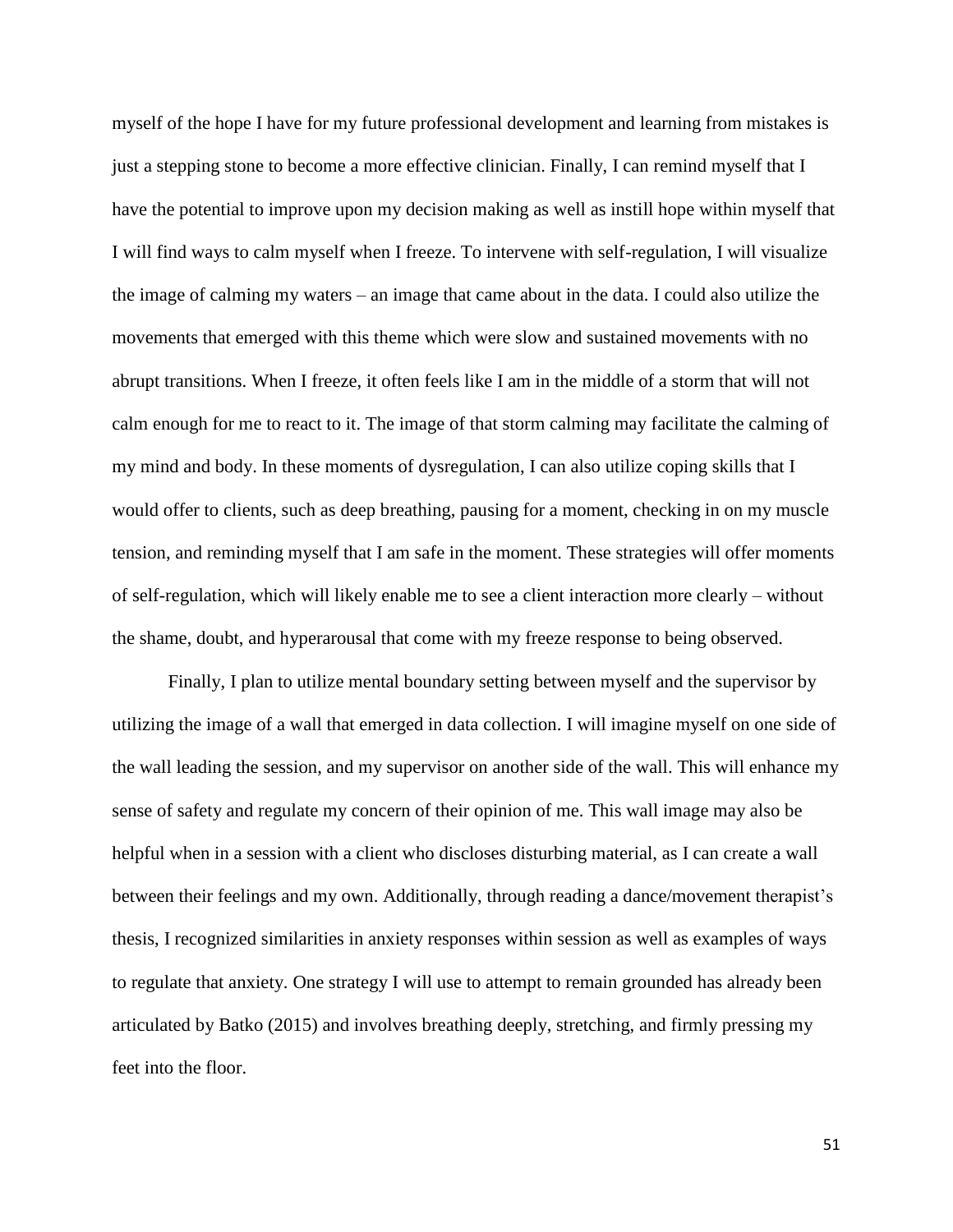**Preparation for observation.** Knowing that my automatic reaction occurs when in a stressful clinical situation, such as being observed by a supervisor, I believe I would benefit from developing strategies to prepare for observation. In conversation with the research consultant, she mentioned that it could have been helpful for me to hear phrases such as "there is no right way to lead the session," "I am excited to see the way you choose to lead," or "lead the way you feel is true to you, and that will be enough." These phrases calm my anxiety about being observed and offer encouragement when I reach the perceived disapproval stage in the cycle. Depending on my relationship with the observing supervisor, I could ask them to relay a similar sentiment to me before the observation to help me enter a calm mindset and reduce the likelihood of entering the cycle without realizing it. If the relationship with the observing supervisor is not as developed, I could create affirmations to repeat back to myself to remind me that the way I choose to make a clinical decision is valid and I only need to be true to myself. Some examples of these affirmations are: "I trust my judgement," "when I am true to myself, the clients benefit," "I do not need to lead the way [my supervisor] would; I only need to lead like me," and "there is no right way to lead this session."

**Future response to observation.** With this plan for preparation and utilizing autonomy and inner-wisdom, hope, and self-regulation, I hope to reduce the intensity of the freeze response and eventually create a new habit. The more often I practice preparing for a session with affirmations and slowing the cycle by noticing what environments the response is more likely in as well as intervening with autonomy and inner-wisdom, hope, or self-regulation, I will rewrite what has been my automatic reaction to being observed. I hope that I will continue to gain awareness into the environmental factors, people, and situations that are most likely to elicit the cycles that have emerged in this study. Eventually, I would like to see that repatterned behavior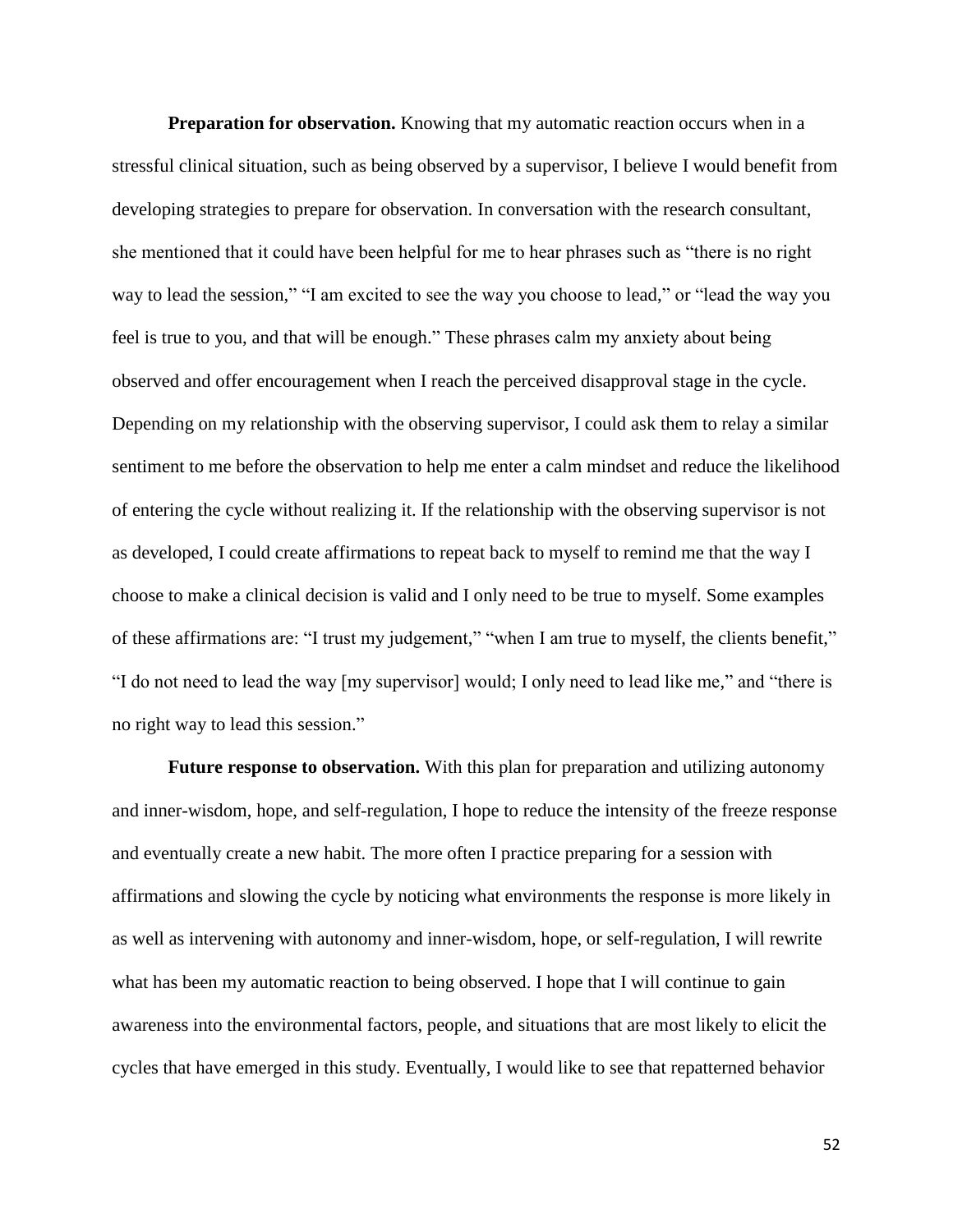of preparing and using strategies to slow the cycle become automatic and reflect more confidence in my judgement as a clinician. Also, since this reaction is physically, mentally, and emotionally taxing, reducing the frequency of this reaction will reduce my susceptibility for burnout – which is very common in the mental health field.

# **Future Questions for Exploration**

This study elicited many pathways of curiosity within me for future research. Because of the apparent pattern of exploration and validation seeking from supervisors in my data, I believe that the following question could yield interesting results regarding the supervisory relationship: How can attachment relationships affect the supervisory relationship? Additional questions for future research might include: How do I self-regulate when presented with intense content in session? How does the pathway of development of a novice clinician parallel Erikson's stages of development? How can novice clinicians balance autonomy and connecting with inner-wisdom (intuition) with analytical approaches to decision making? Do dance/movement therapists approach clinical decision making differently than other clinicians, due to their increased body awareness? Is the cycle I discovered in my research a common reaction to clinical decision making in novice clinicians? Is my process of self-exploration through movement and journaling an effective way for other dance/movement therapists to learn more about their own clinical decision-making patterns?

#### **Summary**

When I first began this study, I looked at the freeze response I experienced in session. Throughout this study, I found a structure that described what happened to me in the moment of the freeze response, what factors influenced the response, and ways in which I could slow or break the cycles I found myself stuck in. The purpose of this study was to engage in an in-depth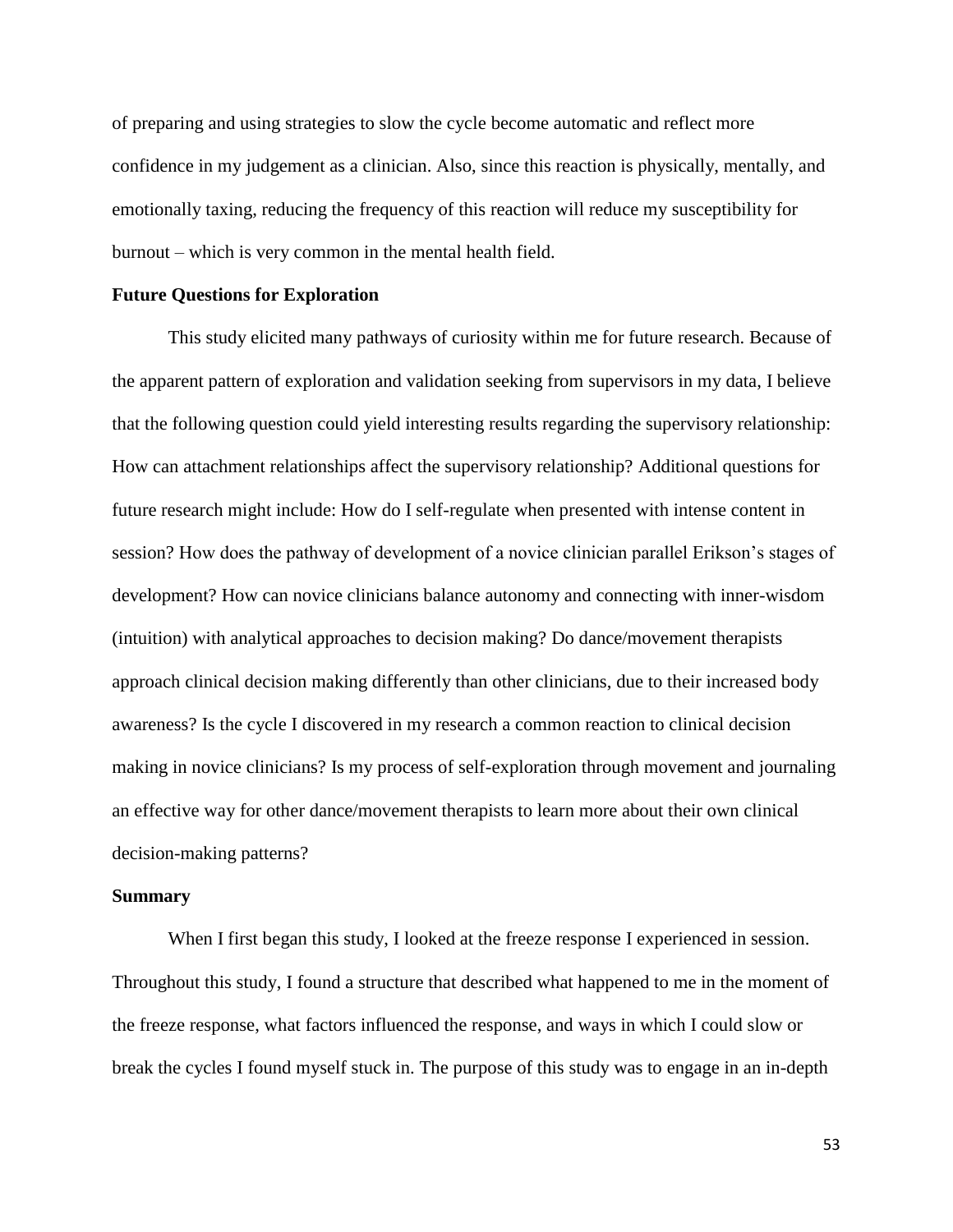exploration into my own process of clinical decision making. This process has allowed me to answer the following research question: How do I, as an emerging dance/movement therapist, approach the clinical decision-making process? My results indicated that my process of clinical decision making is represented in two cycles: Cycle A: 1. Exploration, 2. Fear and self-doubt, 3. Perceived or imagined disapproval, 4. Shedding, 5. Resentment, 6. Distancing and grounding and Cycle B: 1. Autopilot, 2. Anger and rebellion, 3. Shedding/dissociation/loss of identity/perceived approval. Additionally, there were three embedded themes that broke or slowed the cycle: autonomy and inner-wisdom, hope, and self-regulation. This information allowed me to determine the cause of this response as well as ways to combat it and intervene in sessions from an integrated and grounded place of self-efficacy and self-confidence, with less fear and anxiety.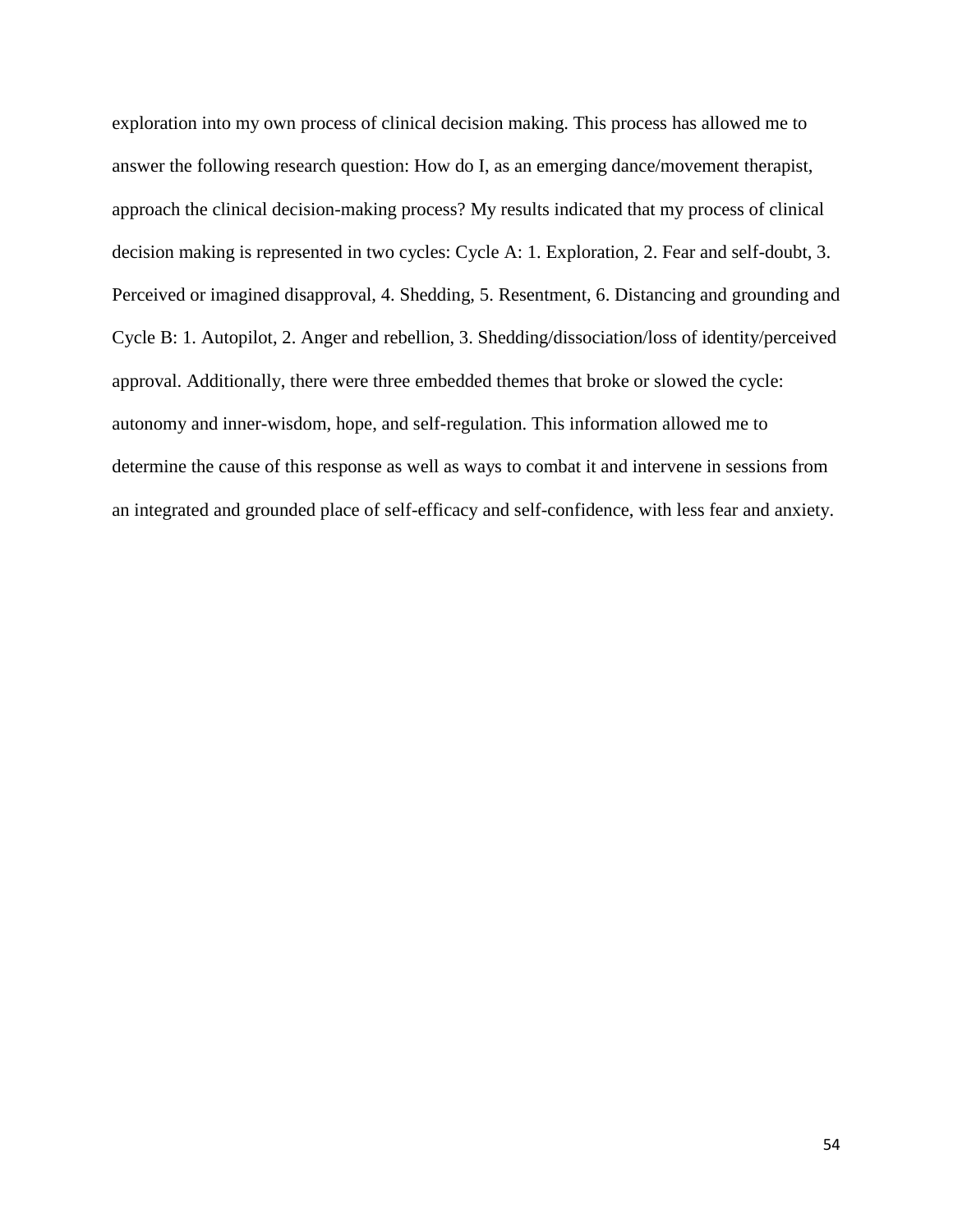#### **References**

- Bandura, A. (1977). Self-efficacy: Toward a unifying theory of behavioral change. *Psychological Review, 84*(2), 191-215. doi:10.1037//0033-295x.84.2.191
- Barrett, L. F., & Gross, J. J. (2001). Emotional intelligence: A process model of emotion representation and regulation. In T. J. Mayne & G. A. Bonanno (Eds.), *Emotions and social behavior. Emotions: Current issues and future directions* (pp. 286-310). New York, NY, US: Guilford Press.
- Batko, C. (2015). *How fear and anxiety in response to countertransference and somatic countertransference impacted the clinical decision making of a dance/movement therapy intern.* (Unpublished master's thesis). Columbia College Chicago, Chicago, Illinois.
- Bechara, A., Damasio, H., Tranel, D., & Damasio, A. R. (1997). Deciding advantageously before knowing the advantageous strategy. *Science, 275*(5304): 1293–1295.
- Bracha, H. S., Ralston, T. C., Matsukawa, J. M., Williams, A. E., & Bracha, A. S. (2004). Does "fight or flight" need updating? *Psychosomatics, 45*, 448–450.
- Dane, E., & Pratt, M. G. (2007). Exploring intuition and its role in managerial decision making. *Academy of Management Review, 32*(1), 33-54. doi:10.5465/amr.2007.23463682
- De Bortoli, L., & Dolan, M. (2015). Decision making in social work with families and children: Developing decision-aids compatible with cognition. *British Journal of Social Work,45*(7), 2142-2160. doi:10.1093/bjsw/bcu087
- Fox, J., Hagedorn, W. B., & Sivo, S. A. (2016). Clinical decision-making and intuition: A task analysis of 44 experienced counsellors. *Counselling and Psychotherapy Research, 16*(4), 244-255. doi:10.1002/capr.12084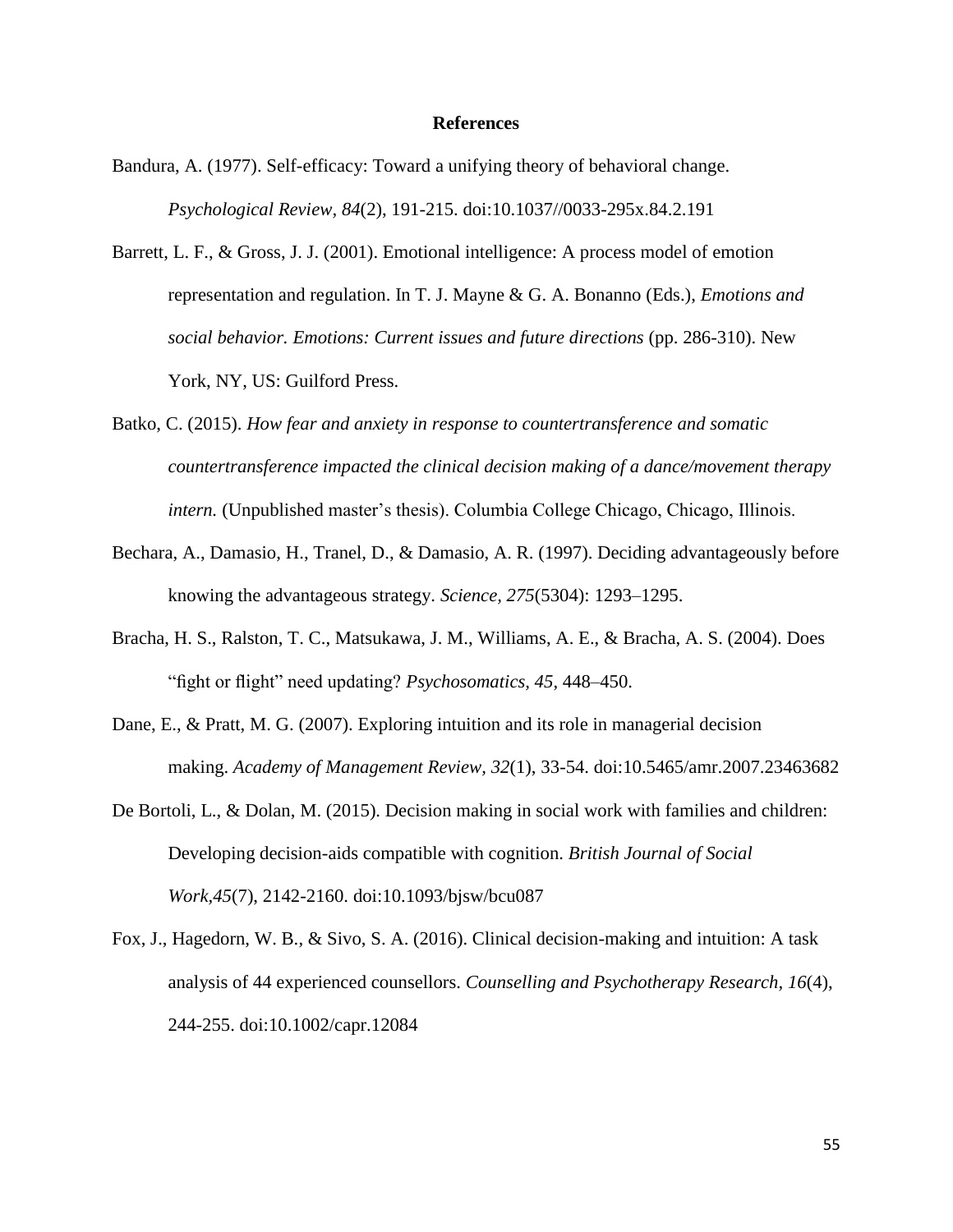- Gallup, G. G., Jr. (1977). Tonic immobility: The role of fear and predation. *Psychological Record, 27*, 41 –61.
- Gray, A. E. (2017). Polyvagal-informed dance/movement therapy for trauma: A global perspective. *American Journal of Dance Therapy, 39*(1), 43-46. doi:10.1007/s10465-017- 9254-4
- Hays, D. G., Prosek, E. A., & Mcleod, A. L. (2010). A mixed methodological analysis of the role of culture in the clinical decision-making process. *Journal of Counseling & Development, 88*(1), 114-121. doi:10.1002/j.1556-6678.2010.tb00158.x
- Hervey, L. (2000). *Artistic inquiry in dance/movement therapy: Creative alternatives for research*. Springfield, IL: Charles C. Thomas.
- Hervey, L. (2007). Embodied ethical decision making. *American Journal of Dance Therapy, 29*(2), 91-108. doi:10.1007/s10465-007-9036-5
- Hodgkinson, G. P., Langan-Fox, J., & Sadler-Smith, E. (2008). Intuition: A fundamental bridging construct in the behavioural sciences. *British Journal of Psychology, 99*(1), 1- 27. doi:10.1348/000712607x216666
- Jordan, J. V., & Dooley, C. (2000). *Relational practice in action: A group manual*. Wellesley, MA: Stone Center, Wellesley College.
- Jungers, C. M., & Gregoire, J. (2016). Authenticity in ethical decision making: Reflections for professional counselors. *The Journal of Humanistic Counseling, 55*(2), 99-110. doi:10.1002/johc.12027
- Kahneman, D., Fredrickson, B. L., Schreiber, C. A., & Redelmeier, D. A. (1993). When more pain is preferred to less: Adding a better end. *Psychological Science, 4*(6), 401-405. doi:10.1111/j.1467-9280.1993.tb00589.x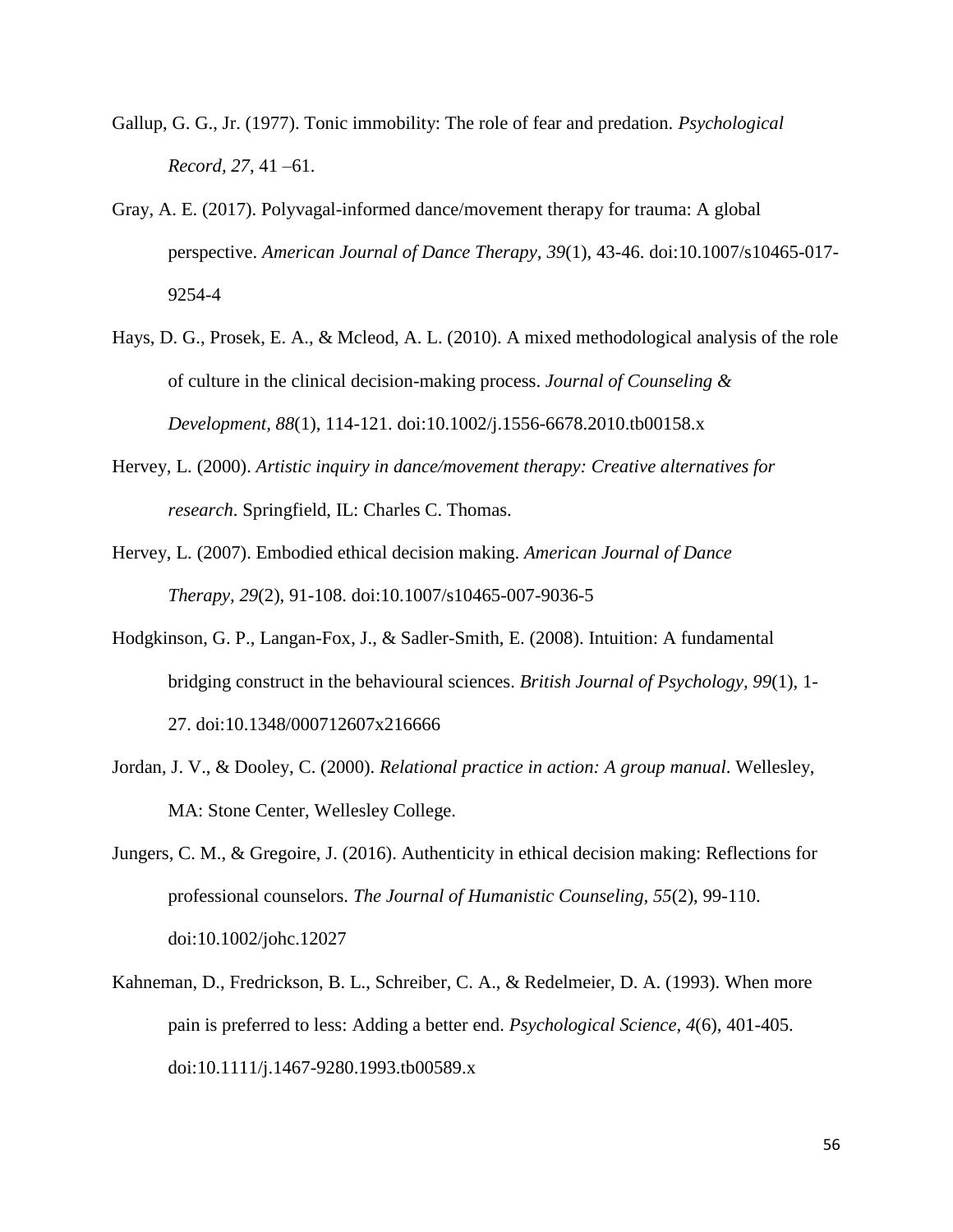- Krantz, A.M. & Pennebaker, J.W. (2007). Expressive dance, writing, trauma, and health: When words have a body. *Whole Person Health Care, 3*(11), 201 – 230.
- Laiho, T., Kattainen, E., Astedt‐Kurki, P., Putkonen, H., Lindberg, N., & Kylma, J. (2013). Clinical decision making involved in secluding and restraining an adult psychiatric patient: An integrative literature review. *Journal of Psychiatric and Mental Health Nursing, 20*(9), 830-839. doi: 10.1111/jpm.12033
- Levy, F. J. (2005). *Dance movement therapy: A healing art*. Reston, VA: National Dance Association an Association of the American Alliance for Health, Physical Education, Recreation, and Dance.
- Loewenstein, G. & Schkade, D. A. (1999). Wouldn't it be nice? Predicting future feelings. In D. Kahneman, E. Diener & N. Schwartz (Eds.), *Well Being: The Foundations of Hedonic Psychology* (pp. 85-105). New York, NY, US: Russell Sage Foundation.
- Loewenstein, G., & Lerner, J. S. (2003). [The role of affect in decision making.](https://projects.iq.harvard.edu/lernerlab/publications/role-affect-decision-making) In R. Davidson, H. Goldsmith, & K. Scherer (Eds.), *Handbook of Affective Science* (pp. 619-642). Oxford: Oxford University Press.
- Maxwell, L. (2010). Decisions in art making: An illustration through dance. *The International Journal of the Humanities. 8*(8), 177-181.
- McCarty, N. (2015). *Developing an informed clinical practice through the embodied discovery of somatic countertransference: An artistic inquiry* (Unpublished master's thesis). Columbia College Chicago, Chicago, Illinois.
- McLeod, S. A. (2018, May 03). *Erik Erikson's stages of psychosocial development*. Retrieved from https://www.simplypsychology.org/Erik-Erikson.html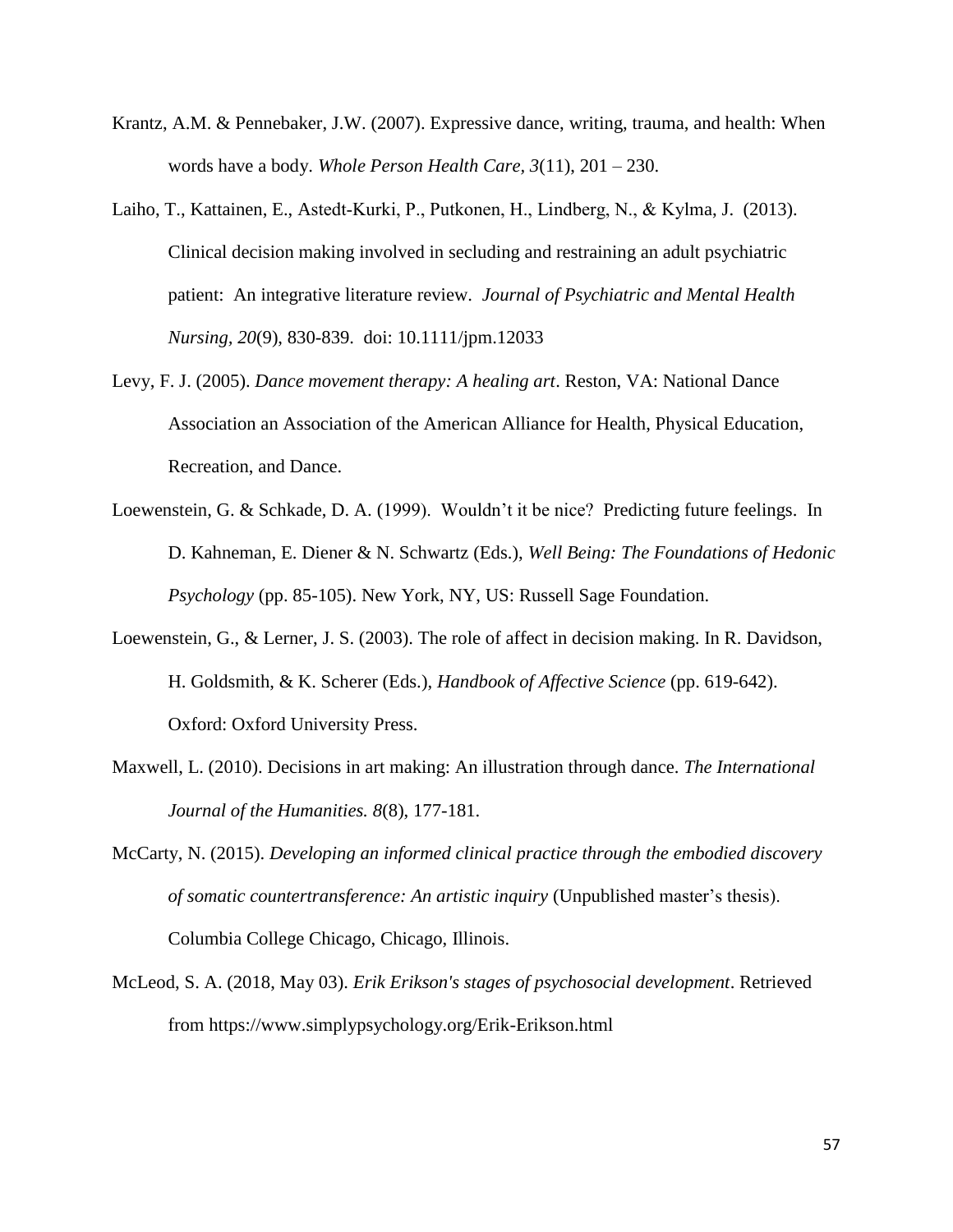- Miller, D. J., Spengler, E. S., & Spengler, P. M. (2015). A meta-analysis of confidence and judgment accuracy in clinical decision making. *Journal of Counseling Psychology, 62*(4), 553-567. doi:10.1037/cou0000105
- Moor, A., Ben-Meir, E., Golan-Shapira, D., & Farchi, M. (2013). Rape: A trauma of paralyzing dehumanization. *Journal of Aggression, Maltreatment & Trauma, 22*(10), 1051-1069. doi:10.1080/10926771.2013.848965
- Moss, D. C. (2017). The art therapist's professional development crisis: The journey from graduation to credentialing (Unpublished doctoral dissertation). Mount Mary University, Milwaukee, WI.
- Moustakas, C. (1990). Heuristic research: Design, methodology, and application. Newbury Park, CA: Sage Publications.
- Naqvi, N., Shiv, B., & Bechara, A. (2005). The role of emotion in decision making. *Current Directions in Psychological Science, 15*(5), 260-264.
- Oatley, K., & Johnson-Laird, P. N. (1996). The communicative theory of emotions: Empirical tests, mental models, and implications for social interaction. In L. L. Martin & A. Tesser (Eds.), *Striving and feeling: Interactions among goals, affect, and self-regulation*. 363- 393. Hillsdale, NJ, US: Lawrence Erlbaum Associates, Inc.
- Olendzki, C. T. (2014). *Intuition: A phenomenological perspective in clinical dance/movement therapy* (Unpublished master's thesis). Columbia College Chicago, Chicago, Illinois.
- Porges, S. (2010). *The early development of the autonomic nervous system provides a neural platform for social behavior: A polyvagal perspective* [PowerPoint slides]. Retrieved from https://shaw.nd.edu/assets/32275/porges.pdf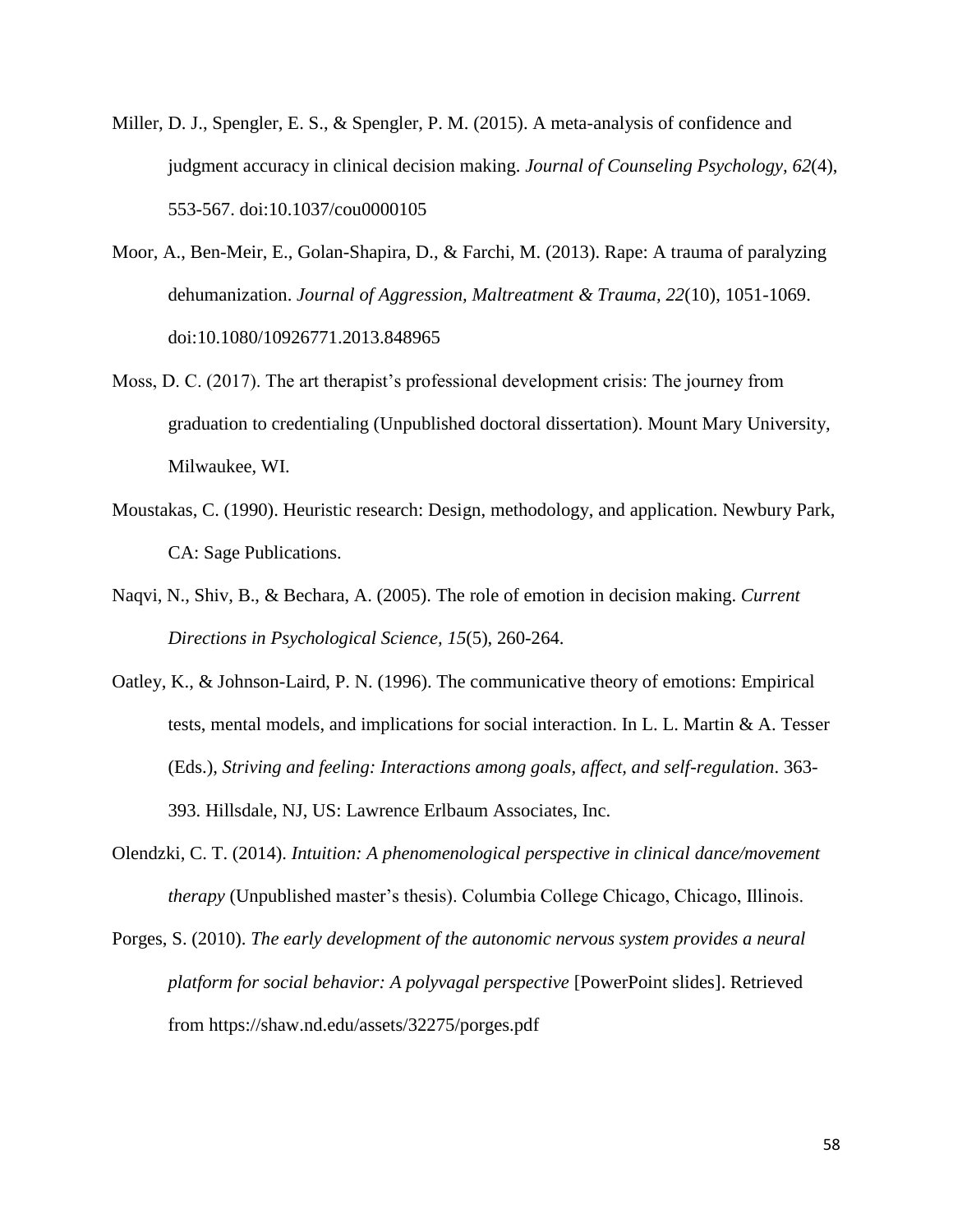- Pratto, F., & John, O. P. (1991). Automatic vigilance: The attention-grabbing power of negative social information. *Journal of Personality and Social Psychology, 61*(3), 380-391.
- Proti, L. E. (2016). Challenges encountered by psychotherapists at the beginning of their practice. *Romanian Journal of Cognitive-Behavioral Therapy & Hypnosis*, *3*(1), 1-6.
- Raglan, G. B., & Schulkin, J. (2014). Decision making, mindfulness and mood: How mindfulness techniques can reduce the impact of biases and heuristics through improved decision making and positive affect. *Journal of Depression and Anxiety, 4*(1), 168-176. doi:10.4172/2167-1044.1000168
- Robson, M., Cook, P., Hunt, K., Alred, G., & Robson, D. (2000). Towards ethical decisionmaking in counselling research. *British Journal of Guidance & Counselling, 28*(4), 533- 547. doi:10.1080/713652317

Rolls, E. T. (1999). *The brain and emotion.* Ney York: Oxford University Press.

- Rothschild, B., & Rand, M. J. (2006). *Help for the helper: Self-care strategies for managing burnout and stress*. New York, NY: W. W. Norton & Company.
- Schwarz, N. (2000). Emotion, cognition, and decision making. *Cognition & Emotion, 14*(4), 433- 440. doi:10.1080/026999300402745
- Seo, M., & Barrett, L. F. (2007). Being emotional during decision making—good or bad? An empirical investigation. *Academy of Management Journal*, *50*(4), 923–940.
- Shallcross, L. (2016, July 24). Embracing intuition [Blog post]. Retrieved from <http://ct.counseling.org/2016/07/embracing-intuition/>
- Siegel, D. J. (2012). *The developing mind: How relationships and the brain interact to shape who we are*. New York, NY: The Guilford Press.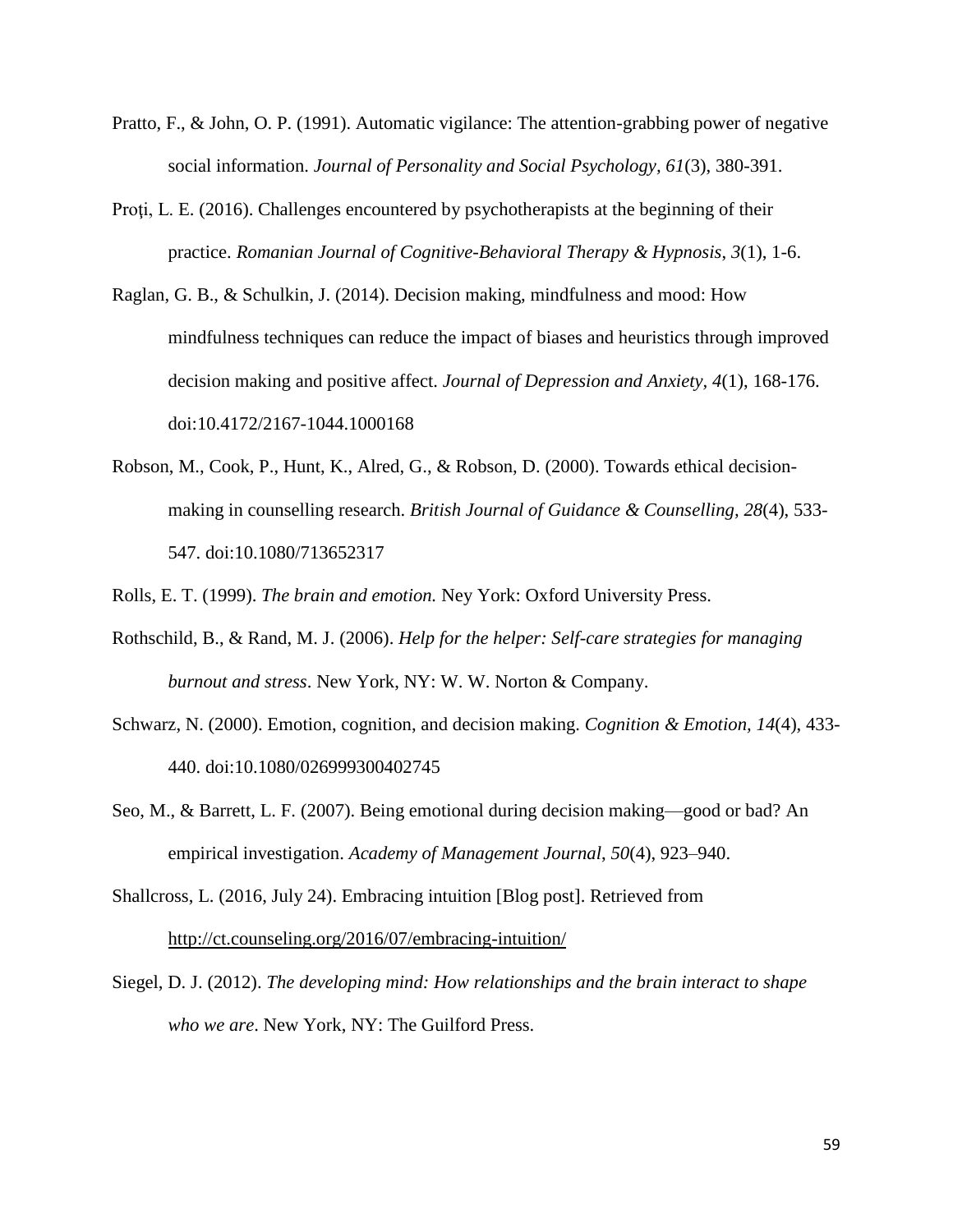- Siegel, D. J., & Bryson, T. P. (2012). *The whole-brain child: 12 revolutionary strategies to nurture your child's developing mind*. New York: Delacorte Press.
- Skovholt, T. M., & Ronnestad, M. H. (2003). Struggles of the novice counselor and therapist. *Journal of Career Development, 30*(1), 45–58. doi:10.1023/A:1025125624919
- Van Der Kolk, B. A. (2015). *The body keeps the score: Mind, brain and body in the transformation of trauma*. London: Penguin Books.
- Volchana, E., Souzab, G. G., Franklina, C. M., Nortea, C. E., Rocha-Regoa, V., Oliveiraa, J., et al. (2011). Is there tonic immobility in humans? Biological evidence from victims of traumatic stress. *Biological Psychology, 88*, 13–19.